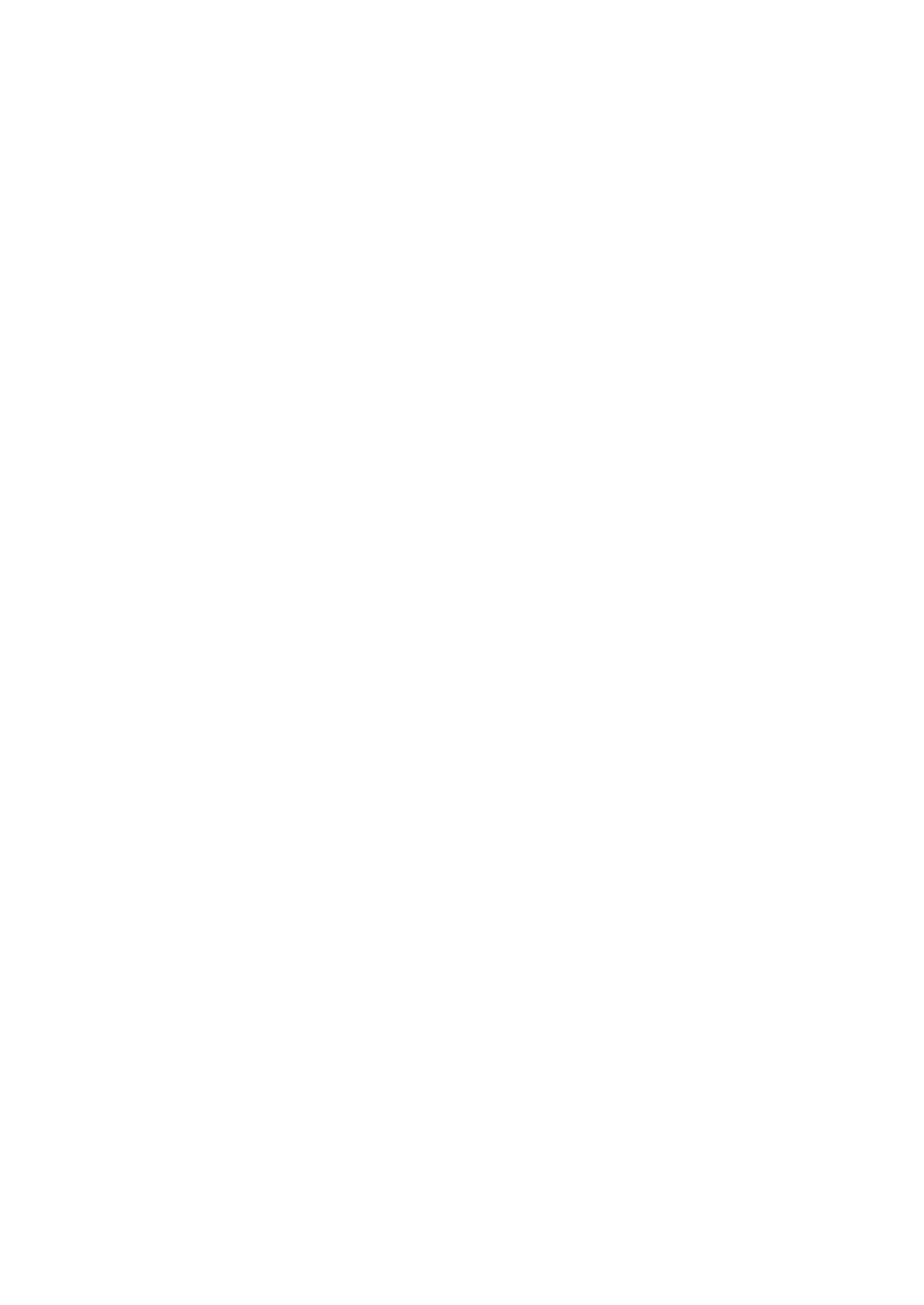(A sub-fund of an open-ended unit trust established as an umbrella fund under the laws of Hong Kong)

**Annual Reports**

**For the year ended 31 December 2017**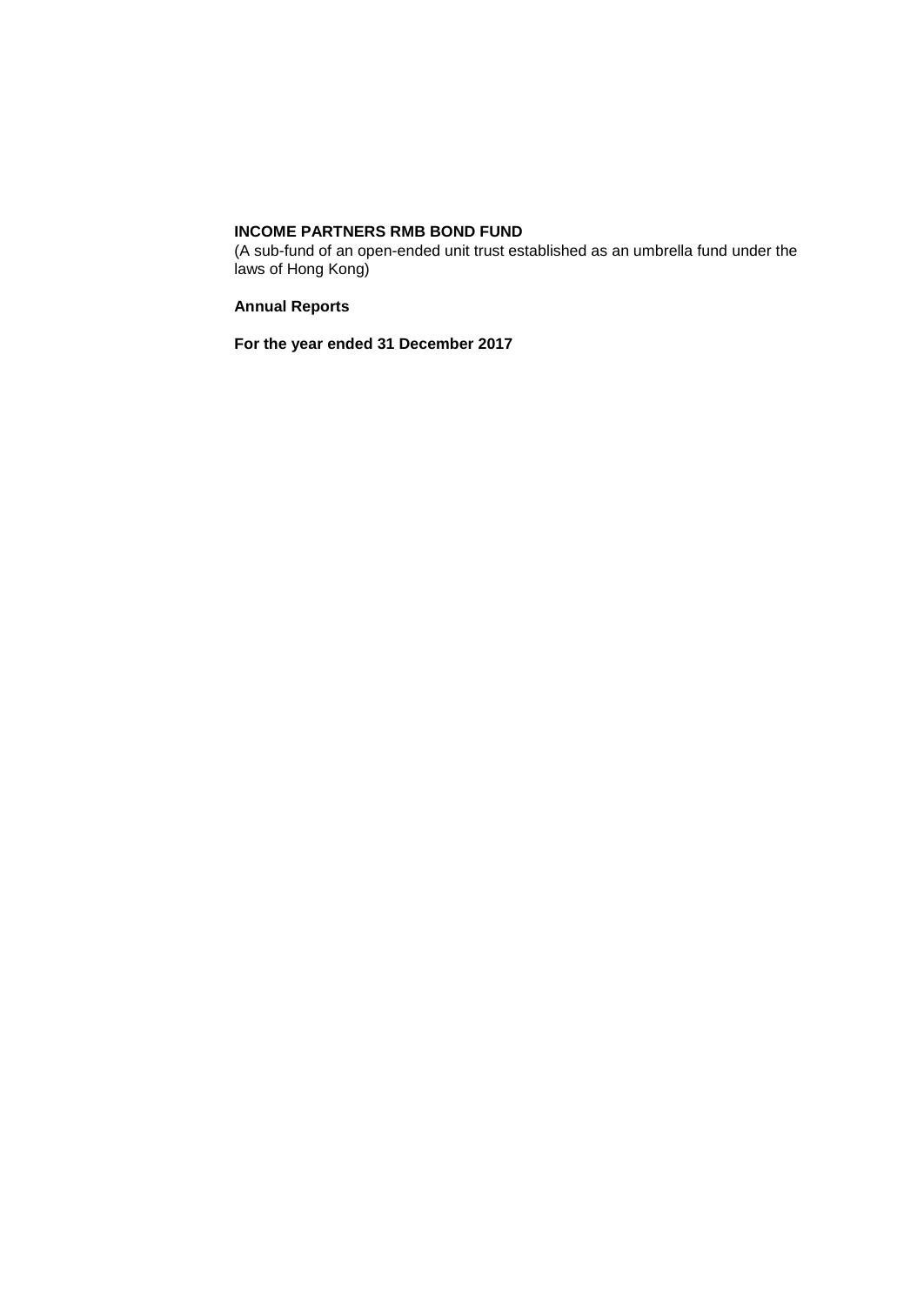| <b>Contents</b>                                                | <b>Pages</b> |
|----------------------------------------------------------------|--------------|
| Management and administration                                  | 1            |
| Manager's report                                               | $2 - 5$      |
| Trustee's report                                               | 6            |
| Independent auditor's report                                   | $7 - 9$      |
| Statement of financial position                                | 10           |
| Statement of profit or loss and other comprehensive income     | 11           |
| Statement of changes in net assets attributable to unitholders | 12           |
| Statement of cash flows                                        | 13           |
| Notes to the financial statements                              | $14 - 53$    |
| Investment portfolio (unaudited)                               | 54           |
| Statement of movements in portfolio holdings (unaudited)       | 55           |
| Performance table (unaudited)                                  | $56 - 57$    |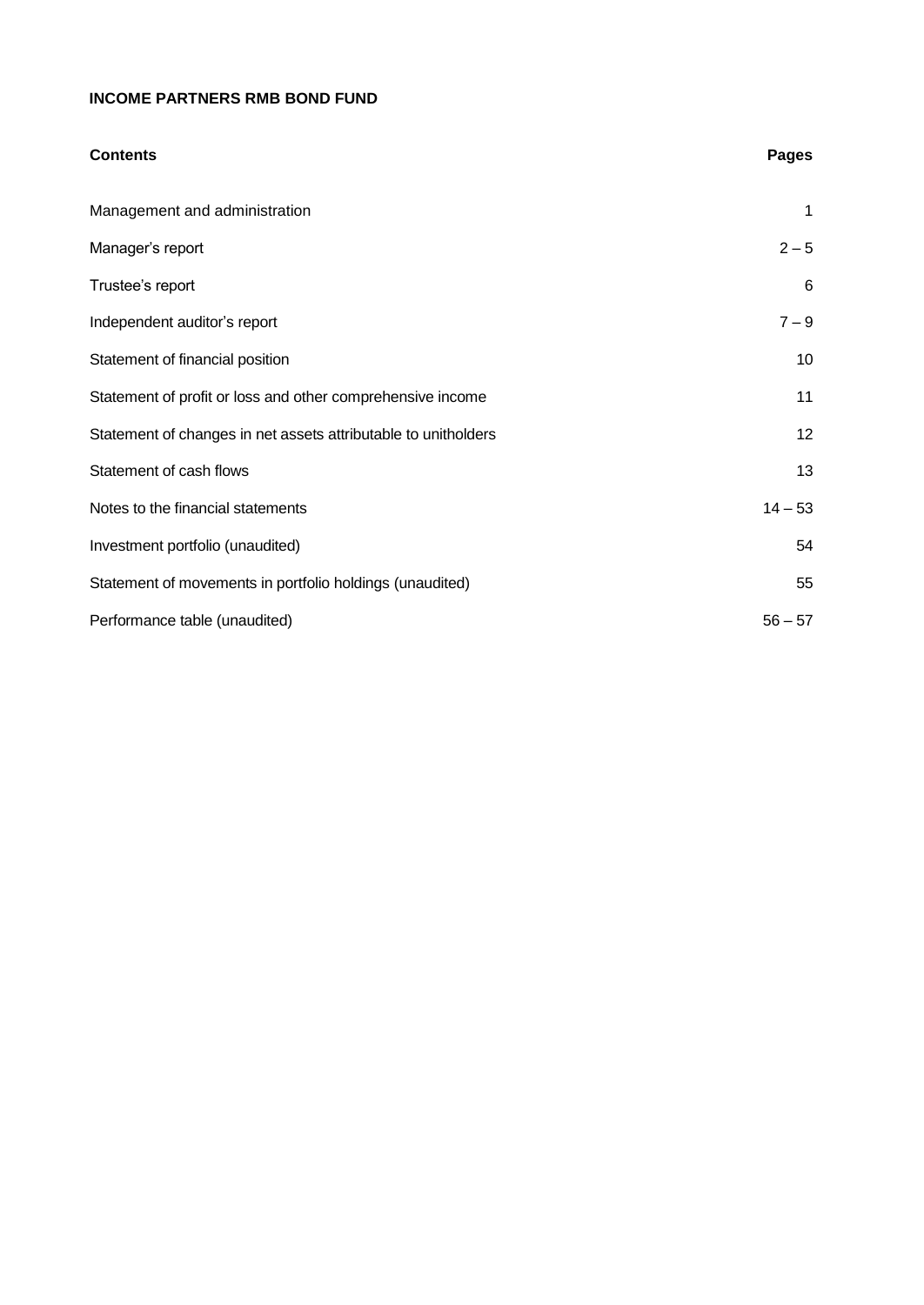## **INCOME PARTNERS RMB BOND FUND MANAGEMENT AND ADMINISTRATION**

## **MANAGER AND RQFII HOLDER DIRECTORS OF THE MANAGER**

Income Partners Asset Management (HK) Limited Emil Nguy<br>Suite 3311-3313 Francis Tjia Suite 3311-3313<br>Two International Finance Centre<br>Neil Shen Two International Finance Centre 8 Finance Street, Central Hong Kong

50<sup>th</sup> Floor, Champion Tower 50<sup>th</sup> Floor, Champion Tower 50<sup>th</sup> Floor, Champion Three Garden Road Three Garden Road<br>
Central Central<br>
Central Central Central Hong Kong Hong Kong

# **TRUSTEE CUSTODIAN AND ADMINISTRATOR**

Cititrust Limited<br>
50<sup>th</sup> Floor, Champion Tower<br>
50<sup>th</sup> Floor, Champion Tower<br>
50<sup>th</sup> Floor, Champion Tower

#### **REGISTRAR AND PROCESSING AGENT RQFII CUSTODIAN**

Citi Tower, One Bay East 65 Fuxingmennei Street 83 Hoi Bun Road<br>
83 Hoi Bun Road 65 Street 20 Street 20 Street 20 Street 20 Street 20 Street 20 Street 20 Street 20 Street 20 S 83 Hoi Bun Road Kwun Tong, Kowloon Beijing Hong Kong **China** 

# **SOLICITORS TO THE MANAGER AUDITORS**

Akin Gump Strauss Hauer & Feld<br>Units 1801-08 & 10, 18/F, Gloucester Tower 22<sup>nd</sup> Floor Units 1801-08 & 10, 18/F, Gloucester Tower The Landmark CITIC Tower 15 Queen's Road 15 November 2012 1 Tim Mei Avenue Central Central Hong Kong Hong Kong

#### **SWISS REPRESENTATIVE AGENT**

Hugo Fund Services SA 6, Cours de Rive CH-1204 Geneva **Switzerland** 

Citicorp Financial Services Limited Industrial and Commercial Bank of China Limited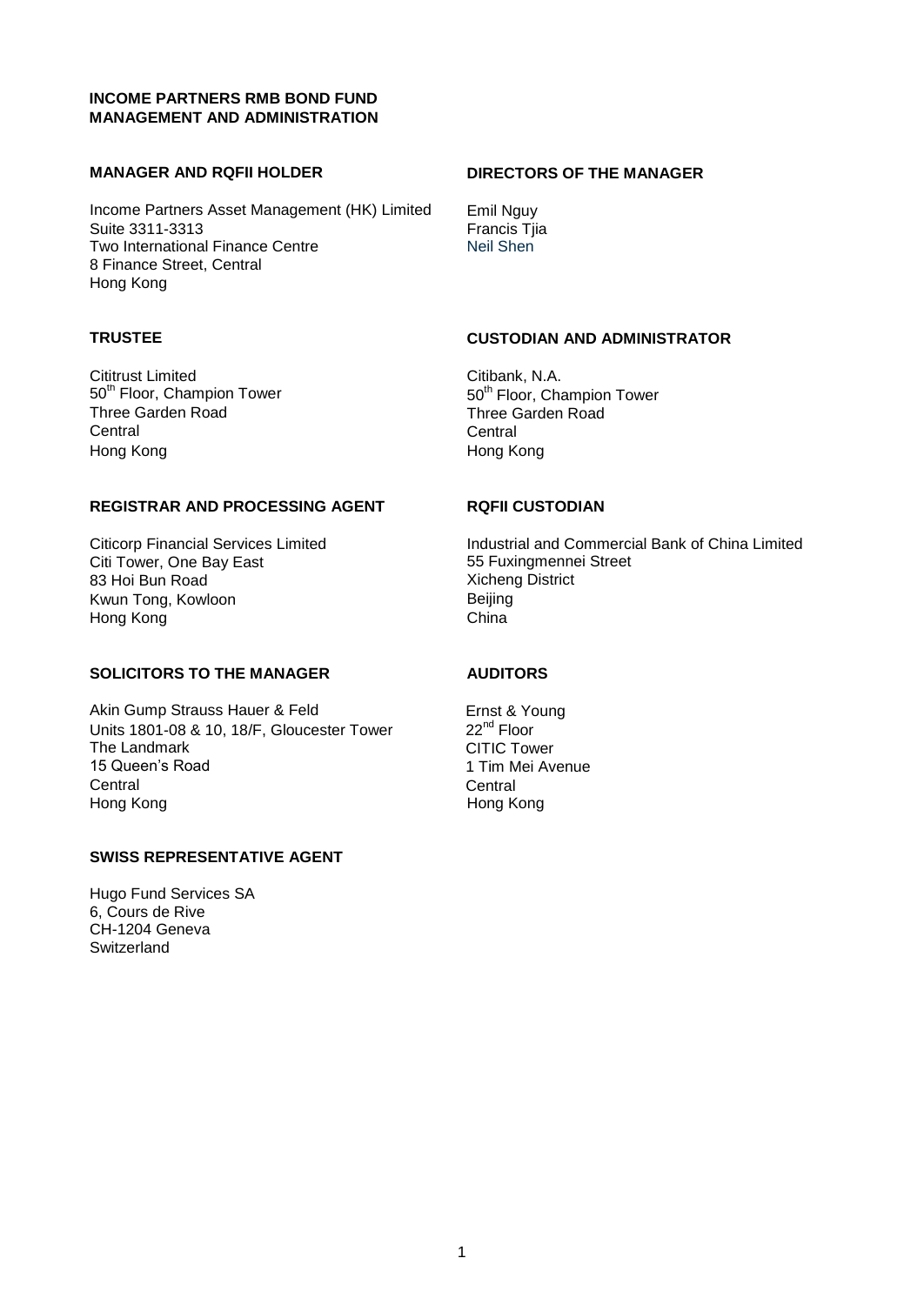## **MANAGER'S REPORT TO THE UNITHOLDERS OF INCOME PARTNERS RMB BOND FUND**

We are pleased to provide you with the annual report of the Income Partners RMB Bond Fund (the "Sub-Fund"). To revise, the Sub-Fund seeks long-term interest income and capital appreciation through investing all or substantially all of its assets in Renminbi ("RMB")-denominated fixed income securities issued within mainland China directly through the Renminbi Qualified Foreign Institutional Investor ("RQFII") quota of Income Partners Asset Management (HK) Limited.

## **2017 PERFORMANCE OVERVIEW**

For the latest performance overview, please refer to the Performance and Dividend section on our website

[http://www.incomepartners.com/products/long-only-strategy/onshore-renminbi-bond-strategy#](http://www.incomepartners.com/products/long-only-strategy/onshore-renminbi-bond-strategy)

For the year 2017, the **Income Partners RMB Bond Fund** (the "Fund") generated a total return<sup>1</sup> as per below table:

| <b>Class of Shares</b> | <b>ISIN Code</b> | <b>Bloomberg ticker</b> | <b>Fund Class Inception</b><br><b>Date</b> | FY 2017 Return           |
|------------------------|------------------|-------------------------|--------------------------------------------|--------------------------|
| Class 1A Dis (USD)     | HK0000204443     | <b>IPRB1AD HK</b>       | not yet launched                           |                          |
| Class 1A Acc (USD)     | HK0000204450     | <b>IPRB1AA HK</b>       | deactivated                                |                          |
| Class 1B Dis (RMB)     | HK0000204468     | <b>IPRB1BD HK</b>       | not yet launched                           | $\overline{\phantom{a}}$ |
| Class 1B Acc (RMB)     | HK0000204476     | <b>IPRB1BA HK</b>       | 4-Jun-15                                   | $-2.09\%$                |
| Class 2A Dis (USD)     | HK0000204526     | <b>IPRB2AD HK</b>       | $8 -$ Jul-14                               | $4.22\%$                 |
| Class 2A Acc (USD)     | HK0000204534     | <b>IPRB2AA HK</b>       | $4$ -Jul-14                                | 4.22%                    |
| Class 2B Dis (RMB)     | HK0000204542     | <b>IPRB2BD HK</b>       | $11 -$ Jul-14                              | $-2.58%$                 |
| Class 2B Acc (RMB)     | HK0000204559     | <b>IPRB2BA HK</b>       | $4$ -Jul-14                                | $-2.57\%$                |
| Class 2C Dis (HKD)     | HK0000204567     | <b>IPRB2CD HK</b>       | not yet launched                           | ٠                        |
| Class 2C Acc (HKD)     | HK0000204575     | <b>IPRB2CA HK</b>       | not yet launched                           | $\sim$                   |
| Class 2D Dis (EUR)     | HK0000204583     | <b>IPRB2DD HK</b>       | 1-Aug-14                                   | $-0.59\%$ <sup>2</sup>   |
| Class 2D Acc (EUR)     | HK0000204591     | <b>IPRB2DA HK</b>       | deactivated                                |                          |

The Fund paid an annualized 1% dividend yield for Class 2A shares, and 3% dividend yield for Classes 2B and 2D shares.

## **MARKET OVERVIEW AND OUTLOOK**

The onshore CNY and offshore CNH appreciated by 6.7% and 7.0% respectively against the USD in 2017. The unwinding of "Trump" trades on USD, along with the seasonal spike of onshore and offshore RMB interest rates, which squeezed out a very large number of RMB short positions, provided a sizable boost to RMB in the beginning of the year. The strong RMB trend persisted until September as RMB was buoyed by several factors: 1) China's improving economy, indicated by better-than-expected economic data; 2) improved sentiment on China and RMB; 3) continued USD weakness stemming from the Fed's dovish stance on rate hikes, ECB's hint at reducing its monetary stimulus, and a lack of progress in Trump administration's tax reform and healthcare plans. However, RMB softened against the USD towards the end of the year as the Fed hiked rates as expected, and Congress managed to pass the tax reform before the end of the year.

In related currency news, after linking the RMB to a trade-weighted currency basket in 2016, Chinese policy makers followed up with a mechanism change in May 2017 on the CNY daily fixing rate by adding a new 'counter-cyclical adjustment factor' that aimed to lower its volatility by smoothing over the impact of any major movements of USD on RMB.

 $\overline{\phantom{a}}$ 

<sup>1</sup> Adjusted for monthly dividend distributions

 $2$  Performance as of 6 April 2017 (share class deactivated)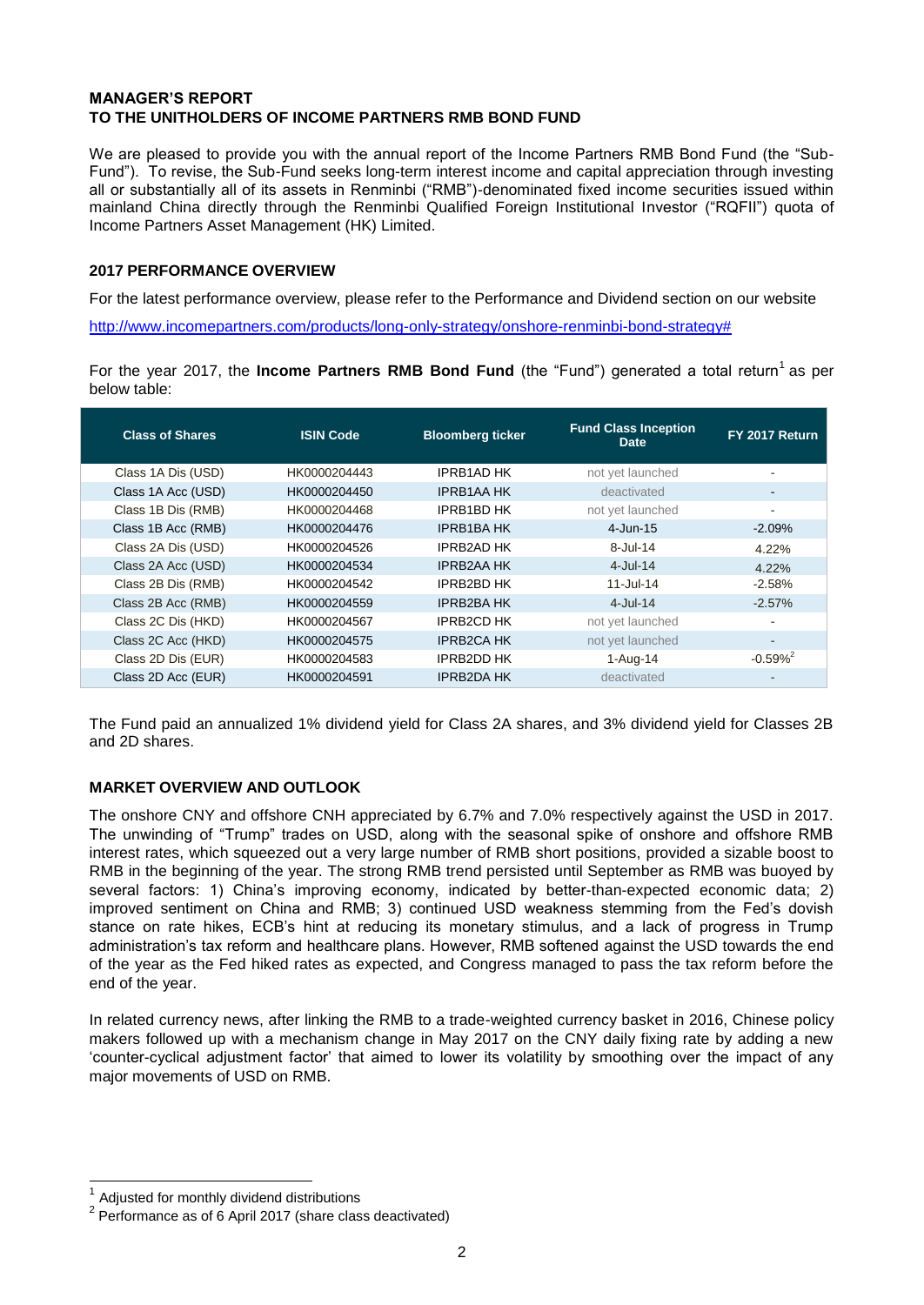#### **MANAGER'S REPORT (CONTINUED) TO THE UNITHOLDERS OF INCOME PARTNERS RMB BOND FUND**

## **MARKET OVERVIEW AND OUTLOOK (CONTINUED)**

On the economy front, China's real GDP growth grew 6.9% in 2017, exceeding the government's initial target of 6.5%. China made a concerted effort in economic restructuring to tackle the high levels of government and corporate debt, while maintaining stable growth as the economy transitions from investment-driven to consumption-driven. Fiscal stimulus continued to support manufacturing and real estate investments to stabilize growth. The capital outflow trend in 2016 has reversed through a more transparent USDCNY fixing mechanism, tighter capital controls, and improvement in market sentiment on the currency and economy.

On the credit side, movement in onshore bonds largely hinged on market liquidity and the central bank's deleveraging policies directed at corporates and the financial market. Overall bond yields rose in the first half of 2017, due to tight market liquidity and the central bank's hard stance towards deleveraging. This trend continued in the second half despite brief instances of eased liquidity, but it can be attributed to several factors: 1) improved market outlook and confidence due to stabilization of the economy; 2) strong equity performance on the back of a rebound in corporate profits; and 3) rise in US Treasury yields that influenced sentiment onshore.

In the policy makers' effort to curb leverage, they have tightened regulations on the shadow banking system, which reduced banks' outsourced investments and demand in bonds. Meanwhile, regulators published detailed guidelines on the Bond Connect program, the latest and most convenient method yet for foreign investors to access the onshore interbank bond market. While these policies may not positively impact growth in the short run, we believe it is the right approach to address China's debt issue and promote longterm sustainable growth of the real economy and capital markets.

Looking into 2018, we believe that RMB should hold firm as USD is expected to continue its weak trend in the face of a strengthening EUR.

As for the economy, we believe that controlled slower growth and corporate deleverage will continue to be the prevalent themes for China in 2018. Similarly, fundamentals are improving for many of the Asian economies, which bode well for Asian corporate credits. With such an emphasis on deleveraging, policy makers should allow more credit events to happen within the onshore bond market in the medium term. In conjunction with their aim to attract more foreign capital, we see a positive outlook for onshore bonds despite increased repricing and default risks. We will continue to focus on sovereign/quasi-sovereign and high grade credits.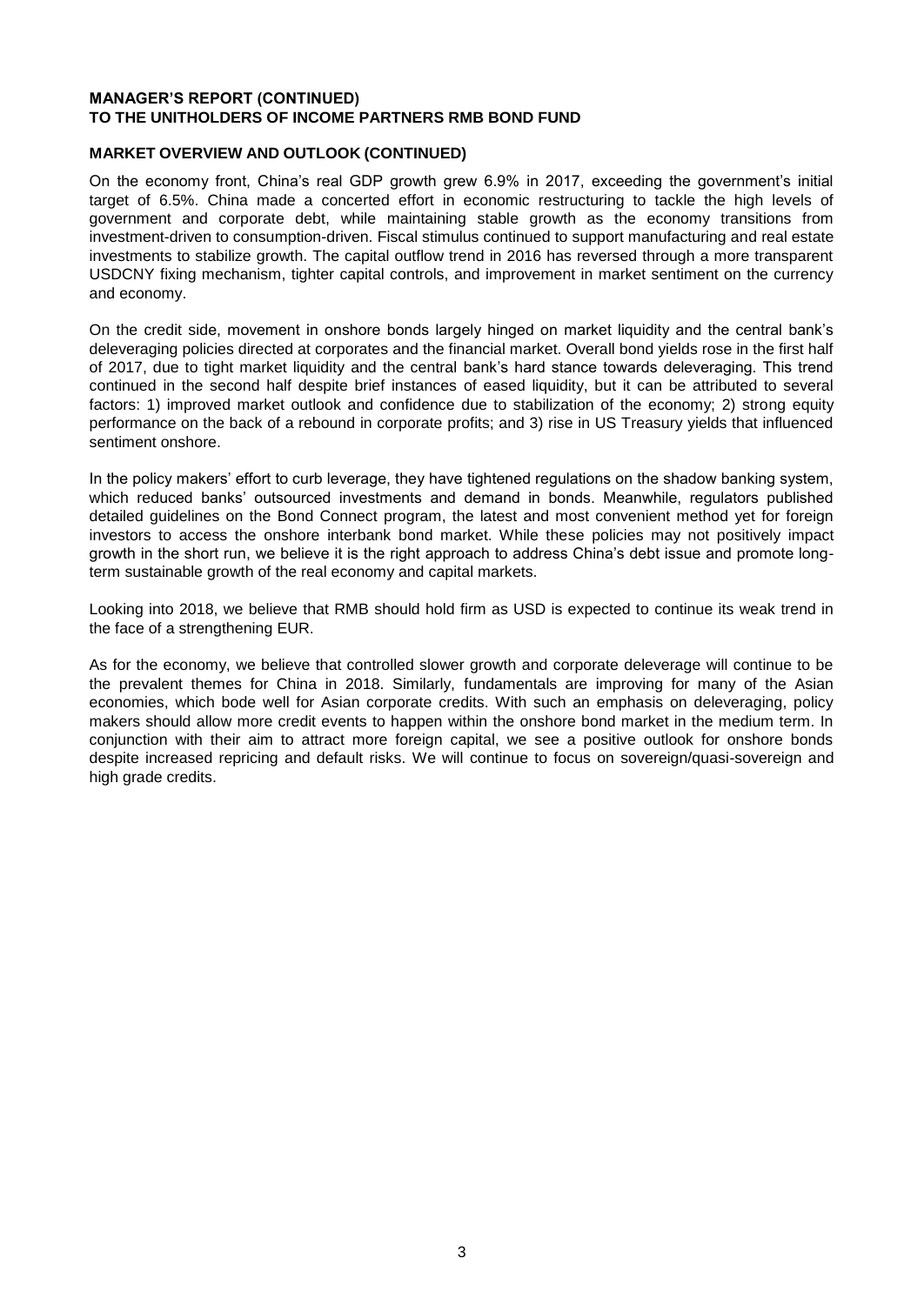## **MANAGER'S REPORT (CONTINUED) TO THE UNITHOLDERS OF INCOME PARTNERS RMB BOND FUND**

## **PORTFOLIO OVERVIEW AS OF 29 DECEMBER 2017**

The following financial information is extracted and calculated before audit adjustments. For the detail of the audit adjustments, please refer to Note 11 to the financial statements.

| <b>Modified Duration:</b> | Average Credit Rating: | Yield to Maturity (YTM): |
|---------------------------|------------------------|--------------------------|
| 3.0 years                 | A+                     | $4.4\%$                  |

| Top 5 Holdings                    | 78.4% |
|-----------------------------------|-------|
| Asian Development Bank            | 27.4% |
| China National Petroleum Corp     | 23.6% |
| <b>China Government Bond</b>      | 18.5% |
| China Merchants Securities Co Ltd | 5.7%  |
| Power Construction Corp of China  | 3.1%  |

## Industry Exposure



#### Credit Rating Exposure



Total exposures may differ due to rounding. Please note the ratings exposures shown here include some of Income Partners' own implied internal ratings. Where S&P/Moody's/Fitch ratings for bond holdings are not available, Income Partners' internal credit ratings apply.

Source: Income Partners, based on 29 December 2017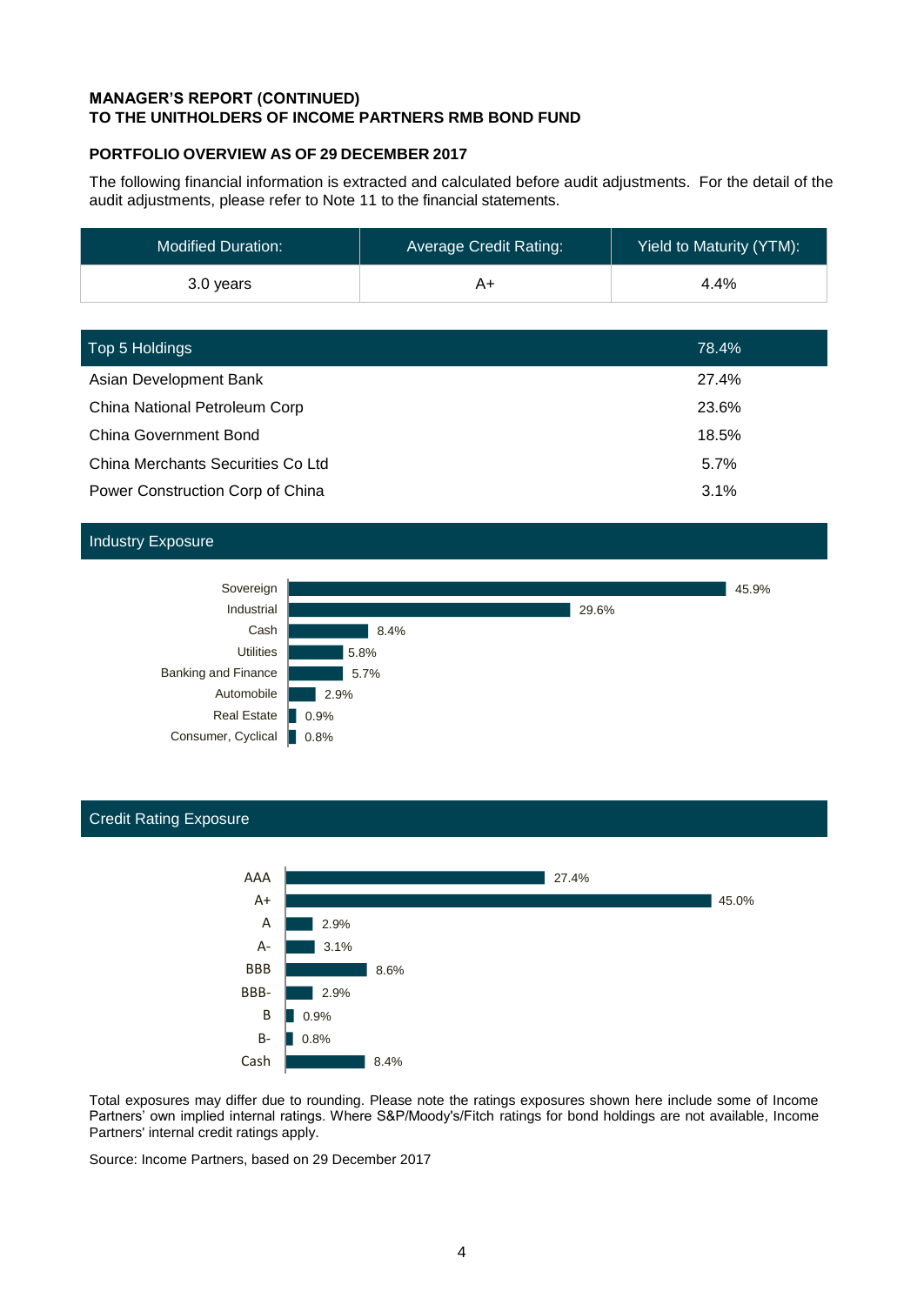## **MANAGER'S REPORT (CONTINUED) TO THE UNITHOLDERS OF INCOME PARTNERS RMB BOND FUND**

## **CORPORATE ACTION**

Income Partners Asset Management (HK) Limited (the "Manager") reviewed the Fund's PRC tax provisioning policy. After having taken professional and independent tax advice and considered the latest information in respect of the implementation of Withholding Income Tax ("WIT"), the Manager is of the view that the Fund should not be subject to the WIT on the capital gains derived from the investments in RMB fixed income securities. As such, with effect from 18 August 2017, the Fund no longer makes a PRC WIT provision on the gross realized and unrealized capital gains derived from the investments in RMB fixed income securities. All such WIT provisions made from the launch of the fund have been reversed accordingly.

For further details on the above changes, please refer to the Notice to investors dd. 18 September 2017.

Furthermore, due to the change in the Chinese name of the Manager, starting on 30 November 2017 the Chinese name of the Fund has been changed from "豐收人民幣債券基金 to "弘收人民幣債券基金" In the mean time, Income Partners Asset Management (HK) Limited, 豐收投資管理(香港)有限公司, has been renamed to 弘收投資管理(香港)有限公司.

For further details on the above changes, please refer to the Notice to investors dd. 30 November 2017. A copy of the revised Explanatory Memorandum for the Fund encompassing the changes set out above are available on the Manager's website (www.incomepartners.com). The Manager's website has not been reviewed by the Securities and Futures Commission.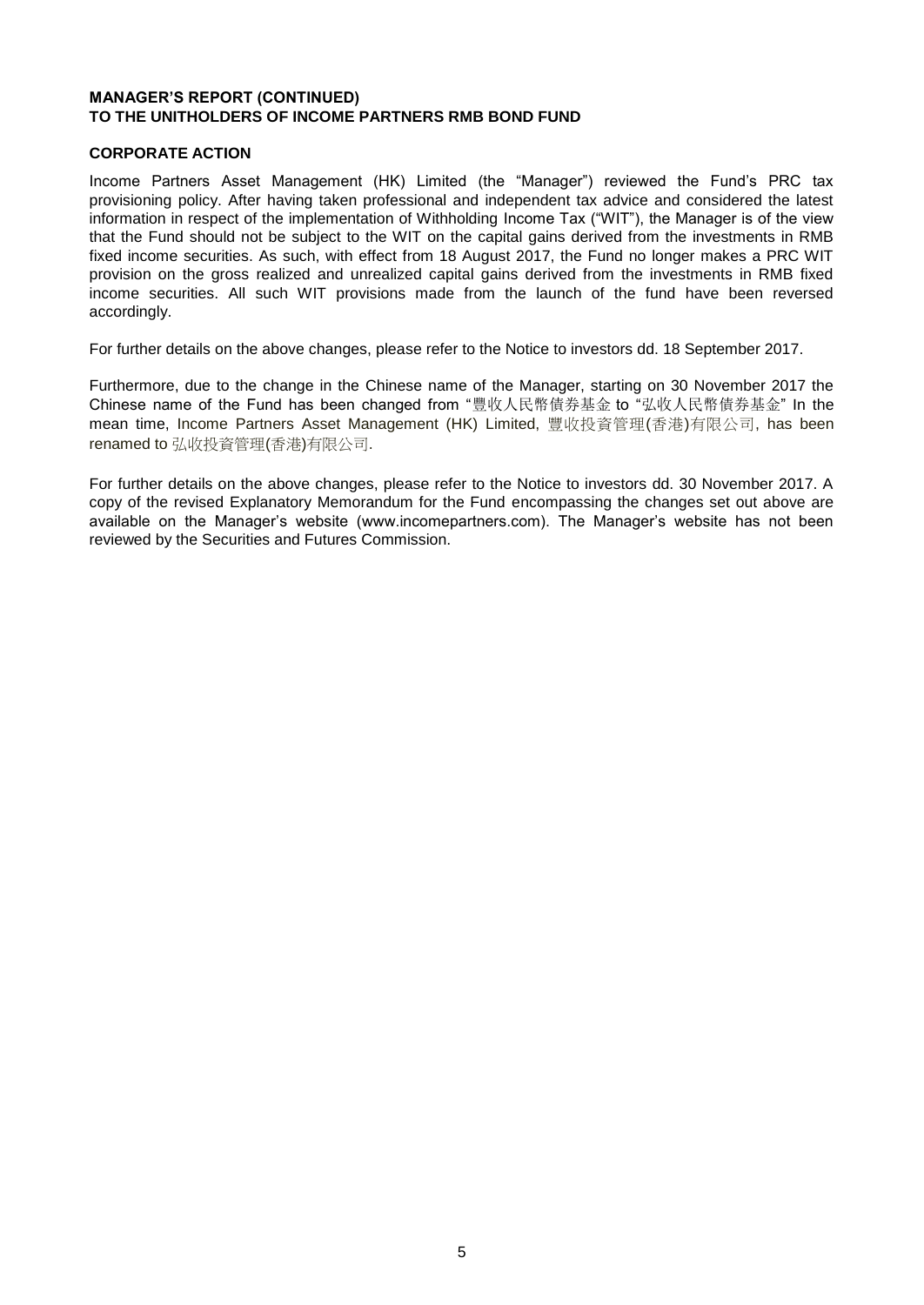## **TRUSTEE'S REPORT**

## **TO THE UNITHOLDERS OF INCOME PARTNERS RMB BOND FUND**

We hereby confirm that, in our opinion, the Manager, Income Partners Asset Management (HK) Limited has, in all material respects, managed Income Partners RMB Bond Fund for the year ended 31 December 2017 in accordance with the provisions of the Trust Deed dated 23 June 2014.

Caroline Chan Stewart Aldcroft

....................................................... Cititrust Limited, the Trustee

12 April 2018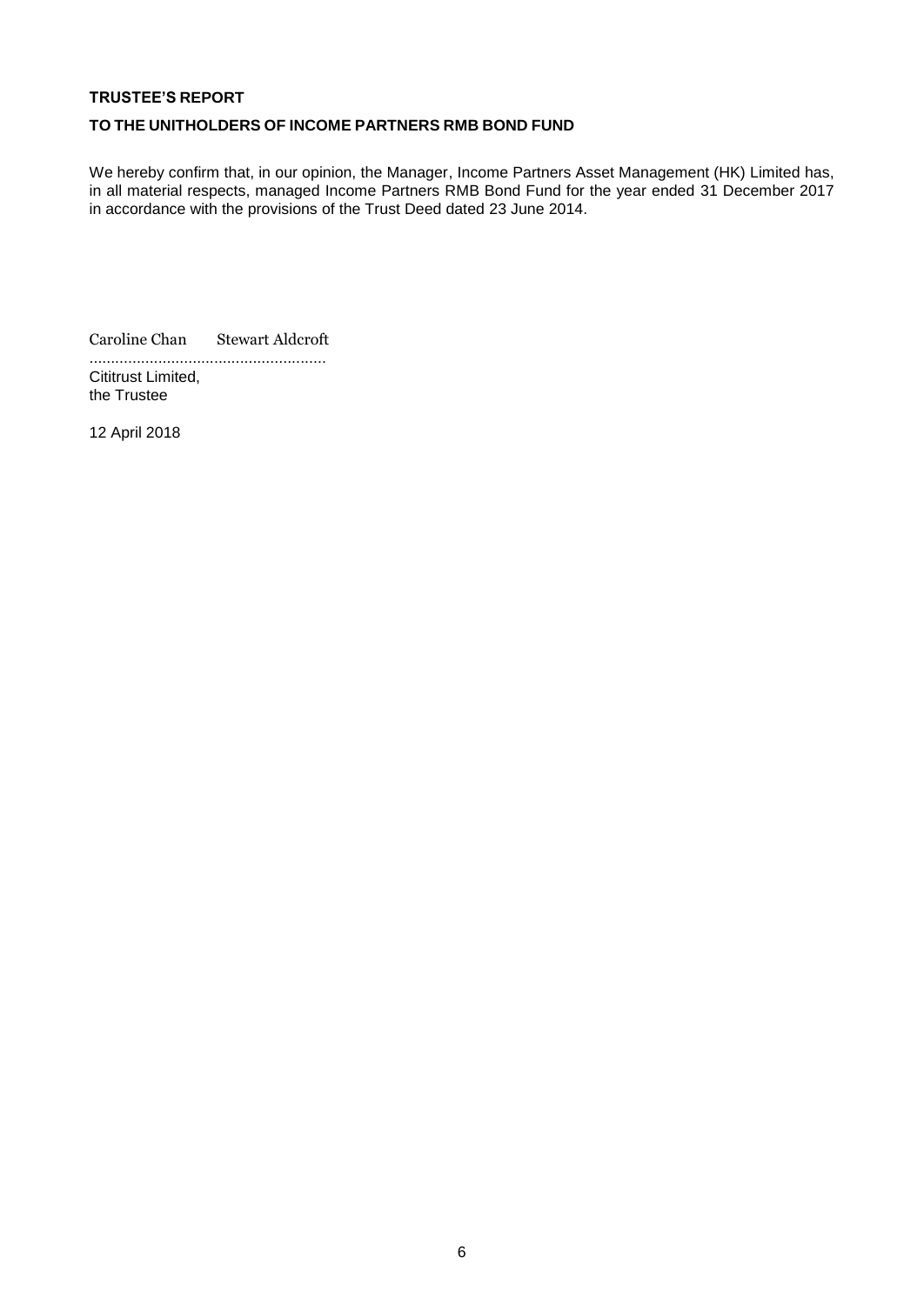## **INDEPENDENT AUDITOR'S REPORT**

To the Trustee and the Manager of Income Partners RMB Bond Fund

(a sub-fund of Income Partners Investment Fund, an open-ended unit trust established as an umbrella fund under the laws of Hong Kong)

#### **Report on the Audit of the Financial Statements**

#### **Opinion**

We have audited the financial statements of Income Partners RMB Bond Fund (a sub-fund of Income Partners Investment Fund (the "Trust") and referred to as the "Sub-Fund") set out on pages 10 to 53, which comprise the statement of financial position as at 31 December 2017, and the statement of profit or loss and comprehensive income, statement of changes in net assets attributable unitholders and statement of cash flows for the year then ended, and notes to the financial statements, including a summary of significant accounting policies.

In our opinion, the financial statements give a true and fair view of the financial position of the Sub-Fund as at 31 December 2017, and of its financial performance and cash flows for the year then ended in accordance with Hong Kong Financial Reporting Standards ("HKFRSs") issued by the Hong Kong Institute of Certified Public Accountants ("HKICPA").

#### **Basis for Opinion**

We conducted our audit in accordance with Hong Kong Standards on Auditing ("HKSAs") issued by the HKICPA. Our responsibilities under those standards are further described in the Auditor's Responsibilities for the Audit of the Financial Statements section of our report. We are independent of the Sub-Fund in accordance with the HKICPA's *Code of Ethics for Professional Accountants* (the "Code"), and we have fulfilled our other ethical responsibilities in accordance with the Code.

We believe that the audit evidence we have obtained is sufficient and appropriate to provide a basis for our opinion.

#### **Other information in the Annual Report**

The Trustee and the Manager of the Sub-Fund are responsible for the other information. The other information comprises all the information included in this annual report (the "Annual Report"), but does not include the financial statements and our auditor's report thereon (the "Other Information").

Our opinion on the financial statements does not cover the Other Information and we do not express any form of assurance conclusion thereon.

In connection with our audit of the financial statements, our responsibility is to read the Other Information and, in doing so, consider whether the Other Information is materially inconsistent with the financial statements or our knowledge obtained in the audit or otherwise appears to be materially misstated. If, based on the work we have performed, we conclude that there is a material misstatement of this Other Information; we are required to report that fact. We have nothing to report in this regard.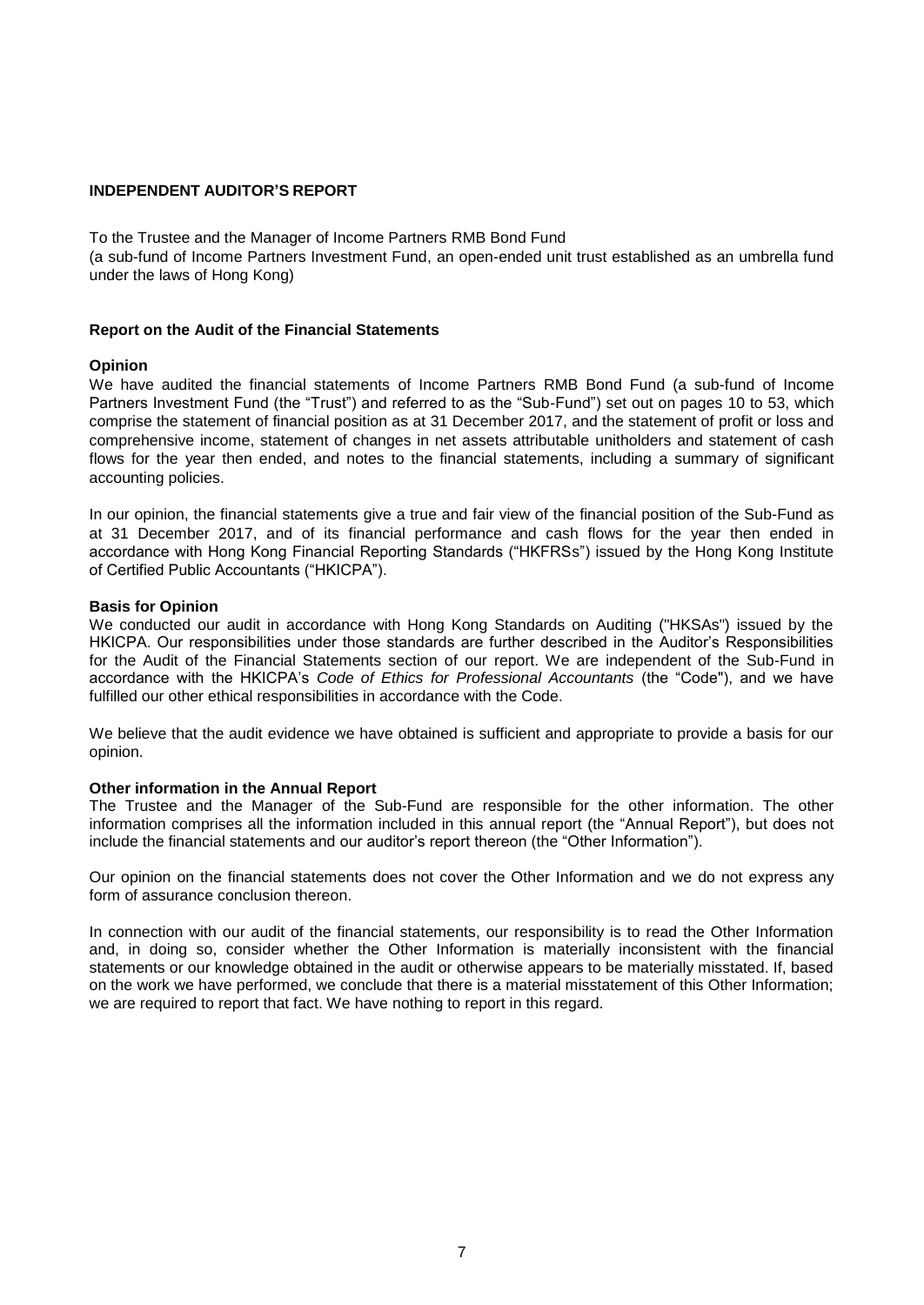## **INDEPENDENT AUDITOR'S REPORT (CONTINUED)**

#### To the Trustee and the Manager of Income Partners RMB Bond Fund

(a sub-fund of Income Partners Investment Fund, an open-ended unit trust established as an umbrella fund under the laws of Hong Kong)

#### **Responsibilities of Manager and Trustee for the Financial Statements**

The Trustee and the Manager of the Sub-Fund are responsible for the preparation of the financial statements that give a true and fair view in accordance with HKFRSs issued by the HKICPA, and for such internal control as the Trustee and the Manager determines are necessary to enable the preparation of financial statements that are free from material misstatement, whether due to fraud or error.

In preparing the financial statements, the Trustee and the Manager are responsible for assessing the Sub-Fund's ability to continue as a going concern, disclosing, as applicable, matters related to going concern and using the going concern basis of accounting unless the Trustee and the Manager either intend to liquidate the Sub-Fund or to cease operations, or have no realistic alternative but to do so.

In addition, the Trustee and the Manager of the Sub-Fund are required to ensure that the financial statements have been properly prepared in accordance with the relevant provisions of the Trust Deed of the Sub-Fund dated 23 June 2014 (the "Trust Deed") and the relevant disclosure provisions of Appendix E of the Code on Unit Trusts and Mutual Funds ("the SFC Code") issued by the Hong Kong Securities and Futures Commission.

The Trustee and the Manager are responsible for overseeing the Sub-Fund's financial reporting process.

#### **Auditor's Responsibilities for the Audit of the Financial Statements**

Our objectives are to obtain reasonable assurance about whether the financial statements as a whole are free from material misstatement, whether due to fraud or error, and to issue auditor's report that includes our opinion. Our report is made solely to you, as a body, and for no other purpose. We do not assume responsibility towards or accept liability to any other person for the contents of this report.

Reasonable assurance is a high level of assurance, but is not a guarantee that an audit conducted in accordance with HKSAs will always detect a material misstatement when it exists. Misstatements can arise from fraud or error and are considered material if, individually or in the aggregate, they could reasonably be expected to influence the economic decisions of users taken on the basis of these financial statements. In addition, we are required to assess whether the financial statements of the Sub-Fund have been properly prepared, in all material respects, in accordance with the relevant provisions of the Trust Deed and the relevant disclosure provisions of Appendix E of the SFC Code.

As part of an audit in accordance with HKSAs, we exercise professional judgment and maintain professional skepticism throughout the audit. We also:

- Identify and assess the risks of material misstatement of the financial statements whether due to fraud or error, design and perform audit procedures responsive to those risks, and, obtain audit evidence that is sufficient and appropriate to provide a basis for our opinion. The risk of not detecting a material misstatement resulting from fraud is higher than for one resulting from error, as fraud may involve collusion, forgery, intentional omissions, misrepresentations, or the override of internal control.
- Obtain an understanding of internal control relevant to the audit in order to design audit procedures that are appropriate in the circumstances, but not for the purpose of expressing an opinion on the effectiveness of the Sub-Fund's internal control.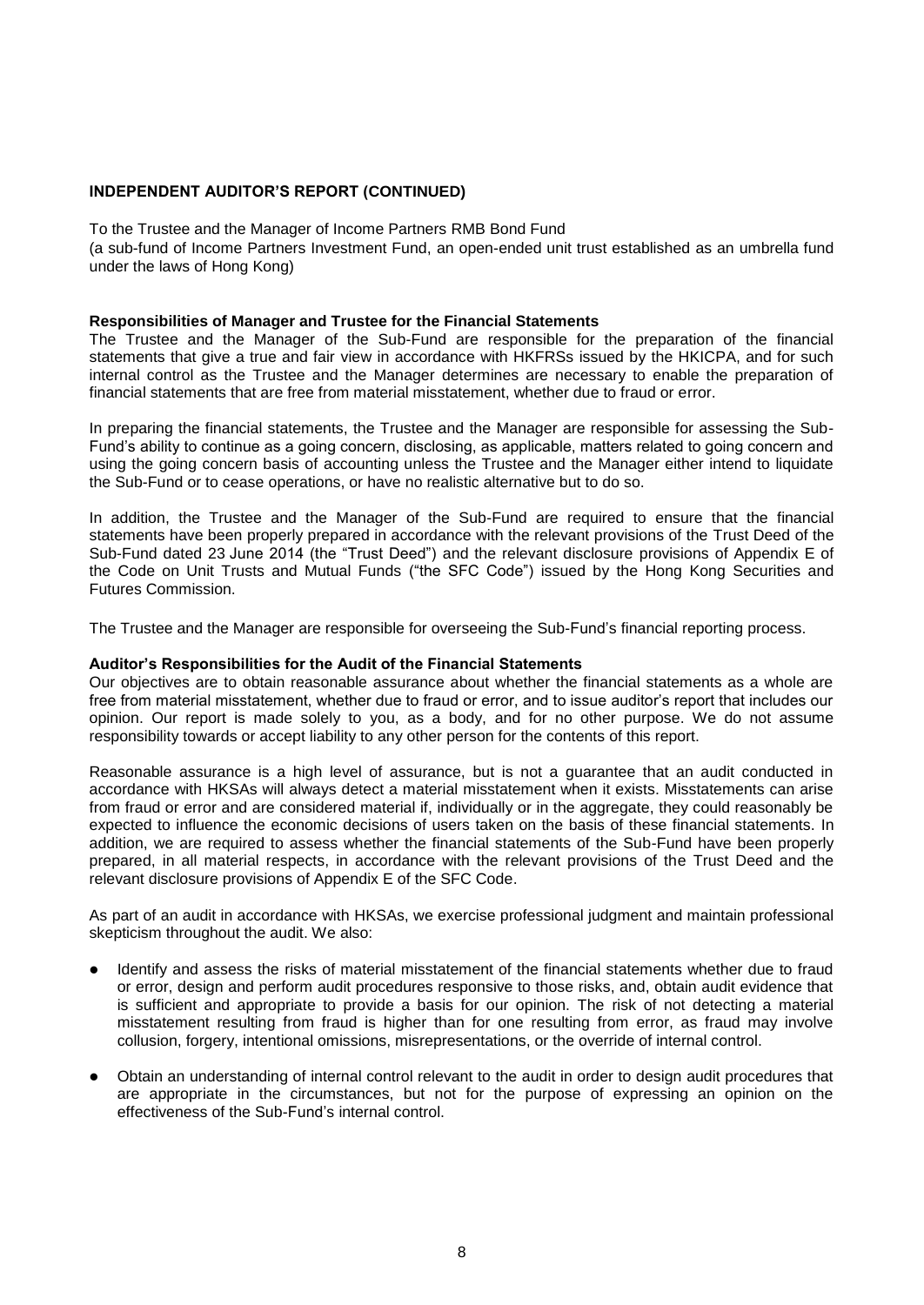## **INDEPENDENT AUDITOR'S REPORT (CONTINUED)**

To the Trustee and the Manager of Income Partners RMB Bond Fund (a sub-fund of Income Partners Investment Fund, an open-ended unit trust established as an umbrella fund under the laws of Hong Kong)

#### **Auditor's Responsibilities for the Audit of the Financial Statements (continued)**

- Evaluate the appropriateness of accounting policies used and the reasonableness of accounting estimates and related disclosures made by the Trustee and the Manager.
- Conclude on the appropriateness of the Trustee and the Manager's use of the going concern basis of accounting and, based on the audit evidence obtained, whether a material uncertainty exists related to events or conditions that may cast significant doubt on the Sub-Fund's ability to continue as a going concern. If we conclude that a material uncertainty exists, we are required to draw attention in our auditor's report to the related disclosures in the financial statements or, if such disclosures are inadequate, to modify our opinion. Our conclusions are based on the audit evidence obtained up to the date of our auditor's report. However, future events or conditions may cause the Sub-Fund to cease to continue as a going concern.
- Evaluate the overall presentation, structure and content of the financial statements, including the disclosures, and whether the financial statements represent the underlying transactions and events in a manner that achieves fair presentation.
- Obtain sufficient appropriate audit evidence regarding the financial information of the entities or business activities within the Sub-Fund to express an opinion on the financial statements. We are responsible for the direction, supervision and performance of the audit. We remain solely responsible for our audit opinion.

We communicate with the Trustee and the Manager regarding, among other matters, the planned scope and timing of the audit and significant audit findings, including any significant deficiencies in internal control that we identify during our audit.

We also provide the Trustee and the Manager with a statement that we have complied with relevant ethical requirements regarding independence, and to communicate with them all relationships and other matters that may reasonably be thought to bear on our independence, and where applicable, related safeguards.

From the matters communicated with the Trustee and the Manager, we determine those matters that were of most significance in the audit of the financial statements of the current period and are therefore the key audit matters. We describe these matters in our auditor's report unless law or regulation precludes public disclosure about the matter or when, in extremely rare circumstances, we determine that a matter should not be communicated in our report because the adverse consequences of doing so would reasonably be expected to outweigh the public interest benefits of such communication.

#### **Report on other legal and regulatory requirements**

In our opinion, the financial statements have been properly prepared, in all material respects, in accordance with the relevant disclosure provisions of the Trust Deed and the disclosure requirements specified in Appendix E to the SFC Code.

*ERNST & YOUNG*

Certified Public Accountants Hong Kong 12 April 2018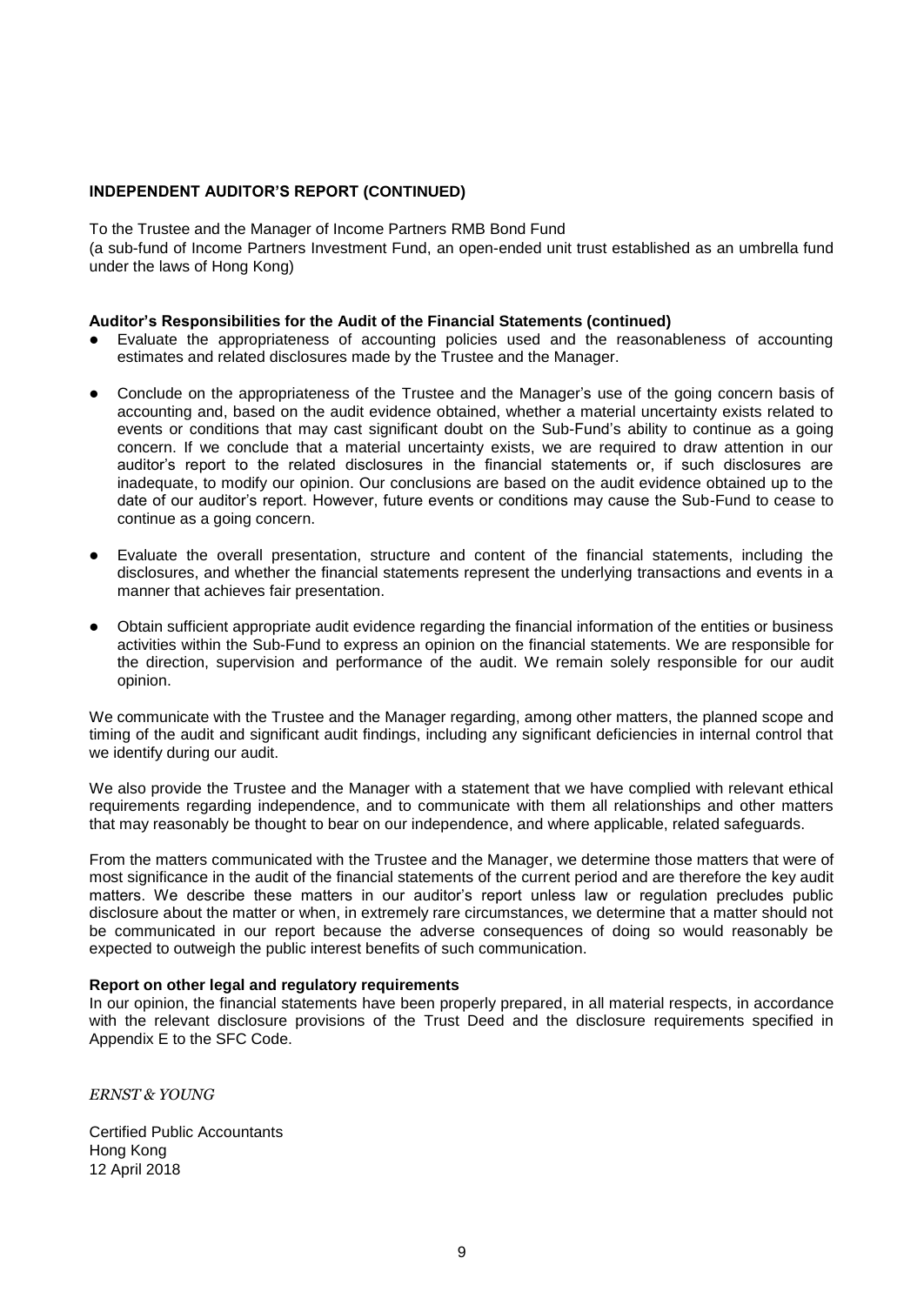# **STATEMENT OF FINANCIAL POSITION**

# **As at 31 December 2017**

|                                                                                                                                                                       | <b>Notes</b>        | 2017<br><b>RMB</b>                               | 2016<br><b>RMB</b>                                              |
|-----------------------------------------------------------------------------------------------------------------------------------------------------------------------|---------------------|--------------------------------------------------|-----------------------------------------------------------------|
| <b>Assets</b>                                                                                                                                                         |                     |                                                  |                                                                 |
| Cash and cash equivalents<br>Financial assets at fair value through profit or loss<br>Interest receivable<br>Amounts due from brokers<br>Prepayments and other assets | 8<br>7<br>9         | 3,216,853<br>32,224,060<br>743.507<br>4,871      | 13,092,500<br>73,841,818<br>2,115,181<br>3,142,545              |
| <b>Total assets</b>                                                                                                                                                   |                     | 36,189,291                                       | 92,192,044                                                      |
| <b>Liabilities</b>                                                                                                                                                    |                     |                                                  |                                                                 |
| Custodian fee payable<br>Management fee payable<br>Trustee fee payable<br>Tax payable<br>Amounts due to brokers<br>Accruals and other payables                        | 12<br>12<br>12<br>9 | 16,793<br>38,217<br>40,304<br>111,312<br>316,867 | 17,616<br>99,719<br>42,279<br>1,964,073<br>2,048,786<br>237,066 |
| Total liabilities (excluding net assets attributable to<br>unitholders)                                                                                               |                     | 523,493                                          | 4,409,539                                                       |
| Net assets attributable to unitholders                                                                                                                                | 11                  | 35,665,798                                       | 87,782,505                                                      |
| <b>Total liabilities</b>                                                                                                                                              |                     | 36,189,291                                       | 92,192,044                                                      |

For the number of units in issue, please refer to Note 10 for details.

*Emil Nguy*

.............................................................................................. Income Partners Asset Management (HK) Limited, the Manager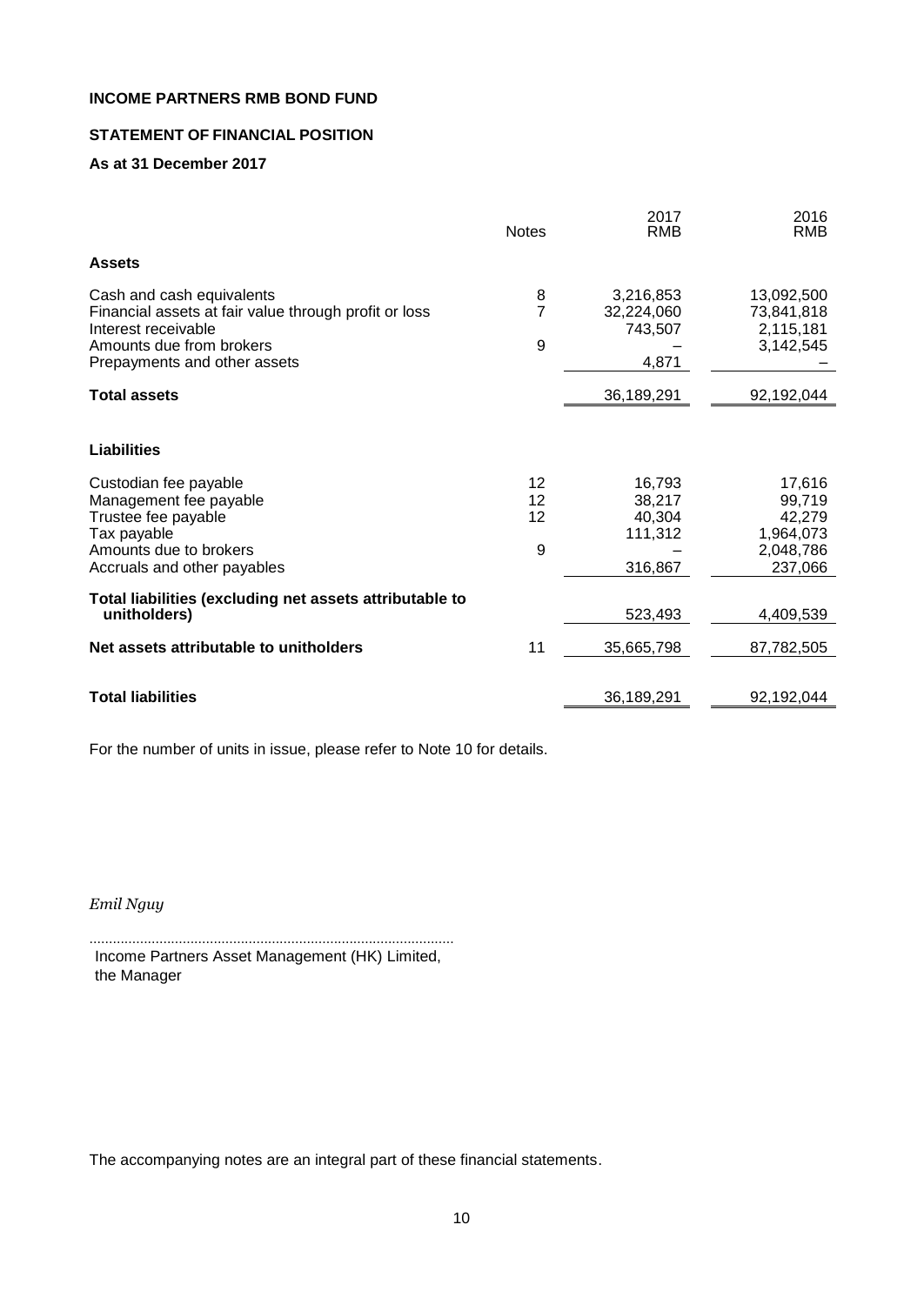# **STATEMENT OF PROFIT OR LOSS AND OTHER COMPREHENSIVE INCOME**

# **For the year ended 31 December 2017**

|                                                             | <b>Notes</b>   | 2017<br><b>RMB</b> | 2016<br><b>RMB</b> |
|-------------------------------------------------------------|----------------|--------------------|--------------------|
| <b>Income</b>                                               |                |                    |                    |
| Interest income on financial assets at fair value through   |                |                    |                    |
| profit or loss                                              |                | 2,142,221          | 4,414,317          |
| Interest income on bank deposits                            |                | 20,119             | 20,881             |
| Net losses on financial assets at fair value through profit |                |                    |                    |
| or loss                                                     | $\overline{7}$ | (1,724,637)        | (2,674,838)        |
| Net foreign exchange differences                            |                | (52, 226)          | 78,695             |
| <b>Total income</b>                                         |                | 385,477            | 1,839,055          |
| <b>Expenses</b>                                             |                |                    |                    |
| Management fee                                              | 12             | (665, 277)         | (1, 351, 123)      |
| Trustee fee                                                 | 12             | (483, 814)         | (483, 338)         |
| Custodian fee                                               | 12             | (201, 589)         | (210, 341)         |
| Auditors remuneration                                       |                | (206, 961)         | (203, 681)         |
| Legal fees                                                  |                | (168, 580)         | (106, 297)         |
| Bank charges                                                |                | (11, 257)          | (15, 818)          |
| Brokerage fees and other transaction costs                  |                | (7, 891)           | (3,368)            |
| Other expenses                                              |                | (589,952)          | (388, 749)         |
| <b>Total expenses</b>                                       |                | (2,335,321)        | (2,762,715)        |
| <b>Operating loss</b>                                       |                | (1,949,844)        | (923,660)          |
| <b>Finance costs</b>                                        |                |                    |                    |
| Distributions to unitholders                                | 13             | (116, 821)         | (234, 232)         |
| <b>Loss before taxation</b>                                 |                | (2,066,665)        | (1, 157, 892)      |
| Taxation                                                    |                |                    |                    |
| Capital gains tax                                           | 2n(ii)         | 1,759,583          | 160,619            |
| Distribution tax                                            | 2n(iii)        | (536, 860)         | (277, 590)         |
| Value-added tax                                             | 2n(iv)         | (577, 746)         |                    |
|                                                             |                | 644,977            | (116, 971)         |
| Decrease in net assets attributable to unitholders          |                |                    |                    |
| and total comprehensive income during the year              |                | (1,421,688)        | (1, 274, 863)      |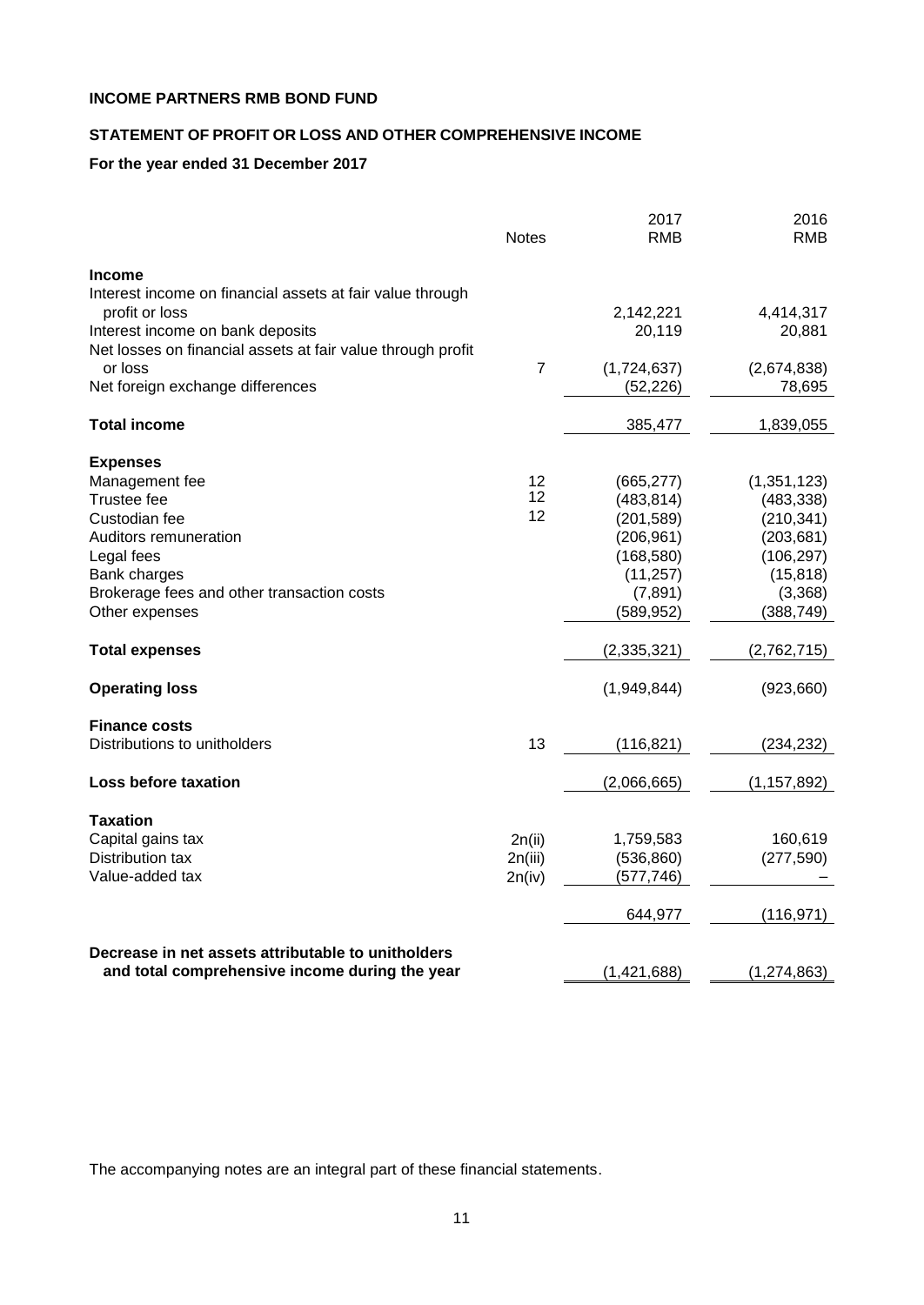## **STATEMENT OF CHANGES IN NET ASSETS ATTRIBUTABLE TO UNITHOLDERS**

#### **For the year ended 31 December 2017**

|                                                                                                                             | Note | Class 1A USD<br>(Accumulation)<br>units<br><b>RMB</b> | Class 1B RMB<br>(Accumulation)<br>units<br><b>RMB</b> | Class 2A USD<br>(Distribution)<br>units<br><b>RMB</b> | Class 2A USD<br>(Accumulation)<br>units<br><b>RMB</b> | Class 2B RMB<br>(Distribution)<br>units<br><b>RMB</b> | Class 2B RMB<br>(Accumulation)<br>units<br><b>RMB</b> | Class 2D EUR <sup>2</sup><br>(Distribution)<br>units<br><b>RMB</b> | Class 2D $EUR3$<br>(Accumulation)<br>units<br><b>RMB</b> | Total<br><b>RMB</b> |
|-----------------------------------------------------------------------------------------------------------------------------|------|-------------------------------------------------------|-------------------------------------------------------|-------------------------------------------------------|-------------------------------------------------------|-------------------------------------------------------|-------------------------------------------------------|--------------------------------------------------------------------|----------------------------------------------------------|---------------------|
| At 1 January 2016                                                                                                           |      | 10,327,214                                            | 206,848                                               | 10,221,743                                            | 5,386,549                                             | 3,625,725                                             | 93,266,183                                            | 1,286,298                                                          | 532,450                                                  | 124,853,010         |
| Subscription of units                                                                                                       | 10   |                                                       | $\overline{\phantom{0}}$                              |                                                       | $\qquad \qquad -$                                     | 994,690                                               | 2,977,500                                             | $\qquad \qquad -$                                                  | $\overline{\phantom{m}}$                                 | 3,972,190           |
| Redemption of units                                                                                                         | 10   | (10, 385, 811)                                        | $\qquad \qquad$                                       | (8,832,369)                                           | (932, 757)                                            | (1, 333, 423)                                         | (17, 744, 037)                                        | $\overline{\phantom{0}}$                                           | (539, 435)                                               | (39, 767, 832)      |
| Increase/(decrease) in<br>net assets attributable<br>to unitholders and<br>total comprehensive<br>income during the<br>year |      | 58,597                                                | (1, 474)                                              | (37, 605)                                             | (53, 902)                                             | (145, 721)                                            | (1,046,231)                                           | (55, 512)                                                          | 6,985                                                    | (1, 274, 863)       |
| At 31 December 2016<br>and 1 January 2017                                                                                   |      |                                                       | 205,374                                               | 1,351,769                                             | 4,399,890                                             | 3,141,271                                             | 77,453,415                                            | 1,230,786                                                          |                                                          | 87,782,505          |
| Subscription of units                                                                                                       | 10   |                                                       |                                                       | 658,411                                               | $\overline{\phantom{0}}$                              | $\overline{\phantom{0}}$                              | 25,000,000                                            |                                                                    | $\overline{\phantom{m}}$                                 | 25,658,411          |
| Redemption of units                                                                                                         | 10   |                                                       |                                                       | (59, 781)                                             | (2, 242, 264)                                         | (488, 214)                                            | (72, 347, 232)                                        | (1, 215, 939)                                                      | $\overline{\phantom{m}}$                                 | (76, 353, 430)      |
| Decrease in net assets<br>attributable to<br>unitholders and total<br>comprehensive<br>income during the<br>year            |      |                                                       | (5, 156)                                              | (75, 295)                                             | (67, 352)                                             | (168, 077)                                            | (1,090,961)                                           | (14, 847)                                                          |                                                          | (1,421,688)         |
| At 31 December 2017                                                                                                         |      |                                                       | 200,218                                               | 1,875,104                                             | 2,090,274                                             | 2,484,980                                             | 29,015,222                                            |                                                                    | $\overline{\phantom{0}}$                                 | 35,665,798          |

<sup>1</sup>Class 1A USD (Accumulation) units were fully redeemed on 3 February 2016. Hence, there will be no net asset value available after such date until subscription in such share class. <sup>2</sup>Class 2D EUR (Distribution) units were fully redeemed on 6 April 2017. Hence, there will be no net asset value available after such date until subscription in such share class. <sup>3</sup>Class 2D EUR (Accumulation) units were fully redeemed on 11 November 2016. Hence, there will be no net asset value available after such date until subscription in such share class.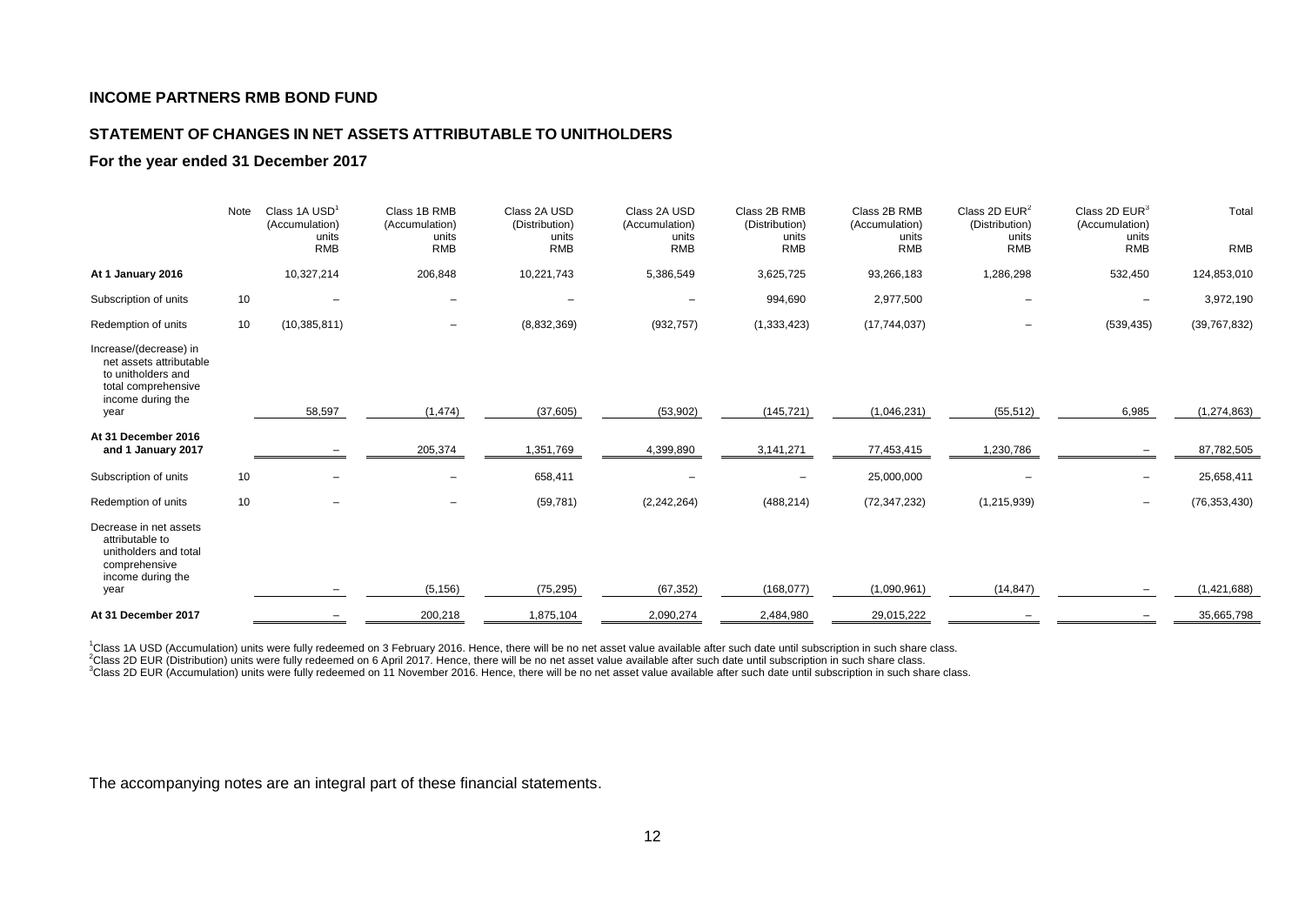# **STATEMENT OF CASH FLOWS**

# **For the year ended 31 December 2017**

|                                                                   |      | 2017           | 2016           |
|-------------------------------------------------------------------|------|----------------|----------------|
|                                                                   | Note | <b>RMB</b>     | <b>RMB</b>     |
| <b>CASH FLOWS FROM OPERATING ACTIVITIES</b>                       |      |                |                |
| Loss before taxation                                              |      | (2,066,665)    | (1, 157, 892)  |
| Adjustments for:                                                  |      |                |                |
| Interest income on financial assets at fair value                 |      |                |                |
| through profit or loss                                            |      | (2, 142, 221)  | (4, 414, 317)  |
| Interest income on bank deposits                                  |      | (20, 119)      | (20, 881)      |
| Distributions to unitholders                                      |      | 116,821        | 234,232        |
| Operating losses before changes in working capital                |      | (4, 112, 184)  | (5,358,858)    |
| Decrease in financial assets at fair value through profit         |      |                |                |
| or loss                                                           |      | 41,617,758     | 41,304,678     |
| Decrease in interest receivable                                   |      | 1,371,674      | 3,733,740      |
| Decrease/(increase) in amounts due from brokers                   |      | 3,142,545      | (3, 142, 545)  |
| Increase in prepayments and other receivables                     |      | (4,871)        |                |
| (Decrease)/increase in custodian fee payable                      |      | (823)          | 982            |
| Decrease in management fee payable                                |      | (61, 502)      | (33,031)       |
| (Decrease)/increase in trustee fee payable                        |      | (1, 975)       | 2,357          |
| (Decrease)/increase in amounts due to brokers                     |      | (2,048,786)    | 2,048,786      |
| Increase in accruals and other payables                           |      | 79,801         | 29,385         |
| Cash flows from operating activities                              |      | 39,981,637     | 38,585,494     |
| Interest received                                                 |      | 2,162,340      | 1,966,670      |
| Tax paid                                                          |      | (1, 207, 784)  | (864, 181)     |
| Net cash flows from operating activities                          |      | 40,936,193     | 39,687,983     |
| <b>CASH FLOWS FROM FINANCING ACTIVITIES</b>                       |      |                |                |
| Proceeds from subscription of units                               |      | 25,658,411     | 3,972,190      |
| Payments for redemption of units                                  |      | (76, 353, 430) | (39, 767, 832) |
| Distributions paid to unitholders                                 |      | (116, 821)     | (234, 232)     |
| Net cash flows used in financing activities                       |      | (50, 811, 840) | (36,029,874)   |
| NET (DECREASE)/INCREASE IN CASH AND CASH                          |      |                |                |
| <b>EQUIVALENTS</b>                                                |      | (9,875,647)    | 3,658,109      |
| Cash and cash equivalents at the beginning of the year            |      | 13,092,500     | 9,434,391      |
| CASH AND CASH EQUIVALENTS AT THE END OF                           |      |                |                |
| <b>THE YEAR</b>                                                   |      | 3,216,853      | 13,092,500     |
| <b>ANALYSIS OF BALANCE OF CASH AND CASH</b><br><b>EQUIVALENTS</b> |      |                |                |
| Cash at banks                                                     | 8    | 3,216,853      | 13,092,500     |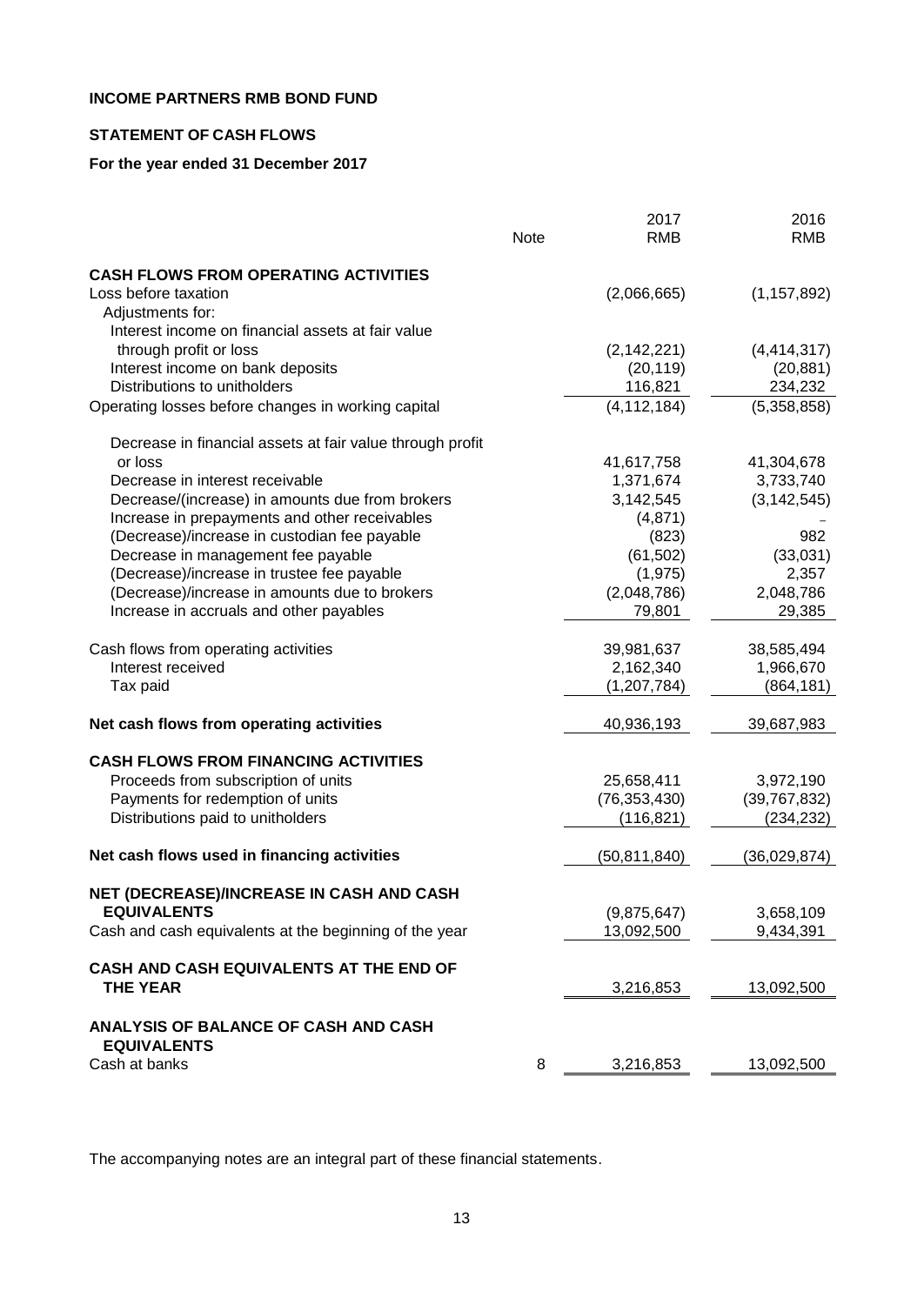## **NOTES TO THE FINANCIAL STATEMENTS**

#### **For the year ended 31 December 2017**

#### **1. THE SUB-FUND**

Income Partners Investment Fund (the "Trust") was constituted as an open-ended unit trust established as an umbrella fund under the laws of Hong Kong pursuant to a trust deed dated 23 June 2014 (the "Trust Deed") between Income Partners Asset Management (HK) Limited (the "Manager") and Cititrust Limited (the "Trustee"). The Trust has been established as an umbrella fund and the assets of the Trust are separated into different sub-funds.

Income Partners RMB Bond Fund (the "Sub-Fund") is a sub-fund of the Trust. The Sub-Fund is a unit trust and is authorised by the Securities and Futures Commission ("SFC") pursuant to section 104(1) of the Securities and Futures Ordinance and is required to comply with the Code on Unit Trusts and Mutual Funds established by the SFC (the "SFC Code"). The date of inception of the Sub-Fund was on 2 July 2014 with a financial year-end of 31 December.

The investment objective of the Sub-Fund is to seek long-term interest income and capital appreciation through investing all or substantially all of its assets in Renminbi ("RMB") denominated fixed income securities issued within the People's Republic of China ("PRC") directly through the RMB Qualified Foreign Institutional Investor ("RQFII") quota of the Manager. All PRC bonds in which the Sub-Fund invests will be onshore investments in the PRC and denominated and settled in RMB.

## **2. SUMMARY OF SIGNIFICANT ACCOUNTING POLICIES**

The principal accounting policies applied in the preparation of these financial statements are set out below. These policies have been consistently applied to all years presented, unless otherwise stated.

#### **(a) Statement of compliance and basis of preparation**

The financial statements of the Sub-Fund have been prepared in accordance with Hong Kong Financial Reporting Standards ("HKFRSs") (which include all Hong Kong Financial Reporting Standards, Hong Kong Accounting Standards ("HKASs") and Interpretations) issued by the Hong Kong Institute of Certified Public Accountants and accounting principles generally accepted in Hong Kong, and the relevant disclosure provisions of the Trust Deed dated 23 June 2014, and the relevant disclosure provisions specified in Appendix E of the SFC Code.

The financial statements have been prepared under the historical cost basis, except for financial assets classified at fair value through profit or loss that have been measured at fair value. The financial statements are presented in RMB and all values are rounded to the nearest RMB except where otherwise indicated.

The preparation of financial statements in conformity with HKFRS requires the use of certain critical accounting estimates. It also requires the Trustee and the Manager to exercise their judgement in the process of applying the accounting policies. The areas involving a higher degree of judgement or complexity, or areas where assumptions and estimates are significant to the financial statements are disclosed in Note 5.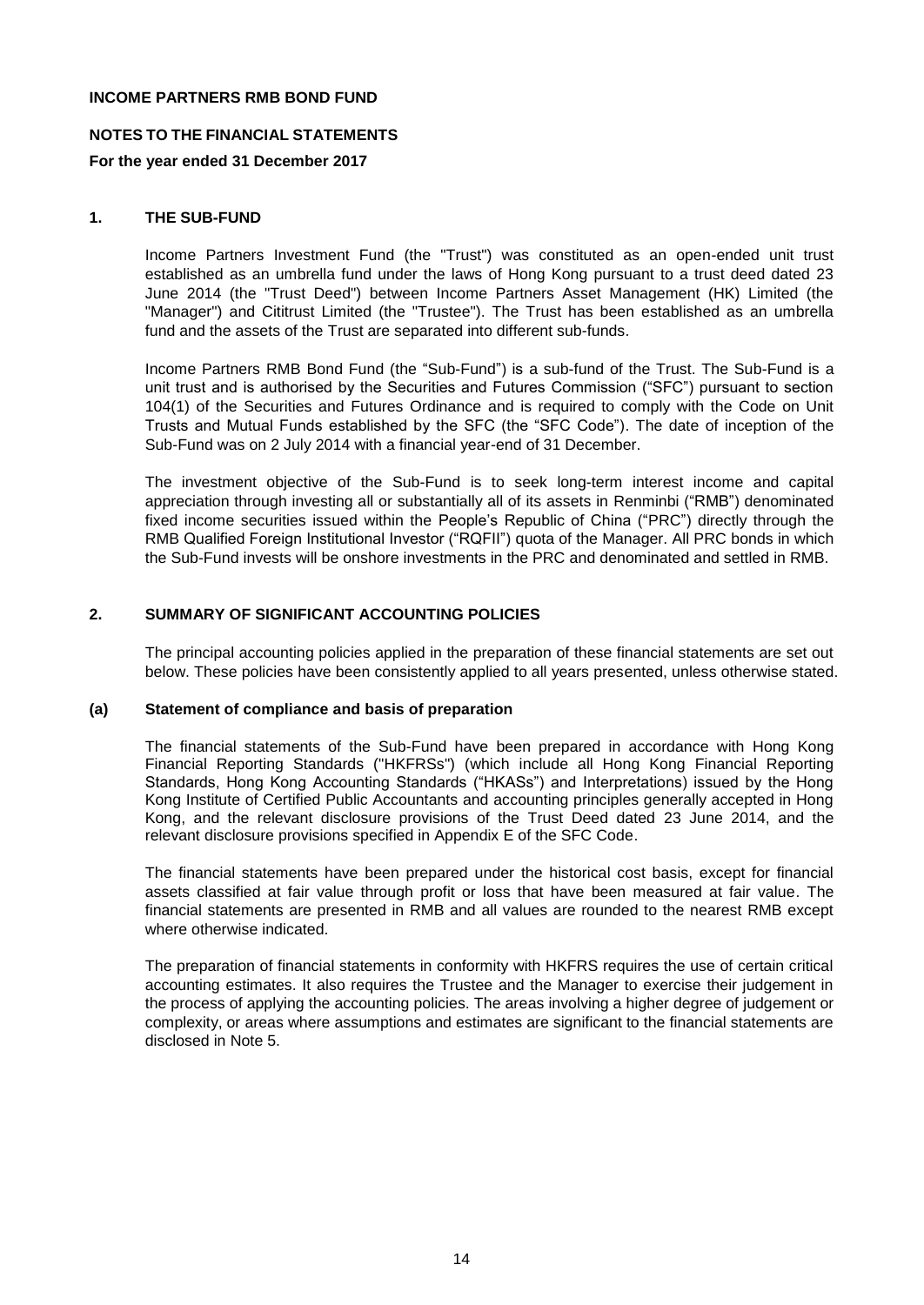## **NOTES TO THE FINANCIAL STATEMENTS**

## **For the year ended 31 December 2017**

## **2. SUMMARY OF SIGNIFICANT ACCOUNTING POLICIES (CONTINUED)**

#### **(b) Changes in accounting policies and disclosures**

The Sub-Fund applied for the first time certain standards and amendments, which are effective for annual periods beginning on 1 January 2017. The Sub-Fund has not early adopted any other standard, interpretation or amendment that has been issued but is not yet effective.

Although these new standards and amendments applied for the first time in 2017, they did not have a material impact on the financial statements of the Sub-Fund. The nature and the impact of the new standard or amendment which is applicable to the Sub-Fund is described below.

#### *Amendments to HKAS 7 "Disclosure Initiative"*

Amendments to IAS 7 require an entity to provide disclosures that enable users of financial statements to evaluate changes in liabilities arising from financing activities, including both changes arising from cash flows and non-cash changes. The Sub-Fund has provided the information for both the current and the comparative period in Note 14.

There are some other new standards and amendments to standards that are mandatory for the first time for the financial year beginning 1 January 2017. However, they do not have significant impact on the Sub-Fund's financial statements and have therefore not been analysed in detail.

## **(c) Impact of issued but not yet effective HKFRSs**

A number of new standards, amendments to standards and interpretations are effective for annual periods beginning after 1 January 2017, and have not been applied in preparing these financial statements. None of these are expected to have a significant effect on the financial statements of the Sub-Fund except the following set out below.

In September 2014, the HKICPA issued the final version of HKFRS 9 "Financial instruments", bringing together all phases of the financial instruments project to replace HKAS 39 "Financial Instruments: Recognition and Measurement" and all previous versions of HKFRS 9. The standard introduces new requirements for classification and measurement, impairment and hedge accounting. The Sub-Fund will adopt HKFRS 9 from 1st January 2018. The Sub-Fund will not restate comparative information and will recognise any transition adjustments against the opening balance of equity at 1 January 2018. During 2017, the Manager has performed a detailed assessment of the impact of the adoption of HKFRS 9. The expected impacts arising from the adoption of HKFRS 9 relate to the classification and measurement and the impairment requirements and are summarised as follows:

#### (a) Classification and measurement

The Manager does not expect that the adoption of HKFRS 9 will have a significant impact on the classification and measurement of its financial assets. It expects to continue measuring at fair value all financial assets currently held at fair value.

Receivables including cash and cash equivalent, interest receivable and amount due from brokers are held to collect contractual cash flows and are expected to give rise to cash flows representing solely payments of principal and interest. The Manager analysed the contractual cash flow characteristics of those instruments and concluded that they meet the criteria for amortised cost measurement under HKFRS 9. Therefore, reclassification for these instruments is not required.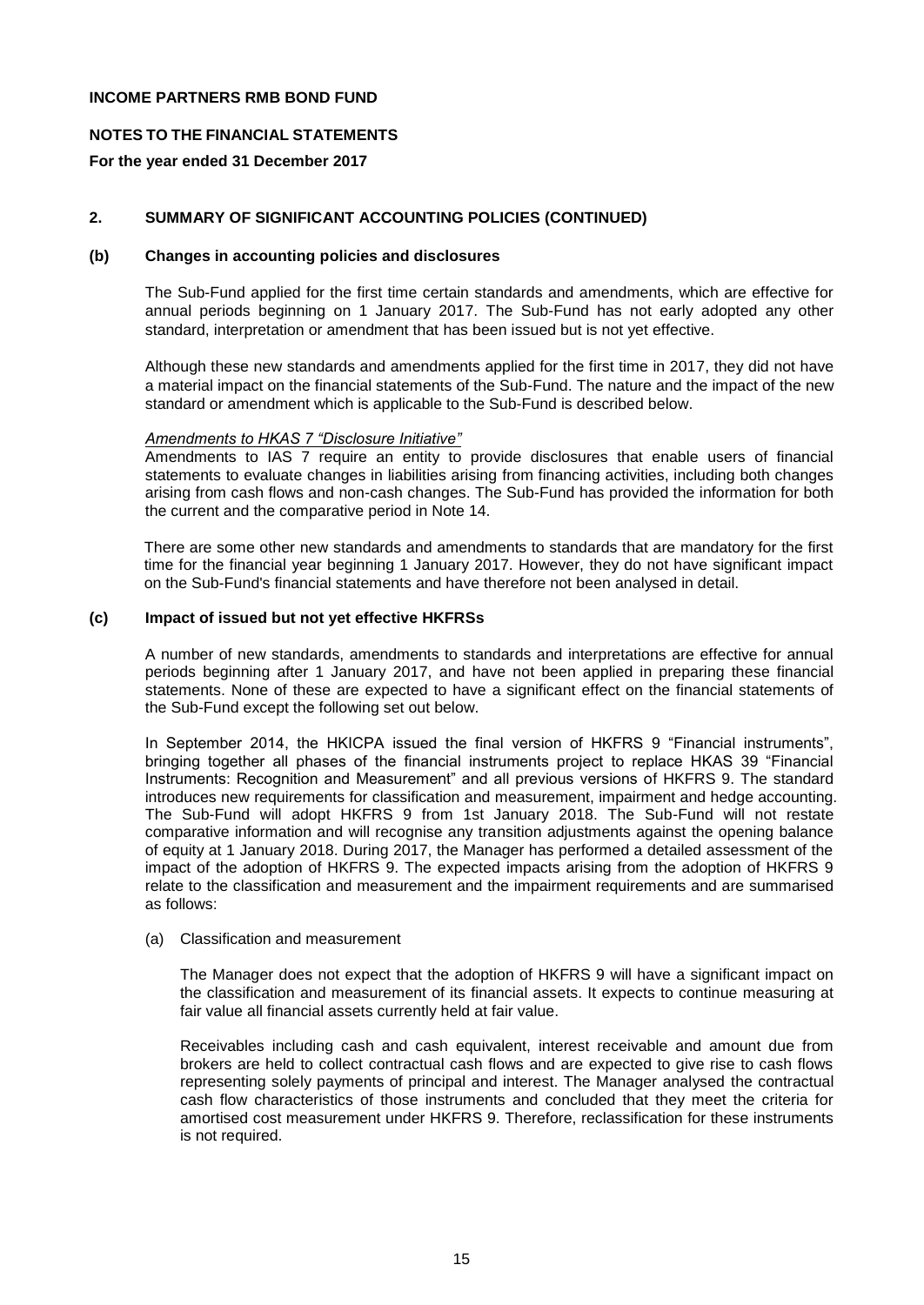## **NOTES TO THE FINANCIAL STATEMENTS**

## **For the year ended 31 December 2017**

## **2. SUMMARY OF SIGNIFICANT ACCOUNTING POLICIES (CONTINUED)**

#### **(c) Impact of issued but not yet effective HKFRSs (continued)**

(b) Impairment

HKFRS 9 requires an impairment on debt instruments recorded at amortised cost or at fair value through other comprehensive income, lease receivables, loan commitments and financial guarantee contracts that are not accounted for at fair value through profit or loss under HKFRS 9, to be recorded based on an expected credit loss model either on a twelve-month basis or a lifetime basis. The Manager will apply the simplified approach and record lifetime expected losses that are estimated based on the present values of all cash shortfalls over the remaining life of all of its other receivables. Furthermore, the Manager will apply the general approach and record twelve-month expected credit losses that are estimated based on the possible default events on its other receivables within the next twelve months.

The Manager expects that the adoption of HKFRS 9 will not have a significant impact on the Sub-Fund' financial position or performance.

There are no other standards, interpretations or amendments to existing standards that are not yet effective that would be expected to have a significant impact on the Sub-Fund.

#### **(d) Foreign currency translation**

#### **(i) Functional and presentation currency**

The Sub-Fund's subscriptions and redemptions are mainly denominated in RMB. The primary activity of the Sub-Fund is to invest mainly in RMB-denominated bonds and settle fixed income securities issued within the PRC which are traded in RMB. The performance of the Sub-Fund is measured and reported to unitholders in RMB. Management considers RMB as the currency that most faithfully represents the economic effects of the transactions, events and conditions (the "Functional Currency"). The Sub-Fund's financial statements are presented in RMB, which is the Sub-Fund's functional and presentation currency.

## **(ii) Translations and balances**

Foreign currency transactions are translated into the Functional Currency using the exchange rates prevailing at the dates of the transactions. Foreign currency assets and liabilities are translated into the Functional Currency using the exchange rate prevailing at the statement of financial position date.

Foreign exchange gains and losses arising from translation are included in the statement of profit or loss and other comprehensive income.

Foreign exchange gains and losses relating to the financial assets carried at fair value through profit or loss are presented in the statement of profit or loss and other comprehensive income within "Net losses on financial assets at fair value through profit or loss". Foreign exchange gains and losses relating to other financial instruments are presented in the statement of profit or loss and other comprehensive income within "Net foreign exchange differences".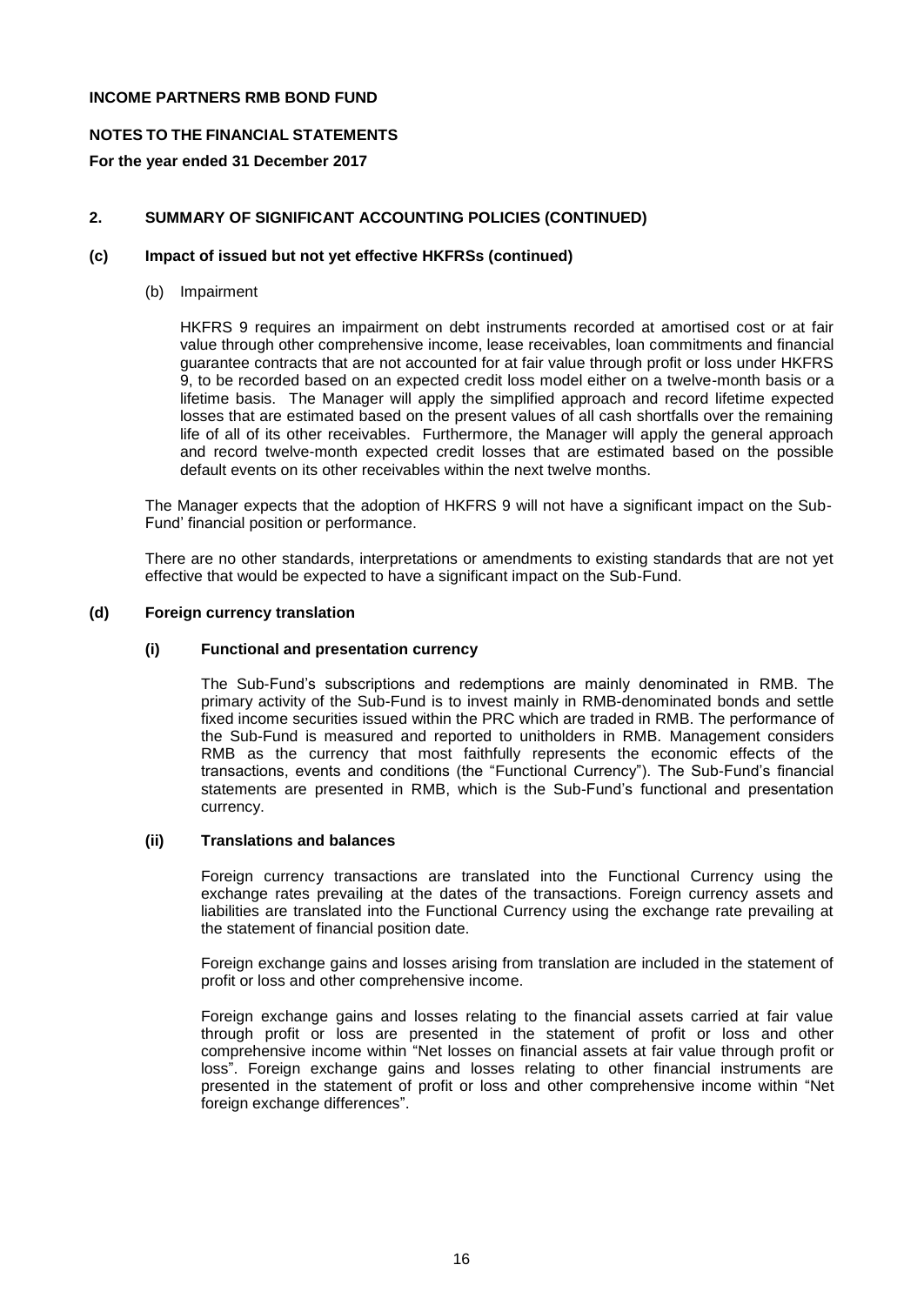## **NOTES TO THE FINANCIAL STATEMENTS**

## **For the year ended 31 December 2017**

## **2. SUMMARY OF SIGNIFICANT ACCOUNTING POLICIES (CONTINUED)**

#### **(e) Financial instruments**

## **(i) Classification**

The Sub-Fund classifies its financial assets and financial liabilities at initial recognition into the following categories, in accordance with HKAS 39.

## **Financial assets and liabilities at fair value through profit or loss**

The category of financial assets and liabilities at fair value through profit or loss is subdivided into:

Financial assets and liabilities held for trading: Financial assets are classified as financial assets at fair value through profit or loss if they are not acquired for the purpose of selling or repurchasing in the near term. This category includes debt instruments. These assets are not acquired principally for the purpose of generating a profit from short-term fluctuations in price.

Financial instruments designated as at fair value through profit or loss upon initial recognition: These financial assets and liabilities are designated upon initial recognition on the basis that they are part of a group of financial assets that are managed and have their performance evaluated on a fair value basis, in accordance with risk management and investment strategies of the Fund, as set out in the Sub-Fund's offering document.

Net assets attributable to unitholders: The Sub-Fund's accounting policy regarding the net assets attributable to unitholders is described in Note 2(j) below.

#### **Loans and receivables**

Loans and receivables are non-derivative financial assets with fixed or determinable payments that are not quoted in an active market. The Sub-Fund includes in this category amounts relating to cash and cash equivalents, interest receivable and amounts due from brokers.

#### **Other financial liabilities**

This category includes all financial liabilities, other than those classified as at fair value through profit or loss. The Sub-Fund includes in this category amounts relating to custodian fee payable, management fee payable, trustee fee payable, amounts due to brokers and accruals and other payables.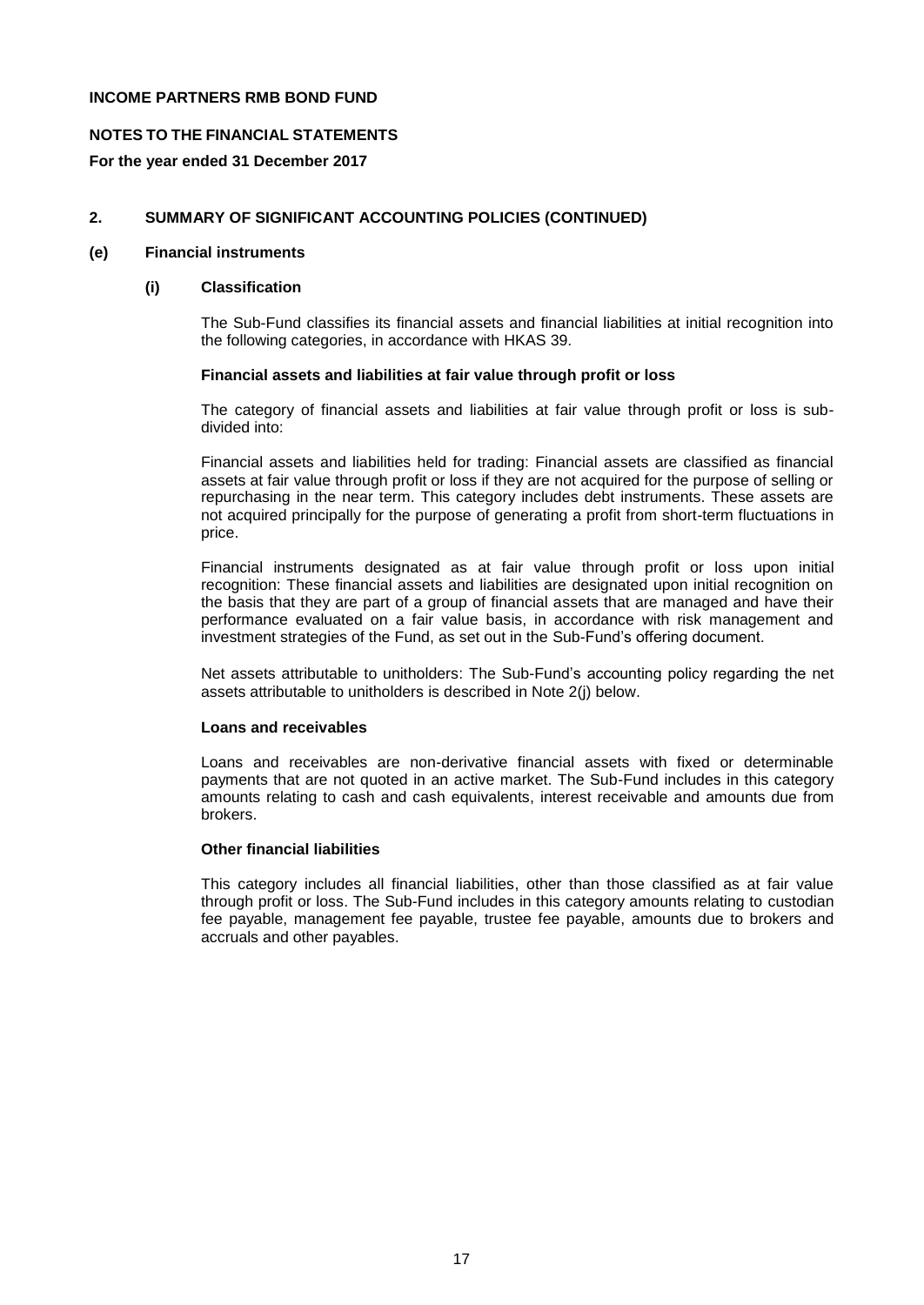## **NOTES TO THE FINANCIAL STATEMENTS**

## **For the year ended 31 December 2017**

## **2. SUMMARY OF SIGNIFICANT ACCOUNTING POLICIES (CONTINUED)**

#### **(e) Financial instruments (continued)**

#### **(ii) Recognition, derecognition and measurement**

The Sub-Fund recognises a financial asset or a financial liability when, and only when, it becomes a party to the contractual provisions of the instrument.

Purchases or sales of financial assets that require delivery of assets within the time frame generally established by regulation or convention in the marketplace (regular way trades) are recognised on the trade date, i.e., the date that the Sub-Fund commits to purchase or sell the asset.

Financial assets and liabilities at fair value through profit or loss are recorded in the statement of financial position at fair value. All transaction costs for such instruments are recognised directly in profit or loss.

Loans and receivables and financial liabilities are measured initially at their fair value and net of directly attributable transaction costs.

After initial measurement, the Sub-Fund measures financial instruments which are classified as at fair value through profit or loss at fair value. Subsequent changes in the fair value of those financial instruments are recorded in "Net losses on financial assets at fair value through profit or loss". Interest earned of such instruments is recorded separately in "Interest income on financial assets at fair value through profit or loss".

Loans and receivables are carried at amortised cost using the effective interest method less any allowance for impairment. Gains and losses are recognised in profit or loss when the loans and receivables are derecognised or impaired, as well as through the amortisation process.

Financial liabilities, other than those classified as at fair value through profit or loss, are measured at amortised cost using the effective interest method. Gains and losses are recognised in profit or loss when the liabilities are derecognised, as well as through the amortisation process.

The effective interest method is a method of calculating the amortised cost of a financial asset and of allocating the interest income or interest expense over the relevant period. The effective interest rate is the rate that exactly discounts estimated future cash payments or receipts through the expected life of the financial instrument or, when appropriate, a shorter period to the net carrying amount of the financial asset or financial liability. When calculating the effective interest rate, the Sub-Fund estimates cash flows considering all contractual terms of the financial instruments, but does not consider future credit losses. The calculation includes all fees paid or received between parties to the contract that are an integral part of the effective interest rate, transaction costs and all other premiums or discounts.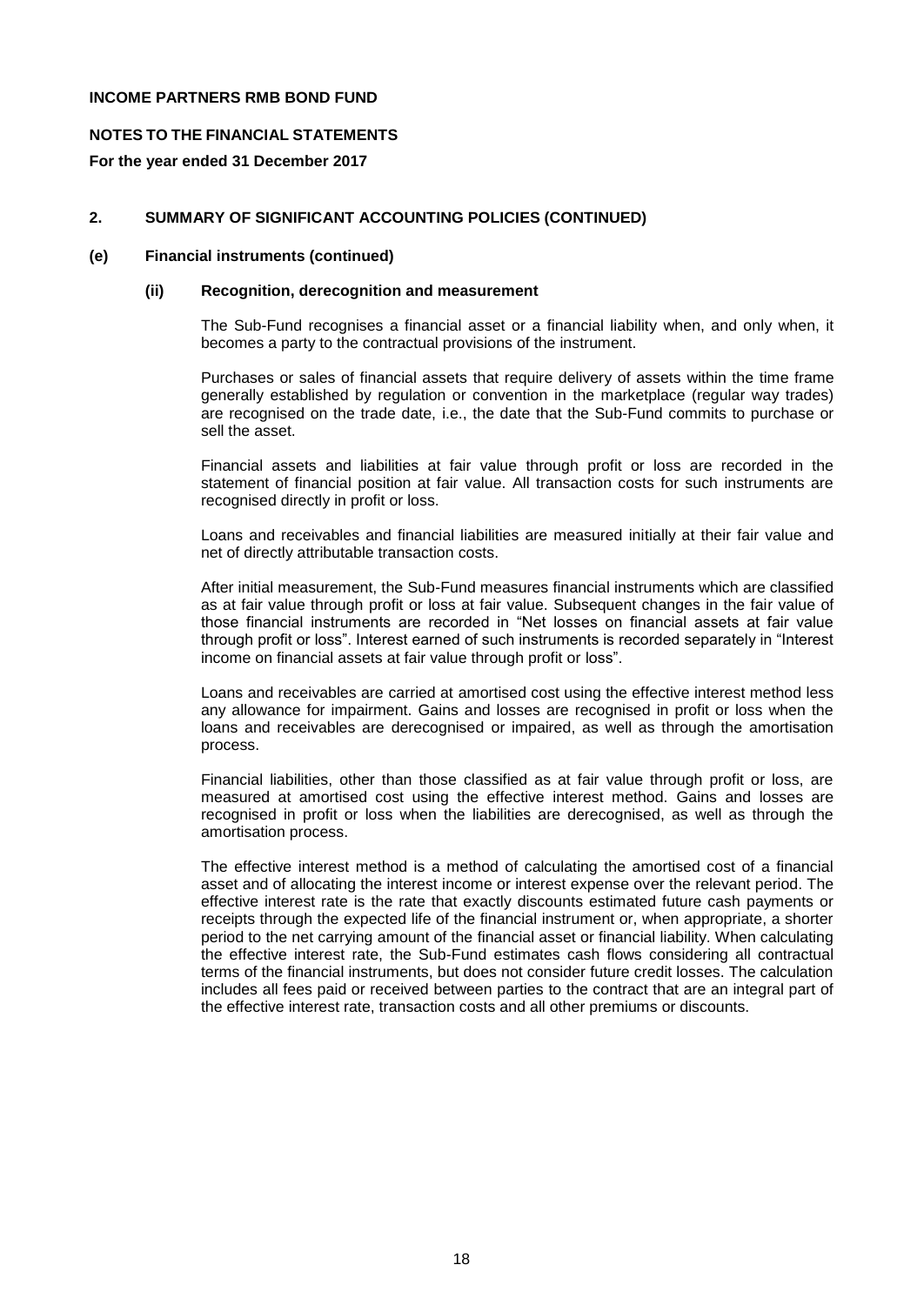## **NOTES TO THE FINANCIAL STATEMENTS**

## **For the year ended 31 December 2017**

## **2. SUMMARY OF SIGNIFICANT ACCOUNTING POLICIES (CONTINUED)**

## **(e) Financial instruments (continued)**

#### **(ii) Recognition, derecognition and measurement**

A financial asset (or, where applicable a part of a financial asset or part of a group of similar financial assets) is derecognised where:

- The rights to receive cash flows from the asset have expired; or
- The Sub-Fund has transferred its rights to receive cash flows from the asset or has assumed an obligation to pay the received cash flows in full without material delay to a third party under a pass through arrangement; and
- Either (a) the Sub-Fund has transferred substantially all the risks and rewards of the asset, or (b) the Sub-Fund has neither transferred nor retained substantially all the risks and rewards of the asset, but has transferred control of the asset.

When the Sub-Fund has transferred its rights to receive cash flows from an asset (or has entered into a pass-through arrangement), and has neither transferred nor retained substantially all of the risks and rewards of the asset nor transferred control of the asset, the asset is recognised to the extent of the Sub-Fund's continuing involvement in the asset. In that case, the Sub-Fund also recognises an associated liability. The transferred asset and the associated liability are measured on a basis that reflects the rights and obligations that the Sub-Fund has retained.

The Sub-Fund derecognises a financial liability when the obligation under the liability is discharged, cancelled or expired.

#### **(iii) Fair value estimation**

The fair value of financial assets and liabilities traded in active markets (such as publicly traded derivatives and trading securities) are based on quoted market prices at year end. Under HKFRS 13 "Fair value measurement", last-traded price or mid-market price is allowed to be adopted as long as the last-traded price or the mid-market price adopted fall within the bid-ask spread. In circumstances where the last-traded price and the mid-market price are not within the bid-ask spread, management will determine the point within the bid-ask spread that is most representative of fair value.

A financial instrument is regarded as quoted in an active market if quoted prices are readily and regularly available from an exchange, dealer, broker, industry group, pricing service, or regulatory agency, and those prices represent actual and regularly occurring market transactions on an arm's length basis.

The fair value of financial assets and liabilities that are not traded in an active market is determined by using valuation techniques. The Sub-Fund uses a variety of methods and makes assumptions that are based on market conditions existing at each statement of financial position date. Valuation techniques used include the use of comparable recent arm's length transactions, reference to other instruments that are substantially the same, discounted cash flow analysis and other valuation techniques commonly used by market participants making the maximum use of market inputs and relying as little as possible on entity specific inputs.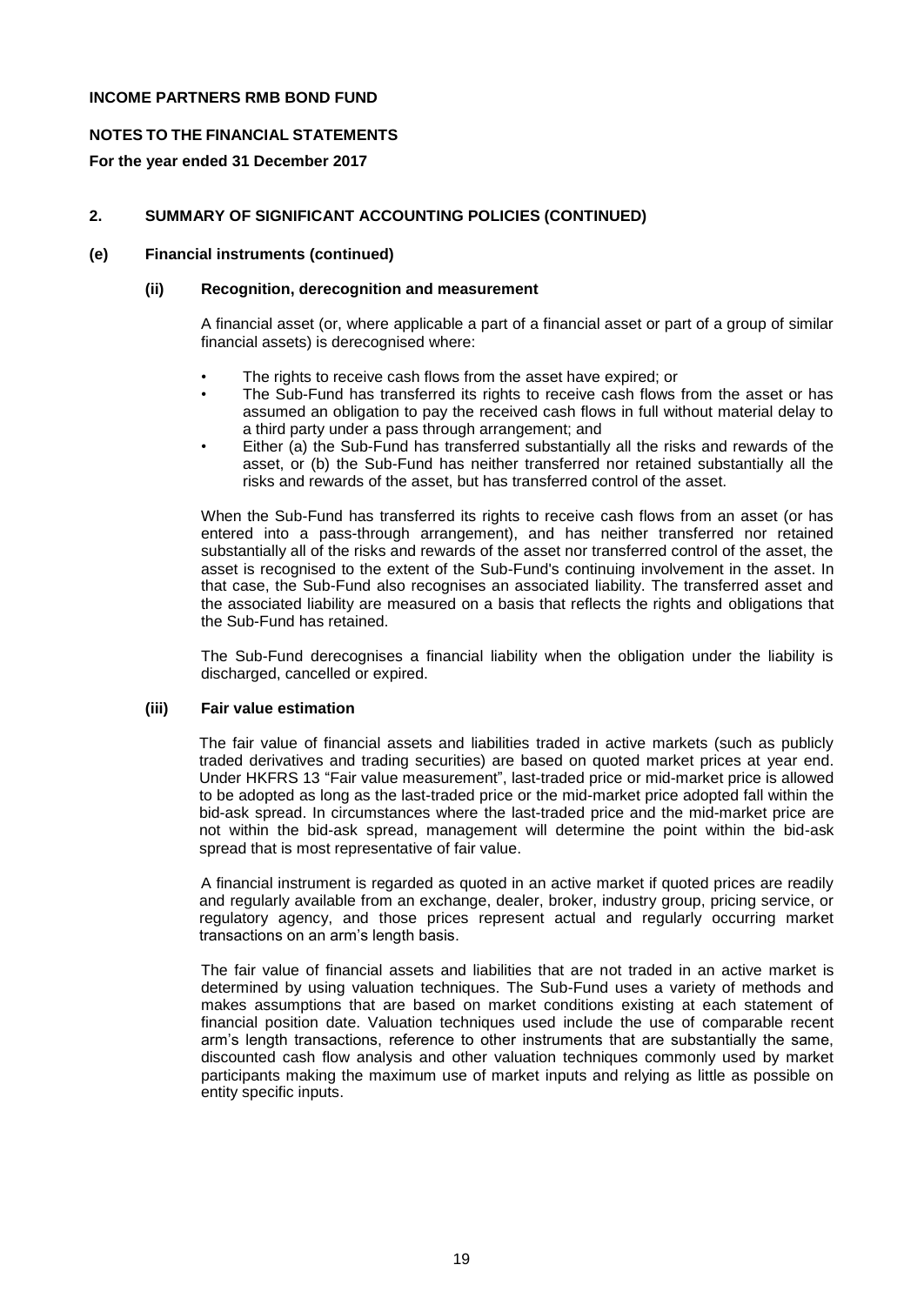## **NOTES TO THE FINANCIAL STATEMENTS**

**For the year ended 31 December 2017**

## **2. SUMMARY OF SIGNIFICANT ACCOUNTING POLICIES (CONTINUED)**

## **(e) Financial instruments (continued)**

#### **(iv) Impairment of financial assets**

The Sub-Fund assesses at each reporting date whether a financial asset or group of financial assets classified as loans and receivables is impaired. A financial asset or a group of financial assets is deemed to be impaired if, and only if, there is an objective evidence of impairment as a result of one or more events that have occurred after the initial recognition of the asset (an incurred "loss event") and that loss event has an impact on the estimated future cash flows of the financial asset or the group of financial assets that can be reliably estimated.

Evidence of impairment may include indications that the debtor, or a group of debtors, is experiencing significant financial difficulty, default or delinquency in interest or principal payments, the probability that they will enter bankruptcy or other financial reorganisation and, where observable data indicates that there is a measurable decrease in the estimated future cash flows, such as changes in arrears or economic conditions that correlate with defaults. If there is objective evidence that an impairment loss has been incurred, the amount of the loss is measured as the difference between the asset's carrying amount and the present value of estimated future cash flows (excluding future expected credit losses that have not yet been incurred) discounted using the asset's original effective interest rate. The carrying amount of the asset is reduced through the use of an allowance account and the amount of the loss is recognised in profit or loss as "Credit loss expense".

Impaired debts, together with the associated allowance, are written off when there is no realistic prospect of future recovery and all collateral has been realised or has been transferred to the Sub-Fund. If a previous write-off is later recovered, the recovery is credited to the "Credit loss expense".

Interest income on impaired financial assets is recognised using the rate of interest used to discount the future cash flows for the purpose of measuring the impairment loss.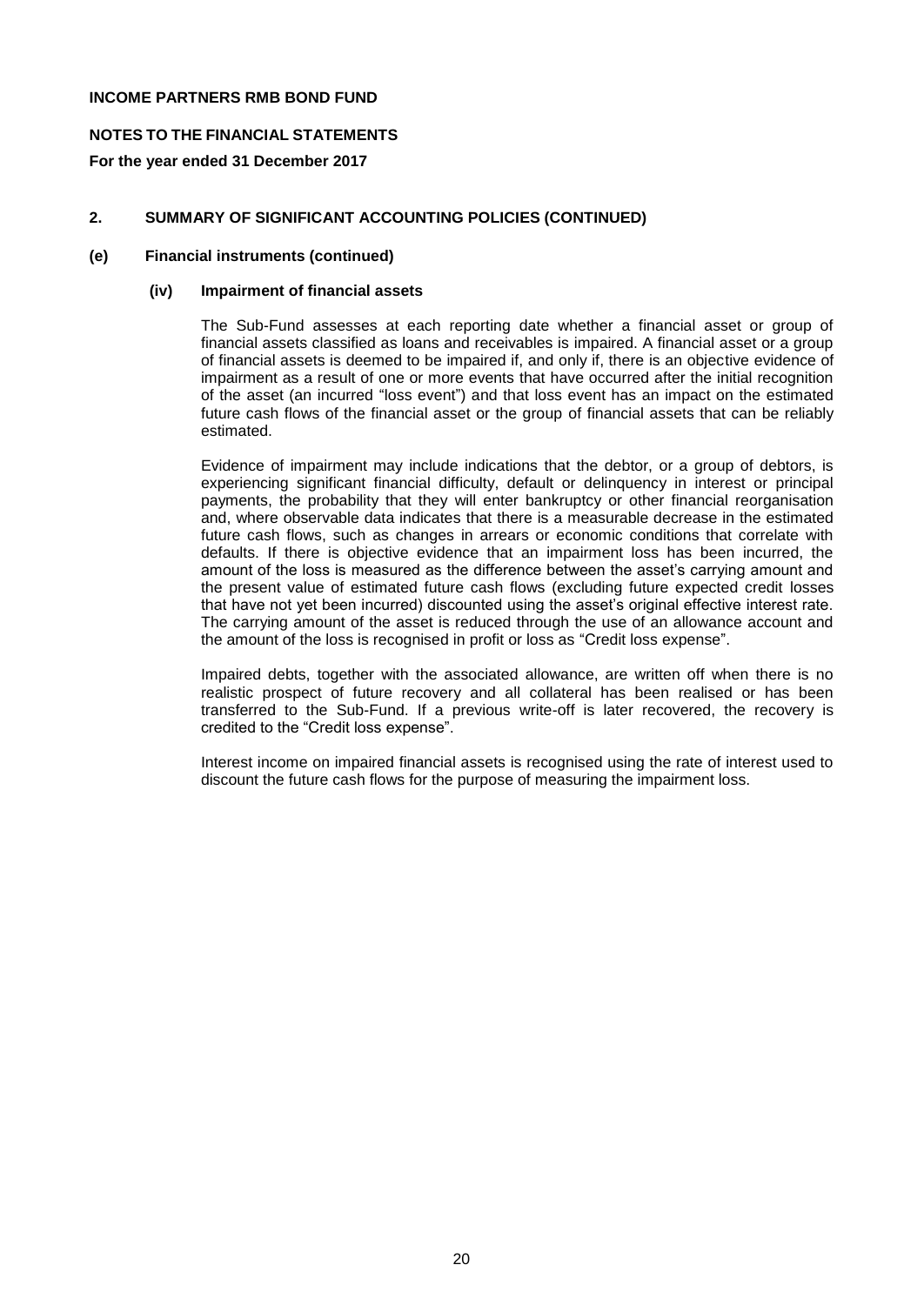## **NOTES TO THE FINANCIAL STATEMENTS**

#### **For the year ended 31 December 2017**

#### **2. SUMMARY OF SIGNIFICANT ACCOUNTING POLICIES (CONTINUED)**

#### **(f) Offsetting financial instruments**

Financial assets and liabilities are offset and the net amount reported in the statement of financial position when there is a legally enforceable right to offset the recognised amounts and there is an intention to settle on a net basis, or realise the asset and settle the liability simultaneously.

#### **(g) Cash and cash equivalents**

Cash and cash equivalents includes deposits held at call with banks, other short-term highly liquid investments with original maturities of three months or less.

#### **(h) Accrued expenses**

Accrued expenses are accounted for on an accruals basis and charged to the statement of profit or loss and other comprehensive income.

#### **(i) Amounts due from and due to brokers**

Amounts due from and to the brokers represent receivables for securities sold and payables for securities purchased that have been contracted for but not yet settled or delivered on the statement of financial position date, respectively.

#### **(j) Net assets attributable to unitholders**

The Sub-Fund issues redeemable units, namely Class 1B RMB (Accumulation), Class 2A USD (Distribution), Class 2A USD (Accumulation), Class 2B RMB (Distribution) and Class 2B RMB (Accumulation), which are redeemable at the unitholder's option and are classified as financial liabilities.

For Distribution class units, there will be a dividend distributed on a monthly basis based on the Manager's discretion, distributions may be paid out of the capital of the Sub-Fund and any such distributions may result in an immediate reduction of the net asset value per unit of the Sub-Fund.

For Accumulation class units, no dividends will be paid.

As at 31 December 2017, Class 1B RMB (Accumulation), Class 2A USD (Distribution), Class 2A USD (Accumulation), Class 2B RMB (Distribution) and Class 2B RMB (Accumulation) units were in issue. As at 31 December 2016, Class 1B RMB (Accumulation) units, Class 2A USD (Distribution), Class 2A USD (Accumulation), Class 2B RMB (Distribution), Class 2B RMB (Accumulation) and Class 2D EUR were in issue.

Class 1A USD (Accumulation), Class 2D EUR (Accumulation) and Class 2D EUR (Distribution) units were fully redeemed on 3 February 2016, 11 November 2016 and 6 April 2017 respectively. Hence, there will be no net asset value available after such date until subscription in such share class.

#### **(k) Revenue recognition**

Interest income is recognised in the statement of profit or loss and other comprehensive income for all interest bearing instruments on an accrual basis using the effective interest rate method. It represents interest income on debt securities at fair value through profit or loss and interest income on bank deposits.

Other income is accounted for on an accrual basis.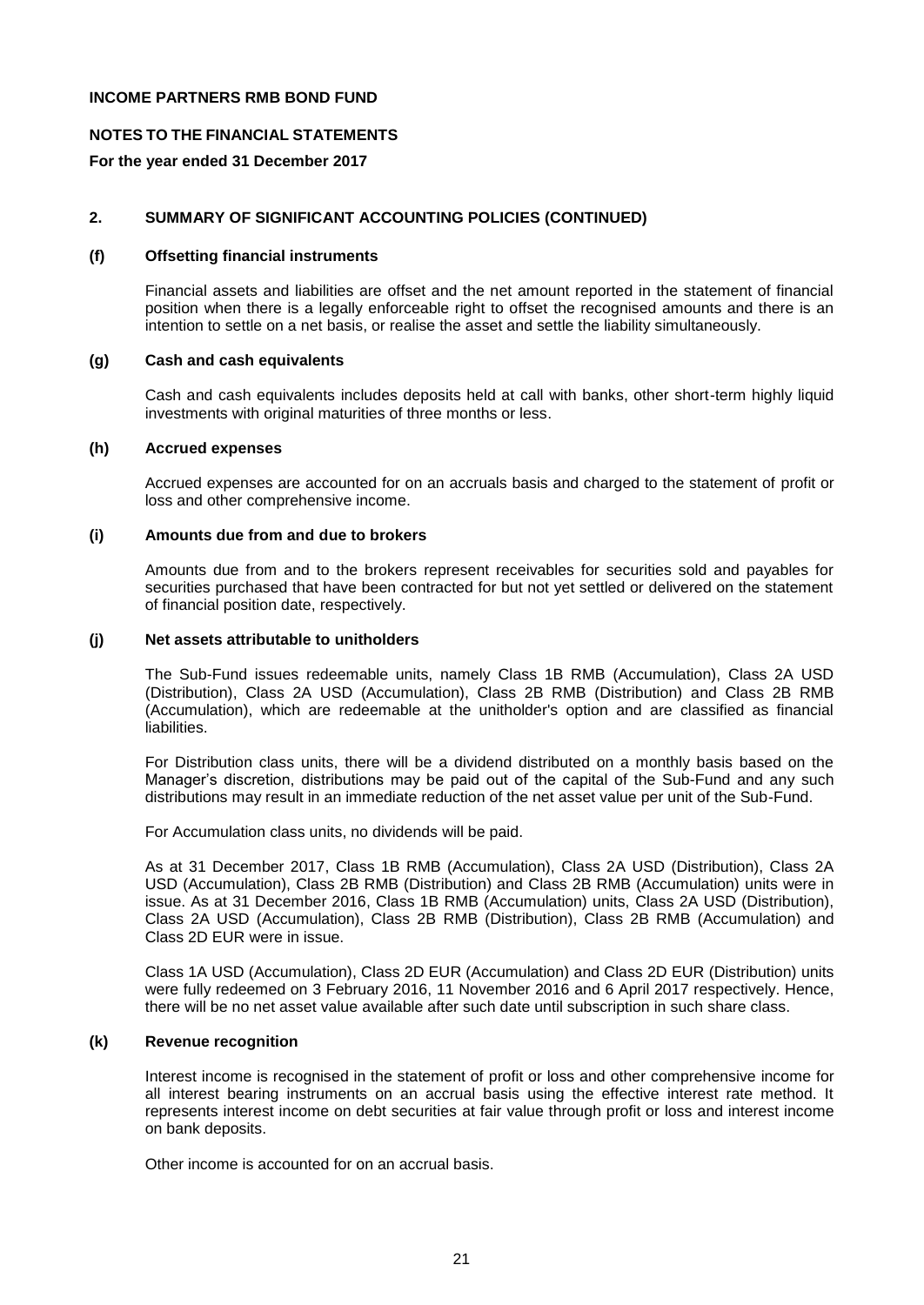## **NOTES TO THE FINANCIAL STATEMENTS**

## **For the year ended 31 December 2017**

## **2. SUMMARY OF SIGNIFICANT ACCOUNTING POLICIES (CONTINUED)**

#### **(l) Net losses on financial assets at fair value through profit or loss**

This item includes changes in the fair value of financial assets as at fair value through profit or loss and excludes interest income and expense.

Unrealised losses comprise changes in the fair value of financial instruments for the year.

Realised losses on disposals of financial instruments classified as at fair value through profit or loss are calculated using the First In, First Out ("FIFO") method. They represent the difference between an instrument's initial carrying amount and disposal amount, or cash payments or receipts made on derivative contracts (excluding payments or receipts on collateral margin accounts for such instruments).

## **(m) Related parties**

A party is considered to be related to the Sub-Fund if:

- (a) the party is a person or a close member of that person's family and that person:
	- (i) has control or joint control over the Sub-Fund;
	- (ii) has significant influence over the Sub-Fund; or
	- (iii) is a member of the key management personnel of the Sub-Fund or of a parent of the Sub-Fund; or
- (b) the party is an entity where any of the following conditions applies:
	- (i) the entity and the Sub-Fund are members of the same group;
	- (ii) one entity is an associate or joint venture of the other entity (or of a parent, subsidiary or fellow subsidiary of the other entity);
	- (iii) the entity and the Sub-Fund are joint ventures of the same third party;
	- (iv) one entity is a joint venture of a third entity and the other entity is an associate of the third entity;
	- (v) the entity is a post-employment benefit plan for the benefit of employees of either the Sub-Fund or an entity related to the Sub-Fund;
	- (vi) the entity is controlled or jointly controlled by a person identified in (a);
	- (vii) a person identified in (a)(i) has significant influence over the entity or is a member of the key management personnel of the entity (or of a parent of the entity); and
	- (viii) the entity, or any member of a group of which it is part, provides key management personnel services to the Sub-Fund or to the parent of the Sub-Fund.

## **(n) Taxation**

#### **(i) Income tax**

a) Hong Kong Tax

No provision for Hong Kong profit tax has been made for the Sub-Fund as the interest/dividend income and realised gain on disposal of investment of the Sub-Fund are excluded from the charge to profits tax under Section 14, Section 26 or Section 26A of the Hong Kong Inland Revenue Ordinance.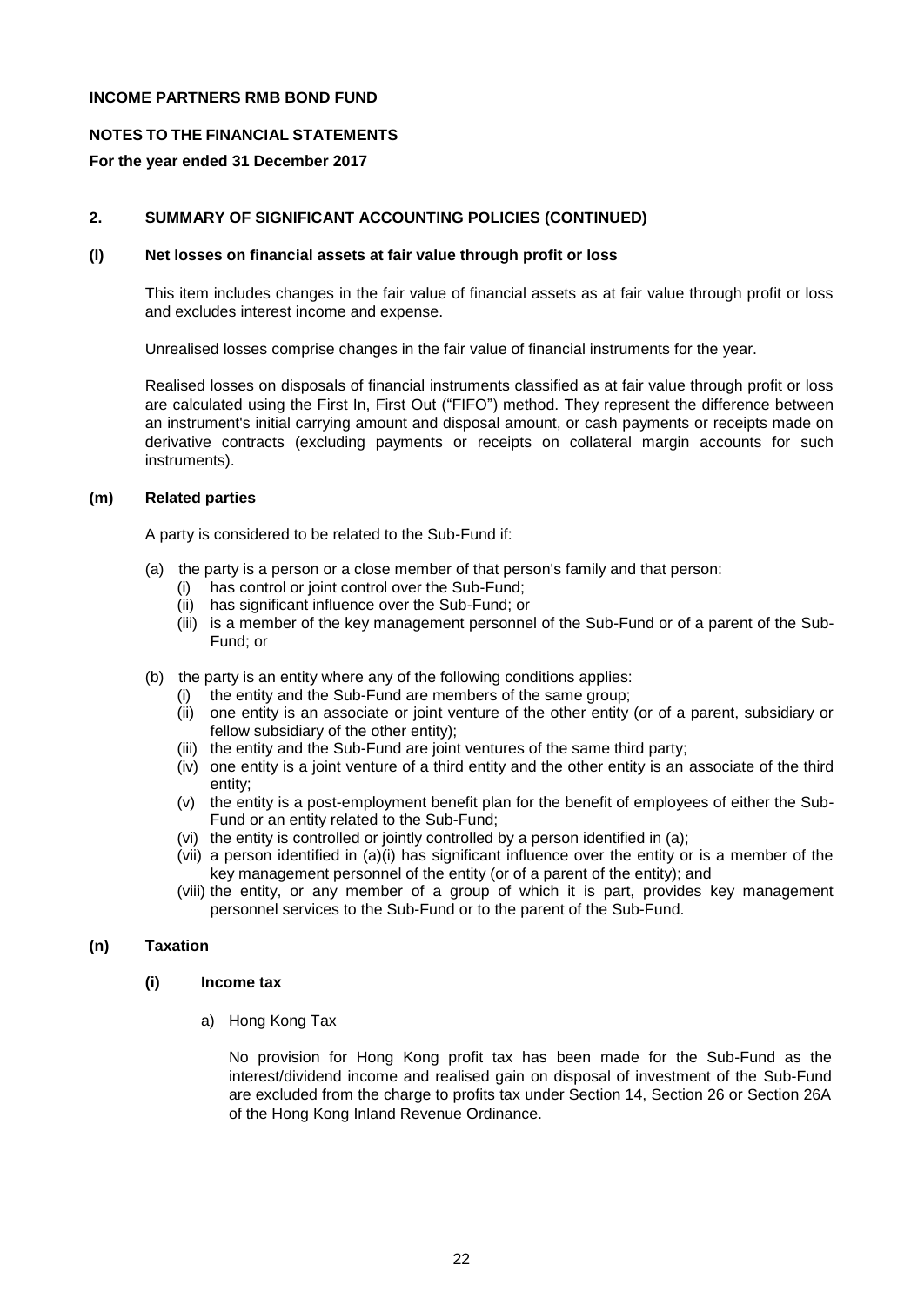## **NOTES TO THE FINANCIAL STATEMENTS**

**For the year ended 31 December 2017**

## **2. SUMMARY OF SIGNIFICANT ACCOUNTING POLICIES (CONTINUED)**

## **(n) Taxation (continued)**

## **(i) Income tax (continued)**

b) PRC Tax

The Sub-Fund invests in fixed income securities issued through the PRC RQFII. By investing in these securities, the Sub-Fund may be subjected to withholding tax and other taxes imposed in the PRC.

## **(ii) Capital gains tax**

Under the prevailing PRC Corporate Income Tax Law ("CIT Law"), there is no specific provision on whether capital gains derived by a non-resident investor (including the Sub-Fund) from disposal of PRC debt securities would be considered as PRC sourced income and subject to PRC capital gains tax at 10%.

In the absence of specific rules governing taxes on capital gains derived by RQFIIs in the past as well as consultation to professional tax advisor, the Sub-Fund has elected to withhold a 10% tax provision on both capital gains realised and unrealised on the PRC debt securities which is based on the general tax provisions of the CIT Law, which stipulates a 10% tax on a withholding basis for capital gains derived on disposal of PRC debt securities.

During the year ended 31 December 2017, the Sub-Fund consulted its independent professional tax advisor, the Manager assessed that, based on the current interpretation of the State Administration of Taxation of the PRC ("SAT") and the local tax authorities, gains derived by foreign investors (including the Sub-Fund) from investment in PRC debt securities should not be treated as PRC sourced income thus should not be subject to PRC capital gains tax. The Sub-Fund therefore did not accrue any PRC capital gains tax and value-added tax ("VAT") provisions related to the capital gains on disposal of PRC debt securities during the year and reversed the previously made potential tax liabilities amounting to RMB1,759,583 for the year ended 31 December 2017. For detail, please refer to the "Notice to Unitholders" date 18 September 2017.

#### **(iii) Distribution tax**

A 10% PRC withholding tax has been levied on dividend and interest payments from PRC companies to foreign investors. As such, the RQFII will pass on this tax liability to the Sub-Fund in the form of a distribution tax and therefore, the Sub-Fund is subject to a distribution tax of 10%. There is no assurance that the rate of the distribution tax will not be changed by the PRC tax authorities in the future.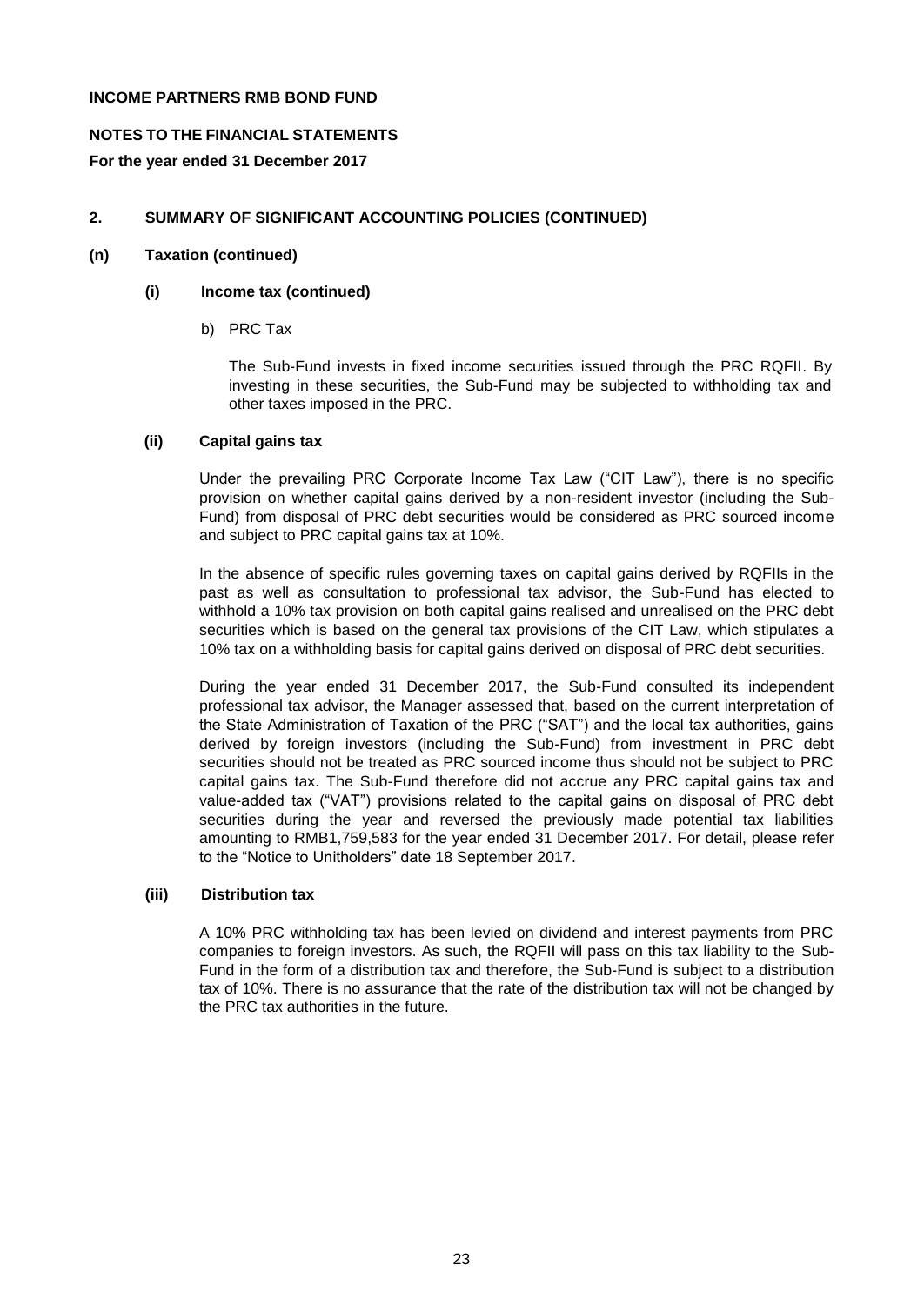## **NOTES TO THE FINANCIAL STATEMENTS**

**For the year ended 31 December 2017**

## **2. SUMMARY OF SIGNIFICANT ACCOUNTING POLICIES (CONTINUED)**

## **(n) Taxation (continued)**

## **(iv) Value-added tax**

According to Circular 36 and Caishui [2016] No. 70, a supplementary notice to Circular 36 issued by the Ministry of Finance ("MOF") and the SAT concerning the financial industry ("Circular 70"), interest income received from investment in non-government bonds is subject to a 6% VAT from 1 May 2016 onwards. Then Circular Caishui [2016] 140 ("Circular 140") is issued to stipulate that asset managers are the VAT payers with respect to taxable income derived by asset management products since 1 May 2016. Shortly after, Circular Caishui [2017] 2 is issued to clarify that PRC VAT is only applicable to the taxable income derived by asset management products on or after 1 July 2017. Subsequently, the MOF and SAT jointly issued Circular Caishui [2017] No.56 further clarifying that asset management products start to be subject to VAT from January 1, 2018. In early 2017, there is clarification under the above circulars that PRC VAT shall apply to non-government bond interest received by offshore asset management products on or after 1 May 2016.

The prevailing VAT regulations do not specifically exempt VAT on interest income received by QFIIs, RQFIIs and qualified foreign financial institutions for directly investing in CIBM or via Bond Connect ("CIBM investor") from investments in PRC debt securities. Interest receipts from investment in PRC debt securities by QFIIs, RQFIIs and CIBM investors shall be subject to 6% VAT unless special exemption applies. In addition, there are also other local surtaxes that would amount to as high as 12% of VAT liabilities. The SAT is working on the implementation rule for the VAT collection in relation to asset management products. Currently, in practice, PRC bond issuers have not withheld PRC VAT and local surcharges when paying non-government bond interest to offshore asset management products.

Interest income derived from government bonds issued by the MOF, or bonds issued by local government of a province, autonomous region, municipality directly under the Central Government or municipality separately listed on the state plan, as approved by the State Council ("Government Bonds") is exempt from PRC withholding tax and VAT. According to Circular 36 and Caishui [2016] No.46, deposit interest income is not subject to VAT.

The Sub-Fund accrued the PRC VAT provision on these interest and dividend income during the year and are included in "Value-added tax" in the statements of profit or loss and other comprehensive income of the Sub-Fund.

For PRC VAT on interest income applicable from 1 May 2016 onwards, the Manager did not accrue the provision as at 31 December 2016 due to the lack of clarification on the Circular 140 and Circular Caishui [2017] 2. The potential PRC VAT and local surcharges have been quantified as approximately RMB126,453 on any non-government bond interest received by the Fund on or after from 1 May 2016 to 31 December 2016. With the clarification of tax treatments from the PRC tax authorities in 2017, the Manager accrued all applicable PRC VAT and surcharges since 1 May 2016. The VAT and surcharges provisions are include in "Value-added tax" in the statements of profit or loss and other comprehensive income of the Sub-Fund for the year ended 31 December 2017.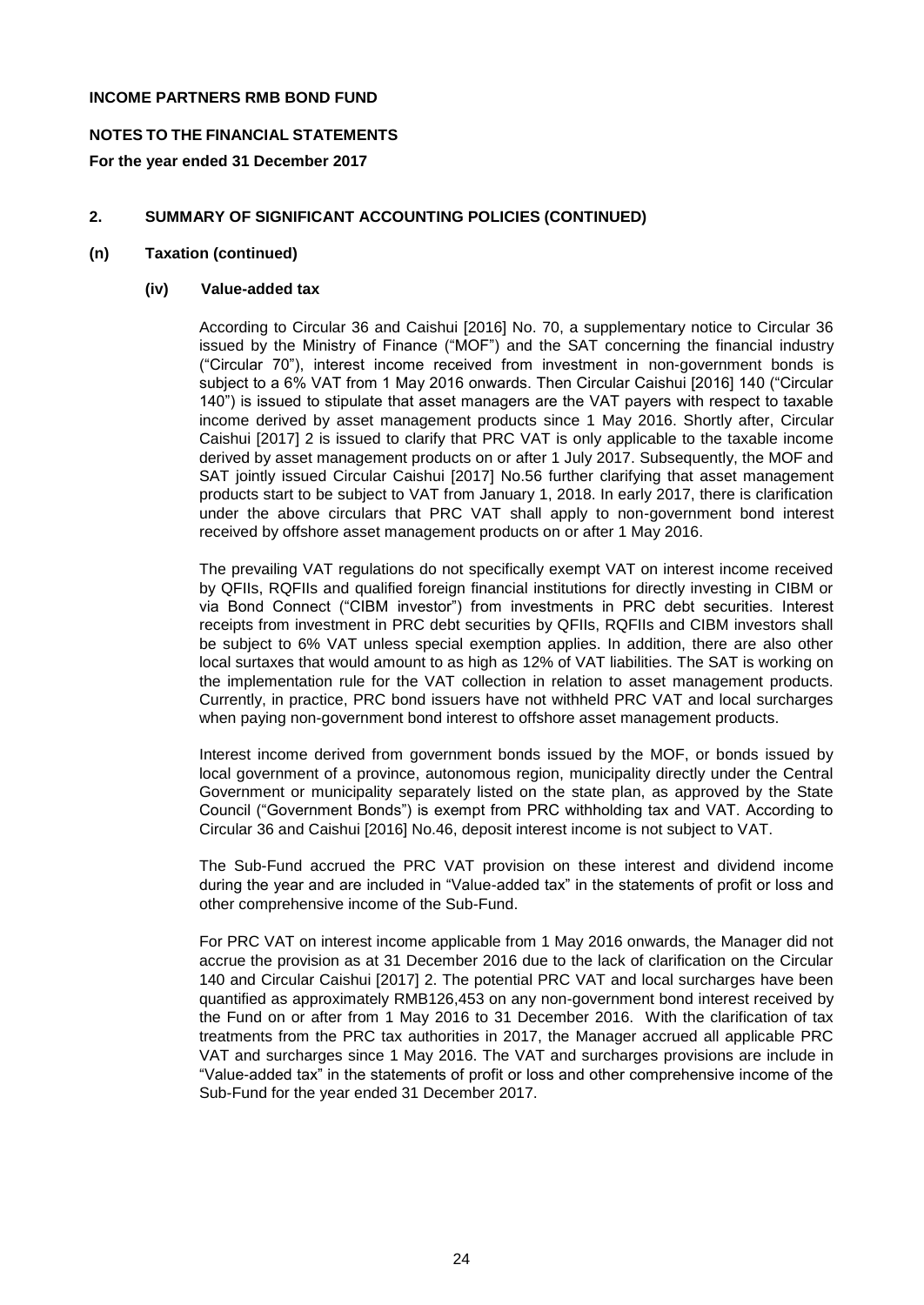## **NOTES TO THE FINANCIAL STATEMENTS**

## **For the year ended 31 December 2017**

## **3. FINANCIAL RISK MANAGEMENT**

The Sub-Fund's activities expose it to a variety of financial risks: market risk (including price risk, currency risk and interest rate risk), credit risk and liquidity risk.

The principle investment objective of the Sub-Fund is to provide a return of capital growth and income in RMB or RMB equivalent terms. The Sub-Fund mainly invests in the RMB instruments which are below investment grade or unrated with long-only position. The portfolio of the Sub-Fund is expected to maintain a level of diversity across countries and industries.

The Sub-Fund uses different methods to measure and manage the various types of risk to which it is exposed, these methods are explained below.

#### **(a) Market price risk**

Market price risk is the risk that the value of a financial instrument will fluctuate as a result of changes in market prices, whether those changes are caused by factors specific to the individual instrument or factors affecting all instruments in the market.

The Sub-Fund's investment in debt securities is susceptible to market price risk arising from uncertainties about future prices of the instruments. The Manager monitors the Sub-Fund's market price risk on a daily basis and the Trustee reviews it on a daily basis. The following table discloses the financial asset investments at fair value through profit or loss of the Sub-Fund by product type:

|                                                       | 2017<br>RMB | 2016<br>RMB |
|-------------------------------------------------------|-------------|-------------|
| Financial assets at fair value through profit or loss |             |             |
| - Corporate bonds                                     | 25,634,105  | 57,767,380  |
| - Government bonds                                    | 6,589,955   | 14,974,450  |
| - Private label asset backed securities               |             | 1,099,988   |
|                                                       |             |             |
|                                                       | 32,224,060  | 73,841,818  |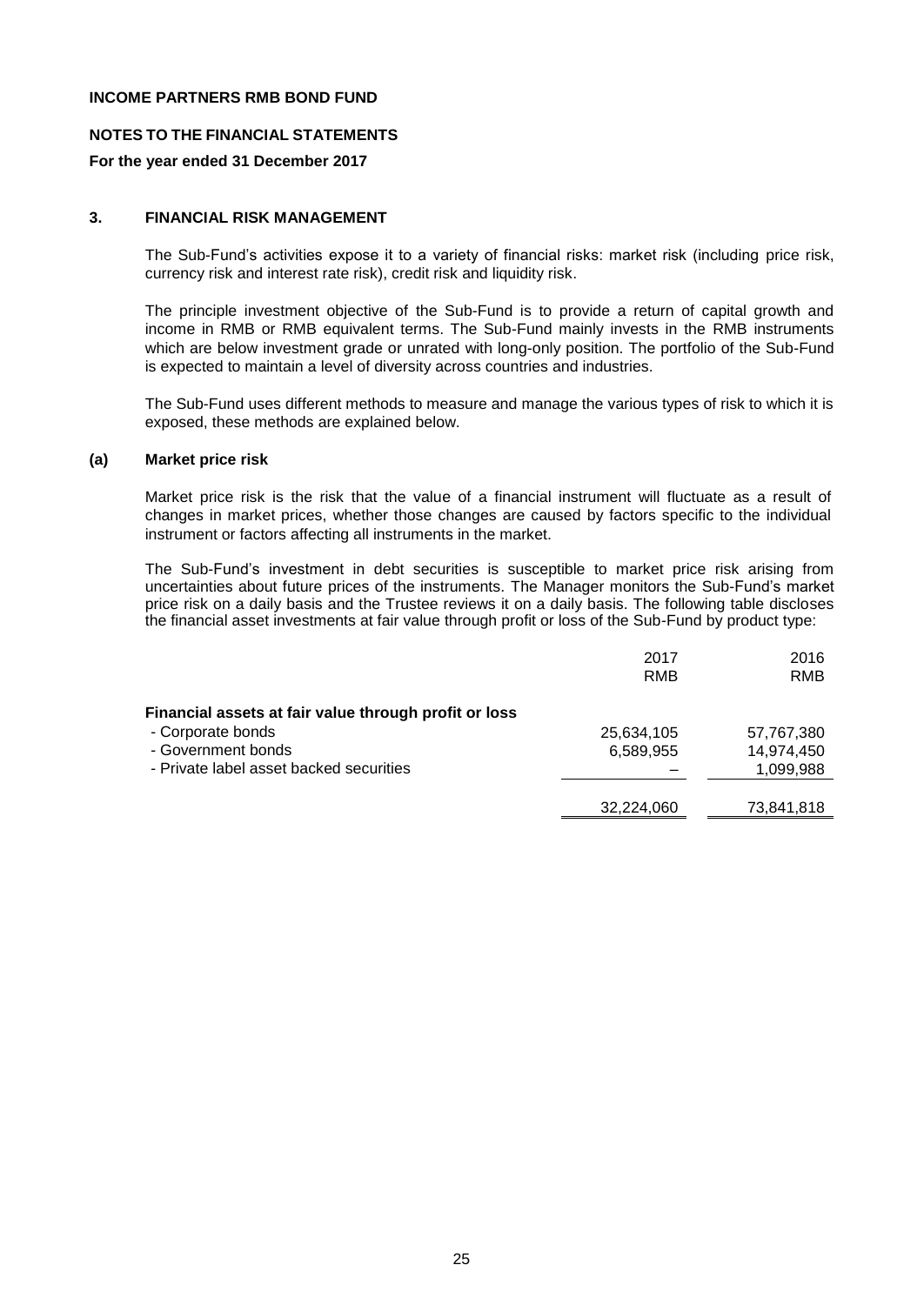# **NOTES TO THE FINANCIAL STATEMENTS**

## **For the year ended 31 December 2017**

## **3. FINANCIAL RISK MANAGEMENT (CONTINUED)**

#### **(a) Market price risk (continued)**

The following tables disclose the financial assets at fair value through profit or loss of the Sub-Fund by sector:

|                                                                          | 2017       | 2016                       |                         |                            |  |
|--------------------------------------------------------------------------|------------|----------------------------|-------------------------|----------------------------|--|
|                                                                          |            | % of net                   |                         | % of net                   |  |
|                                                                          | <b>RMB</b> | asset value <sup>(1)</sup> | <b>RMB</b>              | asset value <sup>(1)</sup> |  |
| <b>Corporate bonds</b>                                                   |            |                            |                         |                            |  |
| Automobile                                                               | 1,003,402  | 2.81                       | 6,147,720               | 7.01                       |  |
| Banking and Financing                                                    | 1,995,070  | 5.59                       |                         |                            |  |
| Consumer, non-cyclical                                                   |            |                            | 5,033,720               | 5.74                       |  |
| Industrial                                                               | 10,221,145 | 28.66                      | 16,031,705              | 18.26                      |  |
| Sovereign                                                                | 9,837,940  | 27.58                      | 10,001,640              | 11.39                      |  |
| Transportation                                                           |            |                            | 5,349,805               | 6.09                       |  |
| <b>Utilities</b>                                                         | 1,999,348  | 5.61                       | 15,202,790              | 17.32                      |  |
| Real estate                                                              | 299,670    | 0.84                       |                         |                            |  |
| Consumer, cyclical                                                       | 277,530    | 0.78                       |                         |                            |  |
| <b>Total corporate bonds</b>                                             | 25,634,105 | 71.87                      | 57,767,380              | 65.81                      |  |
| <b>Government bonds</b><br>Banking and finance<br>Sovereign              | 6,589,955  | 18.48                      | 10,011,700<br>4,962,750 | 11.41<br>5.65              |  |
| <b>Total government bonds</b>                                            | 6,589,955  | 18.48                      | 14,974,450              | 17.06                      |  |
| <b>Private label asset</b><br>backed securities<br>Banking and finance   |            |                            | 1,099,988               | 1.25                       |  |
| <b>Total private label asset</b><br>backed securities                    |            |                            | 1,099,988               | 1.25                       |  |
| <b>Total financial assets at</b><br>fair value through profit<br>or loss | 32,224,060 | 90.35                      | 73,841,818              | 84.12                      |  |

(1) The percentage is calculated based on the fair value of the debt instruments without accrued interest, which are separately disclosed as interest receivable on the statement of financial position.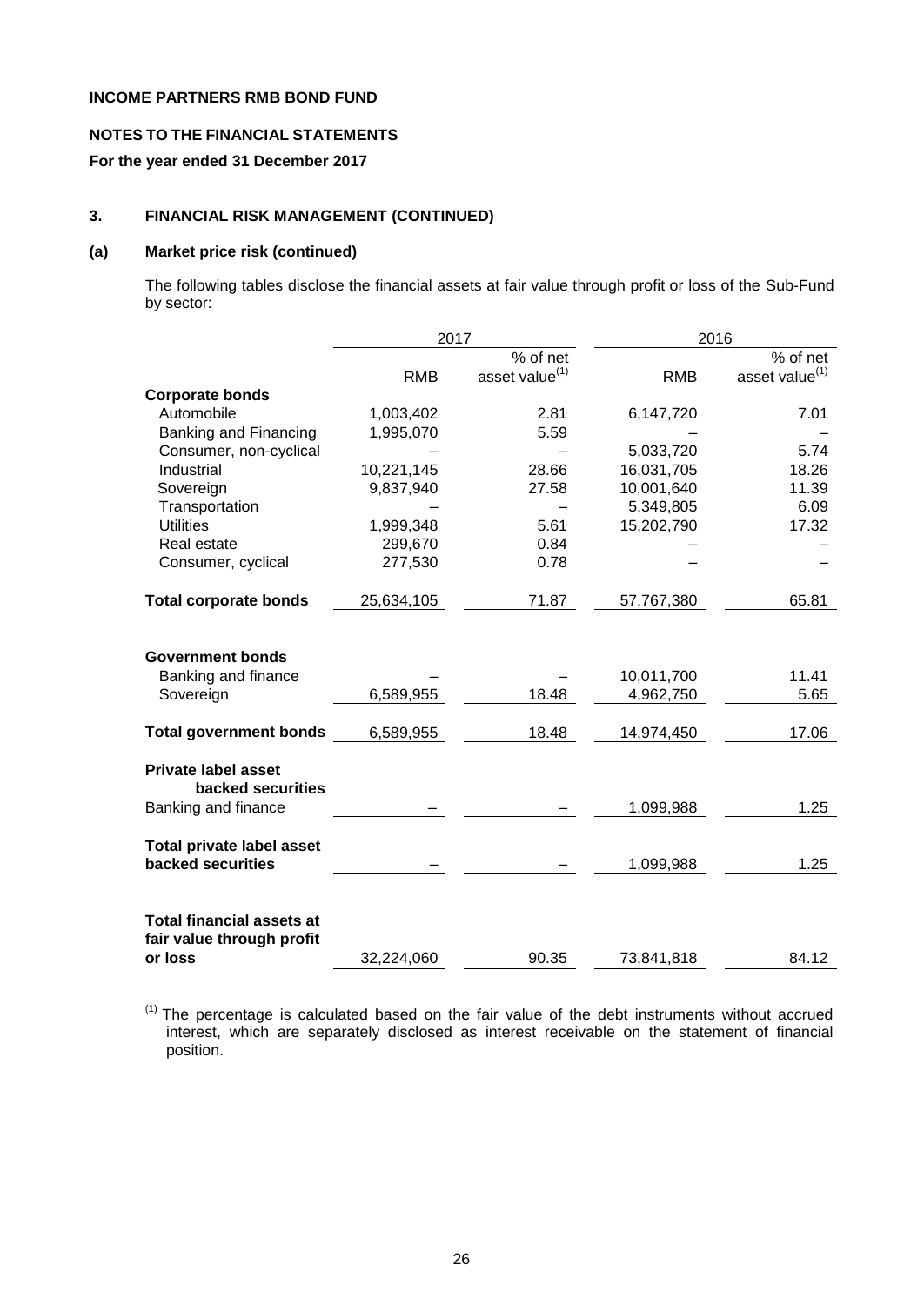## **NOTES TO THE FINANCIAL STATEMENTS**

## **For the year ended 31 December 2017**

## **3. FINANCIAL RISK MANAGEMENT (CONTINUED)**

#### **(a) Market price risk (continued)**

As at 31 December 2017 and 31 December 2016, if the underlying securities were to increase by the following sensitivity thresholds with all other variables held constant, this would increase the net asset value by the amounts stated below. Conversely, if the underlying securities were to decrease by the same sensitivity thresholds, this would decrease the net asset value by approximately equal amounts.

|                                                                                         |                                     | 2017                                                             |                                     | 2016                                                             |
|-----------------------------------------------------------------------------------------|-------------------------------------|------------------------------------------------------------------|-------------------------------------|------------------------------------------------------------------|
|                                                                                         | Sensitivity<br>threshold in<br>$\%$ | Impact on net<br>assets<br>attributable<br>to unitholders<br>RMB | Sensitivity<br>threshold in<br>$\%$ | Impact on net<br>assets<br>attributable<br>to unitholders<br>RMB |
| <b>Financial assets at fair</b><br>value through profit or<br>loss<br>- Debt securities | $+/-5$                              | $+/-1,032,337$                                                   | $+/-5$                              | $+/-3,909,048$                                                   |

## **(b) Risks relating to debt securities**

There are several risks relating to debt securities, including the following:

*(i) Credit risk*

Investment in bonds or other debt securities involve credit risk of the issuers. An issuer suffering an adverse change in its financial condition could lower the credit quality of a security, leading to greater price volatility of the security. A lowering of the credit rating of a security or its issuer may also affect the security's liquidity, making it more difficult to sell. The Sub-Fund's investment is also subject to the risk that issuers may not make timely payments on principal and/or interests of the securities they issue. If the issuers of any of the securities in which the Sub-Fund's assets are invested default, the performance of the Sub-Fund will be adversely affected.

The debt securities that the Sub-Fund invests in may be offered on an unsecured basis without collateral. In such circumstances, the Sub-Fund will rank equally with other unsecured creditors of the relevant issuer. As a result, if the issuer becomes bankrupt, proceeds from the liquidation of the issuer's assets will be paid to holders of the relevant fixed income instrument issued by it only after all secured claims have been satisfied in full. The Sub-Fund is therefore fully exposed to the credit/insolvency risk of its counterparties as an unsecured creditor.

The Sub-Fund may hold cash and deposits in banks or other financial institutions and the extent of governmental and regulatory supervision may vary. The Sub-Fund might suffer a significant or even total loss in the event of insolvency of the banks or financial institutions.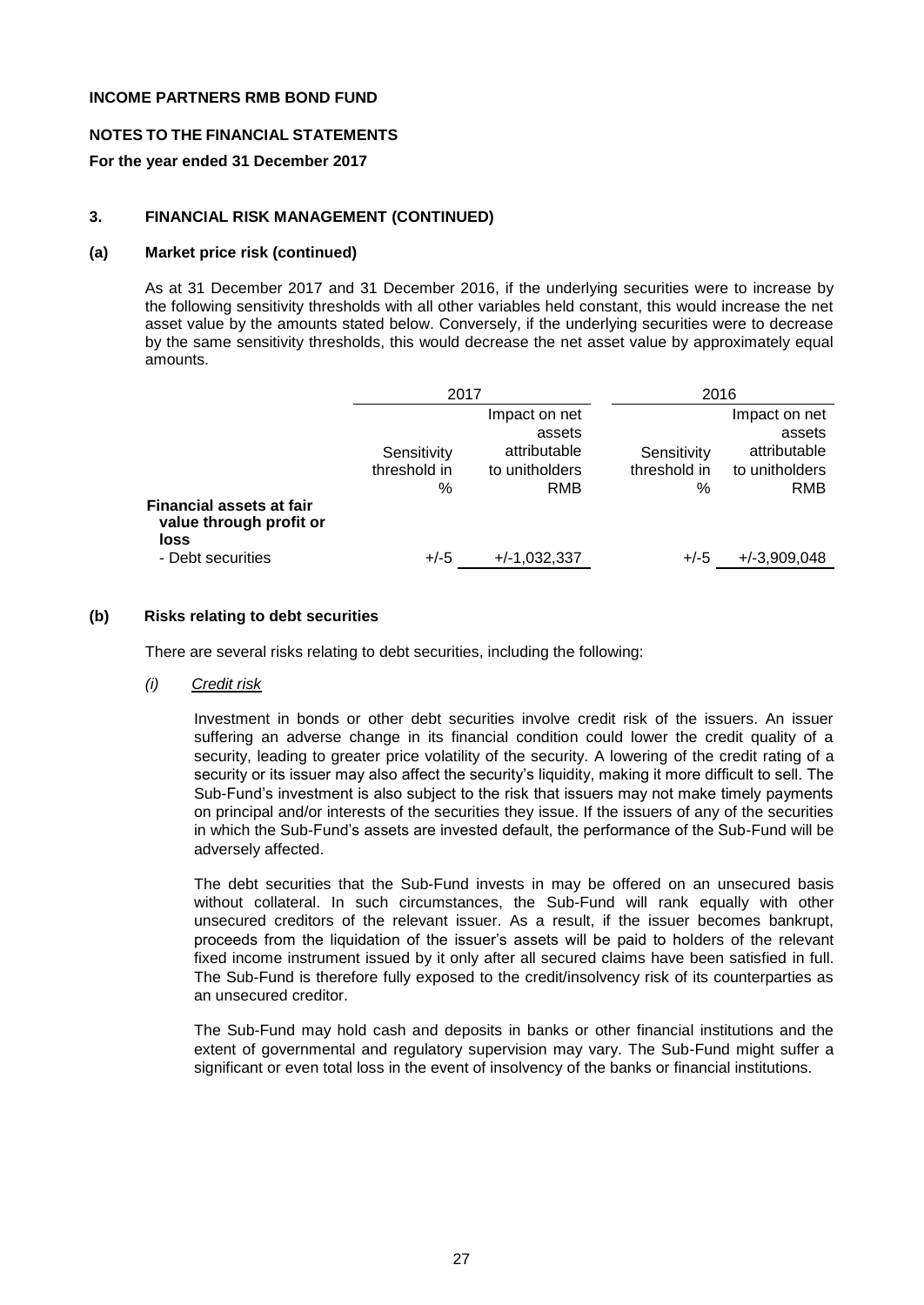## **NOTES TO THE FINANCIAL STATEMENTS**

**For the year ended 31 December 2017**

## **3. FINANCIAL RISK MANAGEMENT (CONTINUED)**

#### **(b) Risks relating to debt securities (continued)**

*(ii) Credit rating risk*

The ratings of debt securities by Moody's Investor Services, Standard & Poor's and Fitch's are a generally accepted barometer of credit risk. They are, however, subject to certain limitations from an investor's standpoint. The rating of an issuer is heavily weighted by past performance and does not necessarily reflect probable future conditions. Rating agencies might not always change their credit rating of an issuer in a timely manner to reflect events that could affect the issuer's ability to make scheduled payment on its obligations. In addition, there may be varying degrees of difference in credit risk of securities within each rating category.

The table below summarises the Sub-Fund's assets placed with banks and their related credit ratings:

| Investment's credit risk     |               |               |
|------------------------------|---------------|---------------|
|                              | 2017          | 2016          |
| Credit rating <sup>(2)</sup> | %             | %             |
| AAA                          | 27.58         | 11.39         |
| A+                           | 44.10         |               |
| AA-                          |               | 27.11         |
| А-                           | 3.01          | 2.46          |
| Α                            | 2.80          |               |
| BBB+                         | 0.03          | 7.35          |
| <b>BBB</b>                   | 8.40          | 18.41         |
| BBB-                         | 2.81          | 6.88          |
| BB+                          |               | 4.66          |
| BB                           |               | 5.86          |
| В                            | 0.84          |               |
| B-                           | 0.78          |               |
| Total                        | $90.35^{(1)}$ | $84.12^{(1)}$ |

 $<sup>(1)</sup>$  The percentage is calculated based on the fair value of the debt instruments without</sup> accrued interest, which are separately disclosed as interest receivable on the statement of financial position.

 $(2)$  Where S&P/Moody's/Fitch ratings for bond holdings are not available, the Sub-Fund's internal credit rating applies based on the similar assessment basis of S&P. As at 31 December 2017 and 2016, 12.41% (2016: 49.83%) of the bond holdings are applied internal credit rating due to the limited credit rating information in China's bond market while 87.59% (2016:50.17%) of the bond holdings are reference to S&P/Moody's/Fitch ratings.

#### *(iii) Credit rating downgrading risk*

The credit rating assigned to a security or an issuer may be re-evaluated and updated based on recent market events or specific developments. As a result, investment grade securities may be subject to the risk of being downgraded to below investment grade securities. Similarly, an issuer having an investment grade rating may be downgraded, for example, as a result of deterioration of its financial conditions.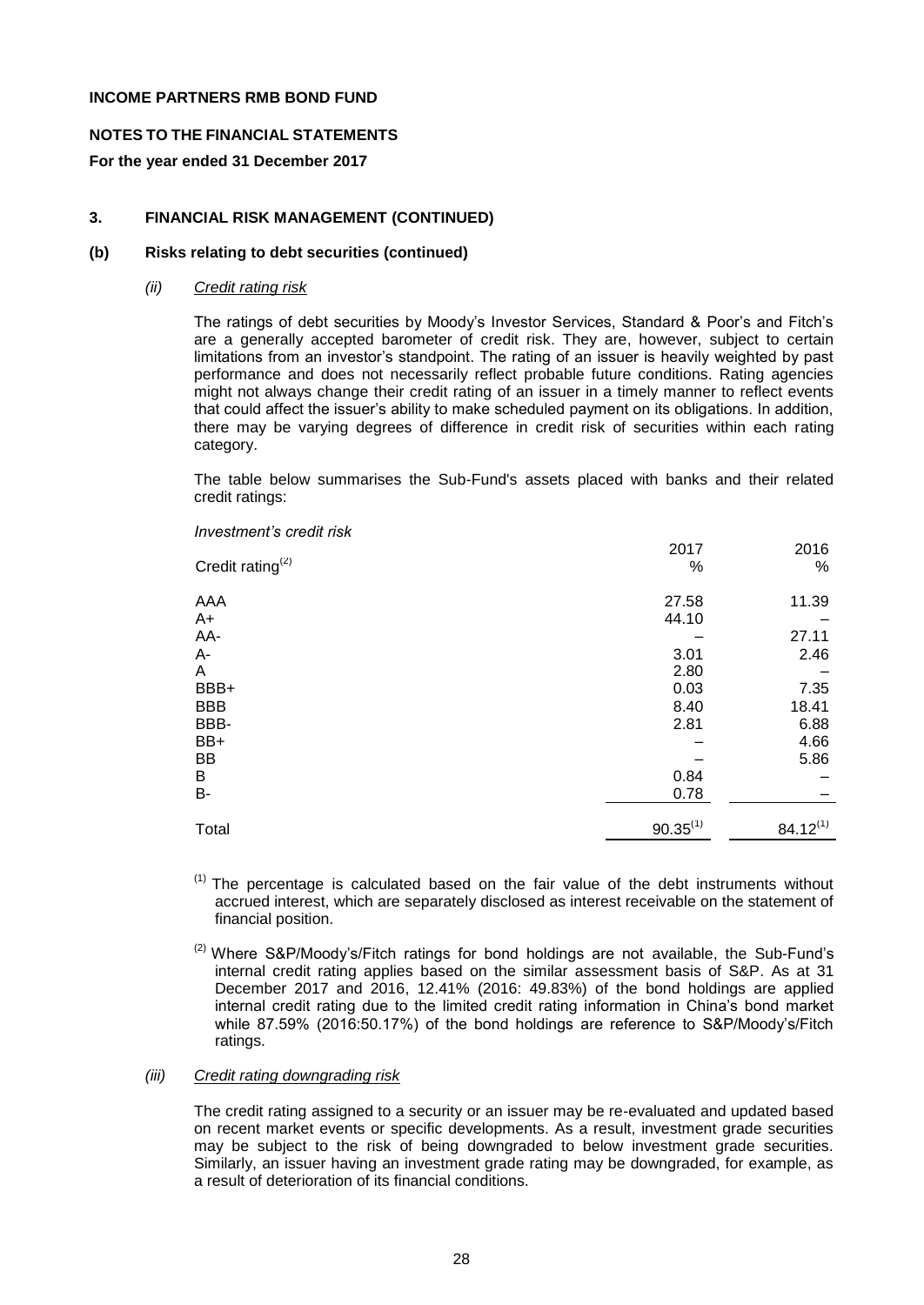## **NOTES TO THE FINANCIAL STATEMENTS**

## **For the year ended 31 December 2017**

## **3. FINANCIAL RISK MANAGEMENT (CONTINUED)**

#### **(b) Risks relating to debt securities (continued)**

#### *(iii) Credit rating downgrading risk* (continued)

In the event of downgrading in the credit ratings of a security or an issuer relating to a security, the Sub-Fund's investment value in such security may be adversely affected. The Manager may or may not dispose of the securities, subject to the investment objectives of the Sub-Fund. In the event of investment grade securities being downgraded to below investment grade securities and such securities continued to be held by the Sub-Fund, the Sub-Fund will also be subject to the below investment grade securities risk outlined in the following paragraph.

#### *(iv) Below investment grade and unrated securities risk*

The Sub-Fund may invest in securities which are below investment grade or which are unrated. Investors should note that such securities would generally be considered to have a higher degree of counterparty risk, credit risk and liquidity risk than higher rated, lower yielding securities and may be subject to greater fluctuation in value and higher chance of default. If the issuer of securities defaults, or such securities cannot be realised, or perform badly, investors may suffer substantial losses. The market for these securities may be less active, making it more difficult to sell the securities. Valuation of these securities is more difficult and thus the Sub-Fund's prices may be more volatile.

The value of lower-rated or unrated corporate bonds may be affected by investors' perceptions. When economic conditions appear to be deteriorating, below investment grade or unrated corporate bonds may decline in market value due to investors' heightened concerns and perceptions over credit quality.

#### *(v) Interest rate risk*

Changes in interest rates may affect the value of a debt security as well as the financial markets in general. Debt securities (such as bonds) are more susceptible to fluctuation in interest rates and may fall in value if interest rates change. Generally, the prices of debt securities rise when interest rates fall, whilst their prices fall when interest rates rise. Longer term debt securities are usually more sensitive to interest rate changes. If the debt securities held by the Sub-Fund fall in value, the Sub-Fund's value will also be adversely affected.

In practice, the actual trading results may differ from the sensitivity analysis below and the difference could be significant.

|                        | 2017                                        |                                                  | 2016                                        |                                                  |  |
|------------------------|---------------------------------------------|--------------------------------------------------|---------------------------------------------|--------------------------------------------------|--|
|                        | Sensitivity of<br>change in<br>basis points | Change in fair<br>value of<br>investments<br>RMB | Sensitivity of<br>change in<br>basis points | Change in fair<br>value of<br>investments<br>RMB |  |
| <b>Debt Securities</b> | $+/-25$                                     | 245,802                                          | $+/-25$                                     | $+/-369,209$                                     |  |

The Manager has used its view of what would be a reasonable possible shift in the interest rates to estimate the change in the sensitivity analysis above.

Disclosures above are shown in absolute terms, changes and impacts could be positive or negative. Changes in interest rates are revised annually depending on the Manager's current view of interest rates volatility and other relevant factors.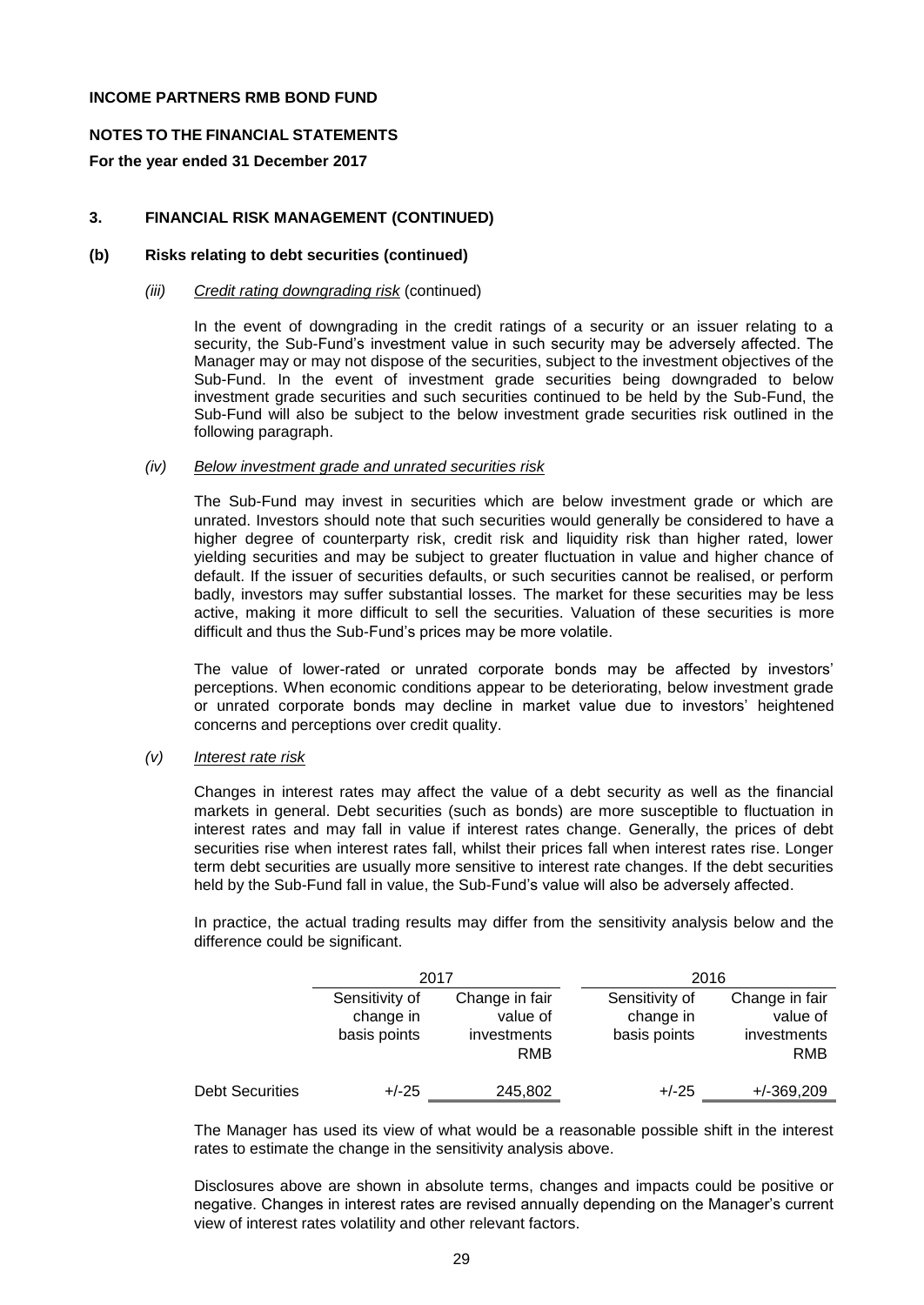## **NOTES TO THE FINANCIAL STATEMENTS**

## **For the year ended 31 December 2017**

## **3. FINANCIAL RISK MANAGEMENT (CONTINUED)**

#### **(b) Risks relating to debt securities (continued)**

#### *(v) Interest rate risk* (continued)

The Sub-Fund also has interest-bearing bank deposits. As the bank deposits are on demand, the Manager considers the movement in interest rates will have insignificant cash flow impact on the daily net assets attributable to unitholders of redeemable units as at 31 December 2017 and 31 December 2016 and therefore no sensitivity analysis of interest on bank deposits is presented.

#### *(vi) Valuation risk*

The value of debt securities that the Sub-Fund invests may be subject to the risk of mispricing or improper valuation, i.e. operational risk that the debt securities are not priced properly. Valuations of quoted or listed debt securities are primarily based on the valuations from independent third party sources where the prices are available. However, in the case where independent pricing information may not be available such as in extreme market conditions or break down in the systems of third party sources, the value of such debt securities may be based on certification by such firm or institution making a market in such investment as may be appointed for such purpose by the Manager after consultation with the Trustee. Valuations in such circumstance may involve uncertainty and judgmental determination. In the event of adverse market conditions where it is not possible to obtain any reference quotation from the market at the relevant time of valuation, the latest available quotations of the relevant debt securities may be used to estimate the fair market value. Alternatively, the Manager after consultation with the Trustee may, permit some other method of valuation to be used to estimate the fair market value of such debt securities including the use of quotation of other debt securities with very similar attributes. Such valuation methodology may not equal to the actual liquidation price due to liquidity and size constraints. If valuation is proven to be incorrect, this will affect the net asset value calculation of the Sub-Fund.

The valuation of unlisted debt securities is more difficult to calculate than listed debt securities. Normally, unlisted debt securities are valued at their initial value thereof equal to the amount expended out of the Sub-Fund in the acquisition thereof (excluding in each case the amount of the stamp duties, commissions and other acquisition expenses which will be charged as expenses to the Sub-Fund) provided that the value of any such unlisted debt securities shall be determined on a regular basis by a professional person approved by the Trustee as qualified to value such unlisted debt securities. Such professional person may value the unlisted debt securities by reference to the prices of other comparable unlisted debt securities. The trading of unlisted debt securities may not be transparent and the prices of unlisted debt securities may not be openly displayed. There is a risk that such professional person is not aware of all the trading in unlisted debt securities and may use prices which may be historical only and may not reflect recent trading in the debt securities concerned. In such circumstance, the valuation of the unlisted debt securities may not be accurate as a result of incomplete price information. This would have impact on the calculation of the net asset value of the Sub-Fund.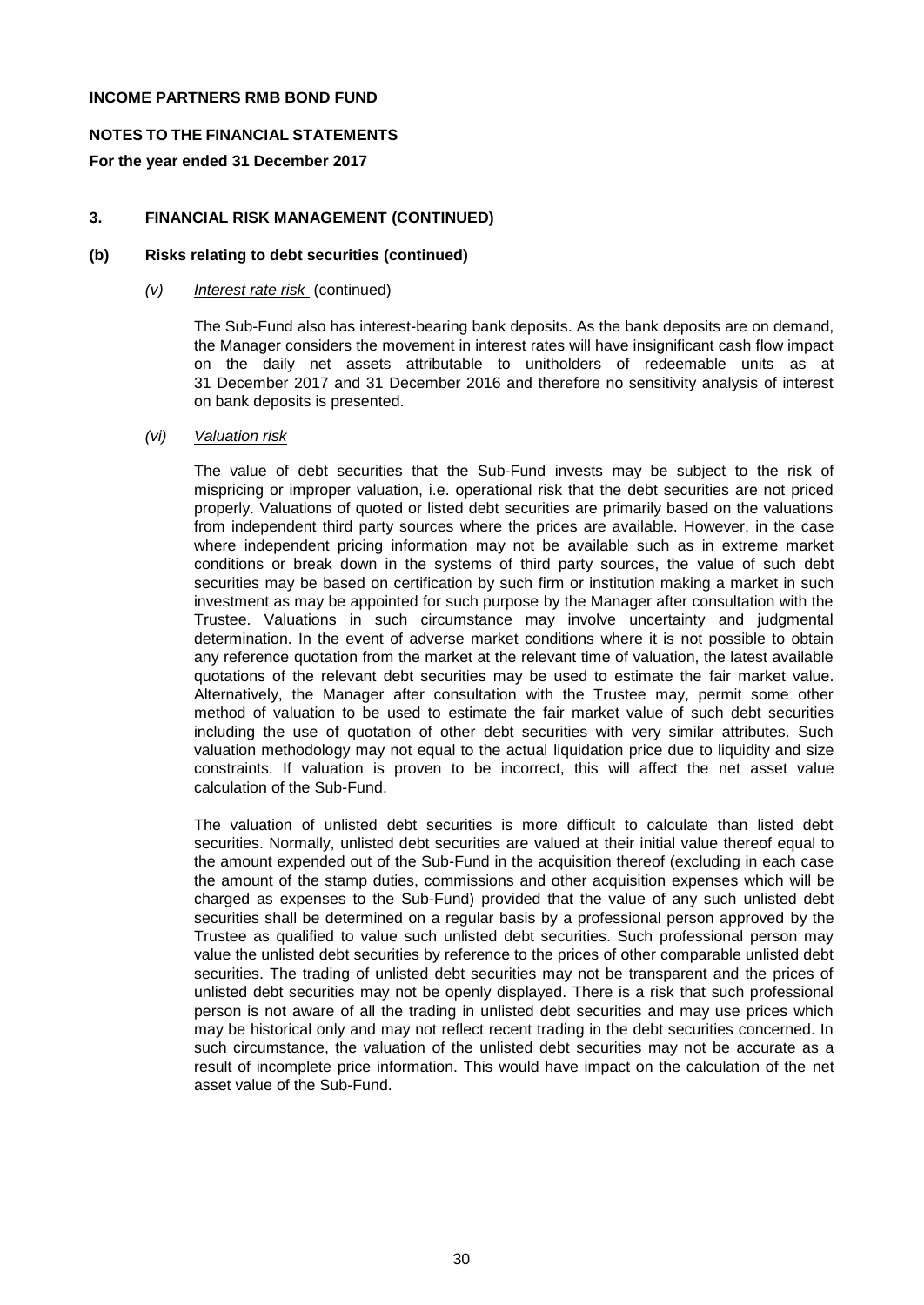## **NOTES TO THE FINANCIAL STATEMENTS**

## **For the year ended 31 December 2017**

## **3. FINANCIAL RISK MANAGEMENT (CONTINUED)**

## **(b) Risks relating to debt securities (continued)**

#### *(vii) Unlisted debt securities risk*

The debt securities in which the Sub-Fund invests may not be listed on an exchange traded or interbank bond market where trading is conducted on a regular basis. Even if the debt securities are listed, the market for such securities may be inactive and the trading volume may be low. In the absence of an active secondary market, the Sub-Fund may need to hold the debt securities until their maturity date. If sizeable redemption requests are received, the Sub-Fund may need to liquidate its investments at a substantial discount in order to satisfy such requests and the Sub-Fund may suffer losses in trading such securities.

As at 31 December 2017 and 31 December 2016, debt securities of the Sub-Fund are either listed in exchange traded or inter-bank bond markets.

#### **(c) Risk relating to convertible bonds**

The Sub-Fund may invest in convertible bonds. Convertibles are a hybrid between debt and equity, permitting holders to convert into shares or stocks in the company issuing the bond at a specified future date. Prior to conversion, convertible bonds have the same general characteristics as nonconvertible fixed income securities and the market value of convertible bonds tends to decline as interest rates increase and increase as interest rates decline. However, while convertible bonds generally offer lower interest or dividend yields than non-convertible fixed income securities of similar quality, they enable the Sub-Fund to benefit from increases in the market price of the underlying stock, and hence the price of a convertible bond will normally vary with changes in the price of the underlying stock.

Therefore, investors should be prepared for greater volatility than straight bond investments, with an increased risk of capital loss, but with the potential of higher returns.

As at 31 December 2017 and 31 December 2016, the Sub-Fund has no convertible bonds in its portfolio holdings.

## **(d) Settlement risk**

Settlement procedures in emerging countries are frequently less developed and less reliable and may involve the Sub-Fund's delivery of securities, or transfer of title to securities, before receipt of payment for their sale. The Sub-Fund may be subject to a risk of substantial loss if a securities firm defaults in the performance of its responsibilities. The Sub-Fund may incur substantial losses if its counterparty fails to pay for securities the Sub-Fund has delivered, or for any reason fails to complete its contractual obligations owed to the Sub-Fund. On the other hand, significant delays in settlement may occur in certain markets in registering the transfer of securities. Such delays could result in substantial losses for the Sub-Fund if investment opportunities are missed or if the Sub-Fund is unable to acquire or dispose of a security as a result.

## **3. FINANCIAL RISK MANAGEMENT (CONTINUED)**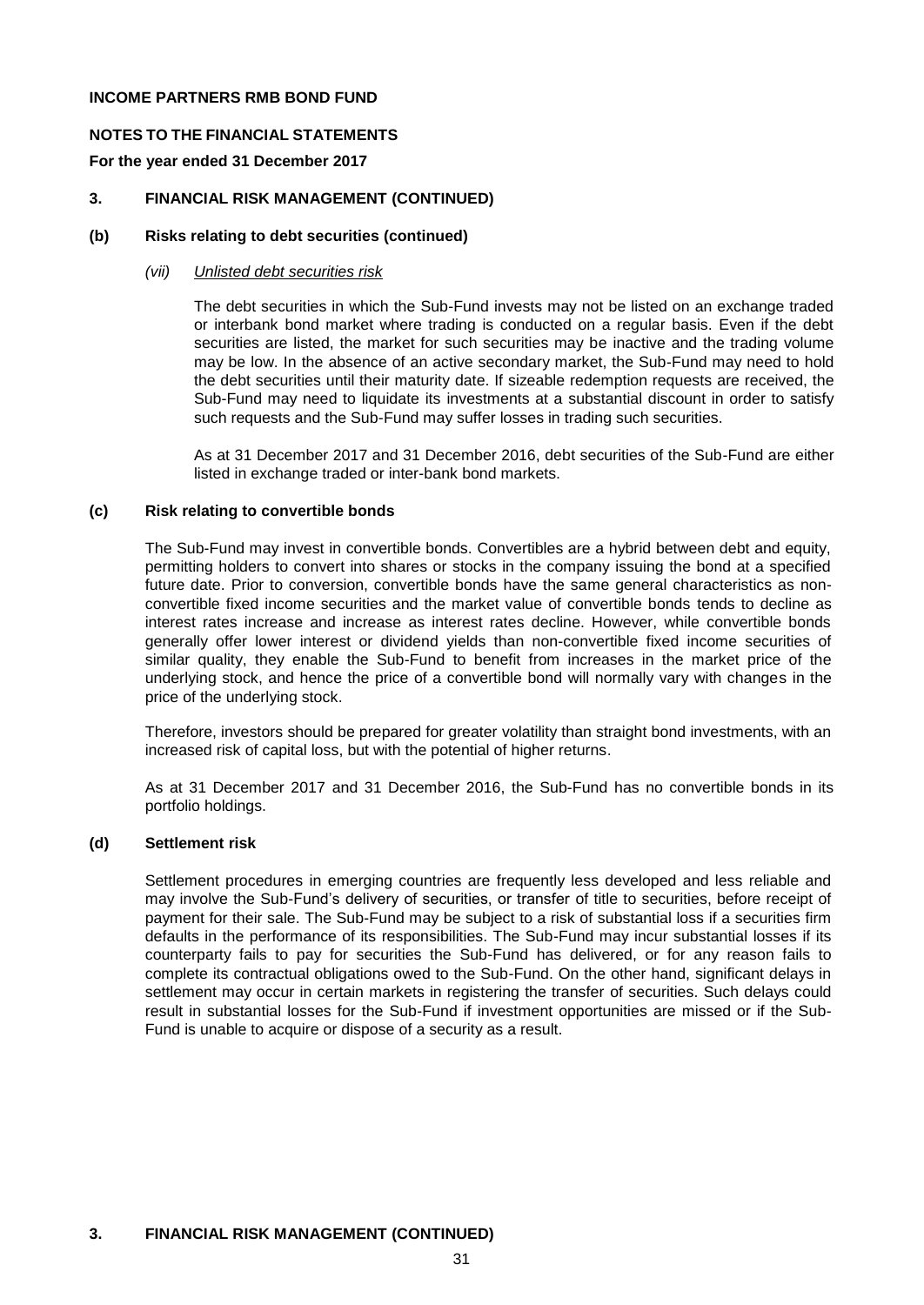## **NOTES TO THE FINANCIAL STATEMENTS**

#### **For the year ended 31 December 2017**

#### **(e) Custodial risk**

Custodians or sub-custodians may be appointed in local markets for the purpose of safekeeping assets in those markets. Where the Sub-Fund invests in markets where custodial and/or settlement systems are not fully developed, the assets of the Sub-Fund may be exposed to custodial risk. In case of liquidation, bankruptcy or insolvency of a custodian or sub-custodian, the Sub-Fund may take a longer time to recover its assets. In extreme circumstances such as the retroactive application of legislation and fraud or improper registration of title, the Sub-Fund may even be unable to recover all of its assets. The costs borne by the Sub-Fund in investing and holding investments in such markets will be generally higher than in organised securities markets.

#### **(f) Counterparty risk**

Counterparty risk involves the risk that a counterparty or third party will not fulfil its obligations to the Sub-Fund. The Sub-Fund may be exposed to the risk of a counterparty through investments such as bonds, futures and options. To the extent that a counterparty defaults on its obligations and the Sub-Fund is prevented from exercising its rights with respect to the investment in its portfolio, the Sub-Fund may experience a decline in the value and incur costs associated with its rights attached to the security. The Sub-Fund may sustain substantial losses as a result.

#### **(g) Currency and foreign exchange risk**

The Sub-Fund may also issue classes denominated in a currency other than the base currency of that fund. The Sub-Fund may be invested in part in assets quoted in currencies other than its base currency or the relevant class currency. The performance of the Sub-Fund will therefore be affected by movements in the exchange rate between the currencies in which the assets are held and the base currency of the Sub-Fund or the relevant class currency. Since the Manager aims to maximise returns for the Sub-Fund in terms of its base currency, investors in the Sub-Fund may be exposed to additional currency risk. These risks may have adverse impact on the Sub-Fund and its investors.

The Sub-Fund may, in part, seek to offset the risks associated with such exposure through foreign exchange transactions. The markets in which foreign exchange transactions are effected are highly volatile, highly specialised and highly technical. Significant changes, including changes in liquidity and prices, can occur in such markets within very short periods of time, often within minutes. Foreign exchange trading risks include, but are not limited to, exchange rate risk, interest rate risk and potential interference by foreign governments through regulation of local exchange markets, foreign investment, or particular transactions in foreign currency. These risks may have adverse impact on the Sub-Fund and its investors.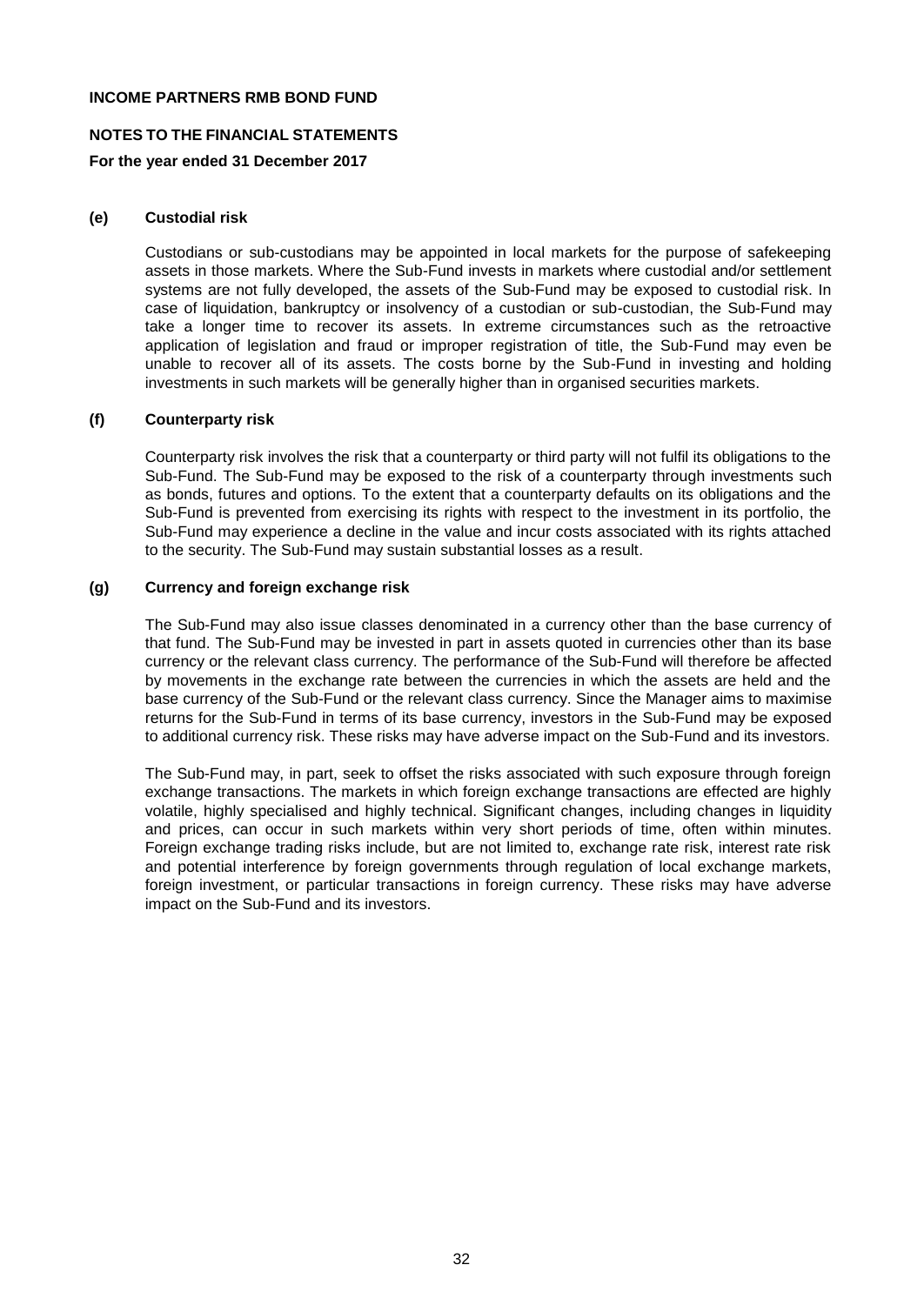#### **NOTES TO THE FINANCIAL STATEMENTS**

#### **For the year ended 31 December 2017**

#### **3. FINANCIAL RISK MANAGEMENT (CONTINUED)**

#### **(g) Currency and foreign exchange risk (continued)**

The Sub-Fund's net direct exposure to each currency other than RMB at the reporting date and their estimated impact to the net assets attributable to unitholders and the changes in net assets attributable to unitholders and total comprehensive income during the year has the RMB weakened by 5% are illustrated below.

|                                                 | 2017       |                                                  | 2016       |                                                     |  |
|-------------------------------------------------|------------|--------------------------------------------------|------------|-----------------------------------------------------|--|
|                                                 | Net direct | Estimated<br>increase had<br>the RMB<br>weakened | Net direct | Estimated<br>increase had<br>the RMB<br>weakened by |  |
|                                                 | exposure   | by 5%<br>RMB                                     | exposure   | 5%<br>RMB                                           |  |
| Euro                                            |            |                                                  | 19.376     | 969                                                 |  |
| Hong Kong Dollar<br><b>United States Dollar</b> |            |                                                  | 18,272     | 914                                                 |  |
|                                                 | 356,638    | 17,832                                           | 724,897    | 36,245                                              |  |

A 5% appreciation of RMB against the above currencies would have resulted in an equal but opposite effect on the financial statements, on the basis that all other variables remain constant.

#### **(h) Liquidity risk**

Some of the markets in which the Sub-Fund invests may be less liquid and more volatile than the world's leading stock markets and this may result in the fluctuation in the price of securities traded on such markets. Certain securities may be difficult or impossible to sell, and this would affect the Sub-Fund's ability to acquire or dispose of such securities at their intrinsic value. As a result, this may have adverse impact on the Sub-Fund and its investors.

#### *Financial liabilities*

The maturity grouping is based on the remaining period from the end of the reporting period to the contractual maturity date. When the counterparty has a choice of when the amount is paid, the liability is allocated to the earliest period in which the Sub-Fund can be required to pay.

The following table summarises the maturity profile of the Sub-Fund's financial liabilities. Balances due within one year equal their carrying amounts, as the impact of discounting is insignificant.

|                                                           | On demand<br><b>RMB</b> | Less than<br>1 month<br><b>RMB</b> | Less than<br>1 year<br><b>RMB</b> | Others $(1)$<br><b>RMB</b> | Total<br><b>RMB</b> |
|-----------------------------------------------------------|-------------------------|------------------------------------|-----------------------------------|----------------------------|---------------------|
| As at 31 December<br>2017<br><b>Financial liabilities</b> |                         |                                    |                                   |                            |                     |
| Custodian fee payable<br>Management fee                   |                         | 16,793                             |                                   |                            | 16,793              |
| payable                                                   |                         | 38,217                             |                                   |                            | 38,217              |
| Trustee fee payable<br>Accruals and other                 |                         | 40,304                             |                                   |                            | 40,304              |
| payables                                                  |                         |                                    | 316.867                           |                            | 316,867             |
| Net assets attributable<br>to unitholders <sup>(1)</sup>  |                         |                                    |                                   | 35,665,798                 | 35,665,798          |
| <b>Total financial liabilities</b>                        |                         | 95,314                             | 316,867                           | 35,665,798                 | 36,077,979          |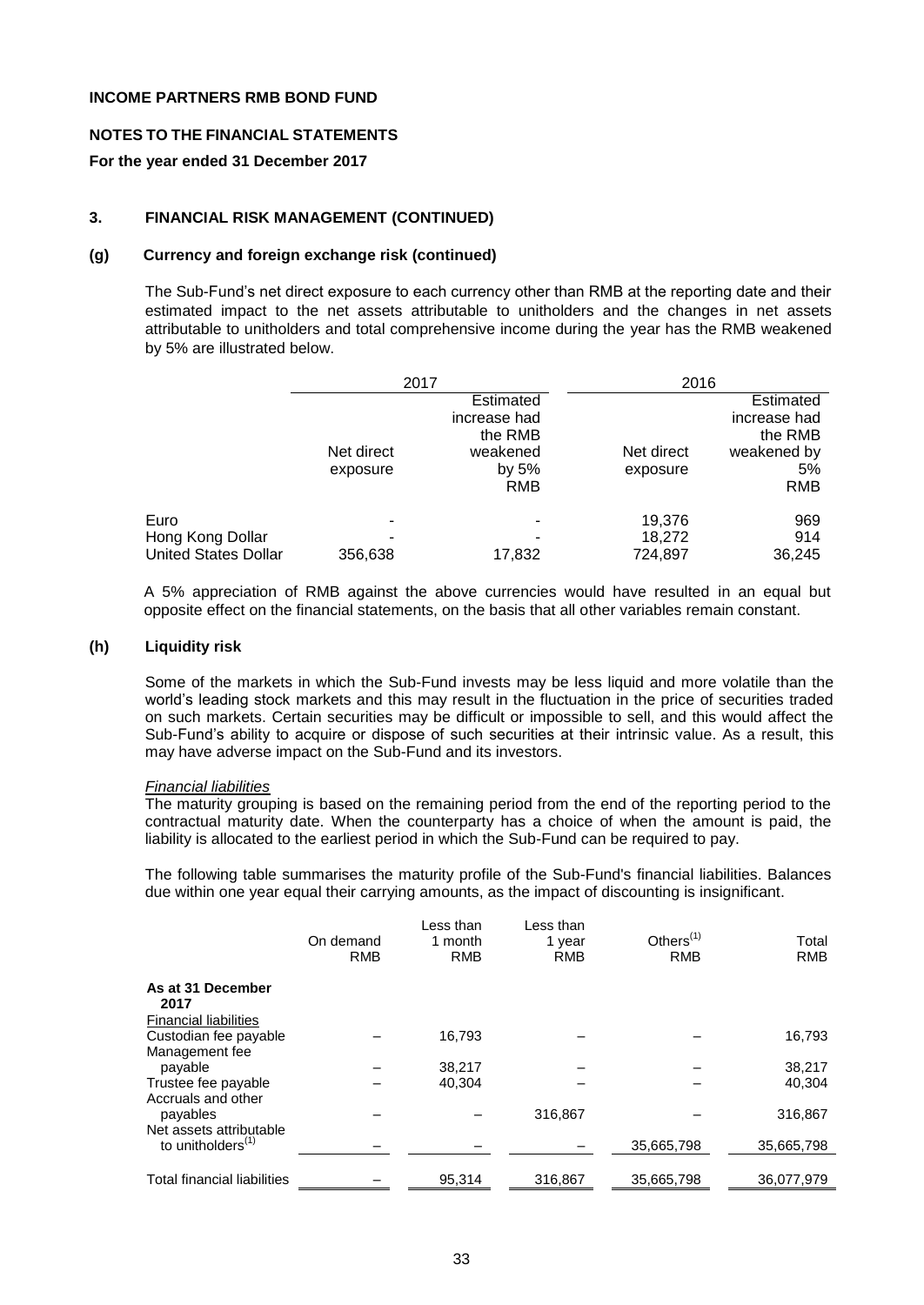## **NOTES TO THE FINANCIAL STATEMENTS**

## **For the year ended 31 December 2017**

## **3. FINANCIAL RISK MANAGEMENT (CONTINUED)**

#### **(h) Liquidity risk (continued)**

#### *Financial liabilities (continued)*

|                                                           | On demand<br><b>RMB</b> | Less than<br>1 month<br><b>RMB</b> | Less than<br>1 year<br><b>RMB</b> | Others $(1)$<br><b>RMB</b> | Total<br><b>RMB</b> |
|-----------------------------------------------------------|-------------------------|------------------------------------|-----------------------------------|----------------------------|---------------------|
| As at 31 December<br>2016<br><b>Financial liabilities</b> |                         |                                    |                                   |                            |                     |
| Custodian fee payable                                     |                         | 17,616                             |                                   |                            | 17,616              |
| Management fee<br>payable                                 |                         | 99.719                             |                                   |                            | 99,719              |
| Trustee fee payable<br>Amounts due to                     |                         | 42,279                             |                                   |                            | 42,279              |
| <b>brokers</b>                                            |                         | 2,048,786                          |                                   |                            | 2,048,786           |
| Accruals and other<br>payables<br>Net assets attributable |                         |                                    | 237,066                           |                            | 237,066             |
| to unitholders <sup>(1)</sup>                             |                         |                                    |                                   | 87,782,505                 | 87,782,505          |
| Total financial liabilities                               |                         | 2,208,400                          | 237,066                           | 87,782,505                 | 90,227,971          |

(1) Please refer to Note 11 to the financial statements for the redemption policy.

## **(i) Restricted markets risk**

The Sub-Fund may invest all or substantially all of its assets in bonds issued by PRC resident issuers which impose limitations or restrictions on foreign ownership or holdings. In such circumstances, the Sub-Fund may be required to make investments in the relevant markets directly or indirectly. In either case, legal and regulatory restrictions or limitations may have adverse effect on the liquidity and performance of such investments due to factors such as limitations on fund repatriation, dealing restrictions, adverse tax treatments, higher commission costs, regulatory reporting requirements and reliance on services of local custodians and service providers.

## **(j) Legal, tax and regulatory risk**

Legal, tax and regulatory changes could occur in the future. For example, the regulatory or tax environment for derivative instruments is evolving, and changes in their regulation or taxation may adversely affect the value of derivative instruments. Changes to the current laws and regulations will lead to changes in the legal requirements to which the Sub-Fund may be subject, and may adversely affect the Sub-Fund and its investors.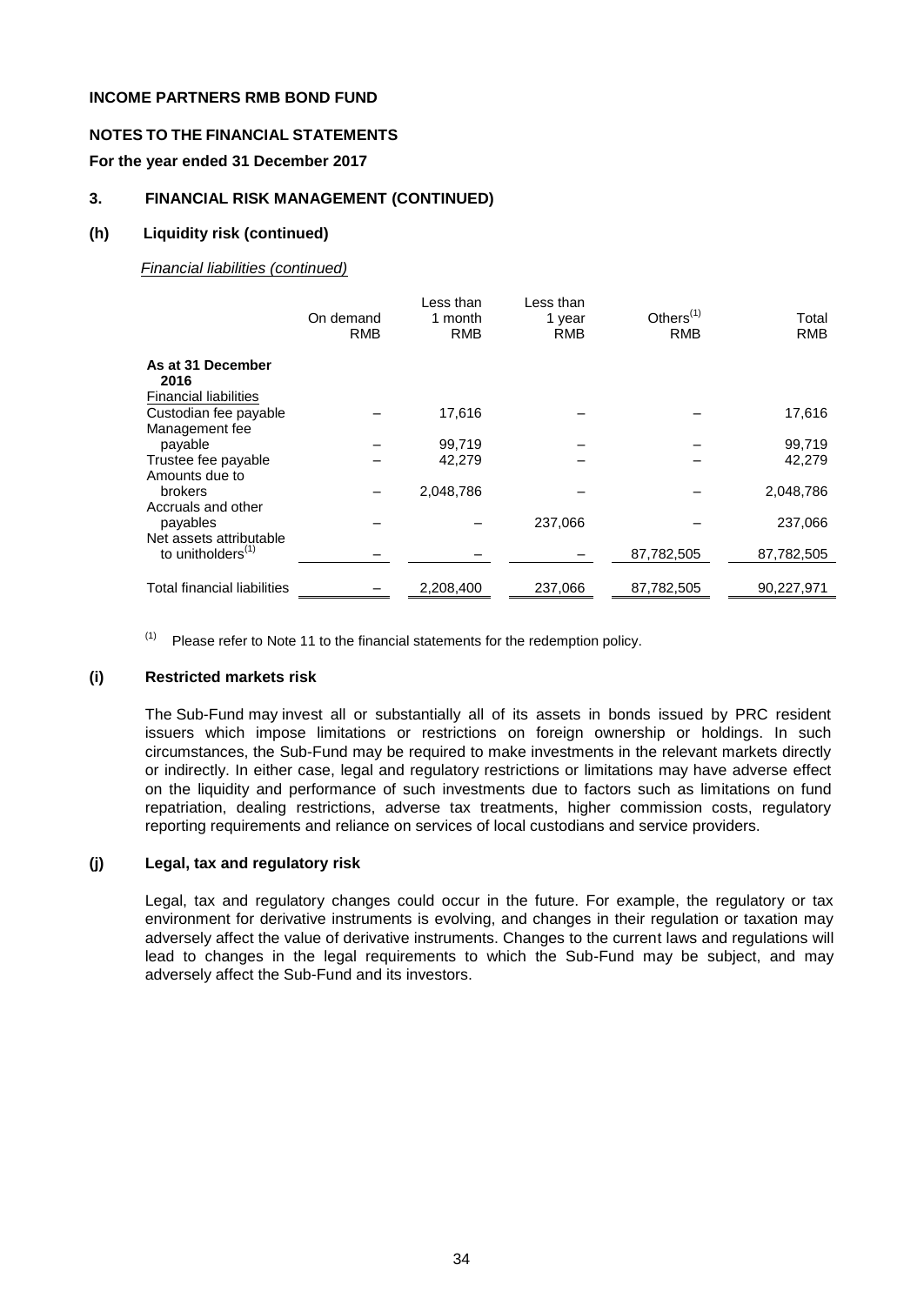## **NOTES TO THE FINANCIAL STATEMENTS**

## **For the year ended 31 December 2017**

## **3. FINANCIAL RISK MANAGEMENT (CONTINUED)**

#### **(k) Distributions risk**

Distributions may be made in respect of the distribution classes. However, there is no guarantee that such distributions will not be made nor will there be a target level of distributions payout. A high distribution yield does not imply a positive or high return.

Subject to the disclosure in the relevant appendix, distributions may be paid out of the capital of the Sub-Fund. The Manager may distribute out of the capital of the Sub-Fund if the net distributable income attributable to the relevant distribution class during the relevant period is insufficient to pay distributions as declared. Investors should note that the payment of distributions out of capital represents a return or a withdrawal of part of the amount they originally invested or capital gain attributable to that amount. Distributions will result in an immediate decrease in the net asset value of the relevant units.

For accumulation classes, the Manager does not intend to pay distributions. Accordingly, an investment in the accumulation classes may not be suitable for investors seeking income returns for financial or tax planning purposes.

## **4. FAIR VALUE ESTIMATION**

The fair value of financial assets and liabilities traded in active markets (such as publicly traded derivatives and trading securities) are based on mid-market prices at the close of trading on the year end date.

An active market is a market in which transactions for the asset or liability take place with sufficient frequency and volume to provide pricing information on an ongoing basis.

The fair value hierarchy has the following levels:

- Level 1 based on quoted (unadjusted) market prices in active markets for identical assets or liabilities
- Level 2 based on valuation techniques for which the lowest level input that is significant to the fair value measurement is directly or indirectly observable
- Level 3 based on valuation techniques for which the lowest level input that is significant to the fair value measurement is unobservable

The level in the fair value hierarchy within which the fair value measurement is categorised in its entirety is determined on the basis of the lowest level input that is significant to the fair value measurement in its entirety. For this purpose, the significance of an input is assessed against the fair value measurement in its entirety. If a fair value measurement uses observable inputs that require significant adjustment based on unobservable inputs, that measurement is a level 3 measurement. Assessing the significance of a particular input to the fair value measurement in its entirety requires judgement, considering factors specific to the asset or liability.

The determination of what constitutes "observable" requires significant judgement by the Sub-Fund. The Sub-Fund considers observable data to be that market data that is readily available, regularly distributed or updated, reliable and verifiable, not proprietary, and provided by independent sources that are actively involved in the relevant market.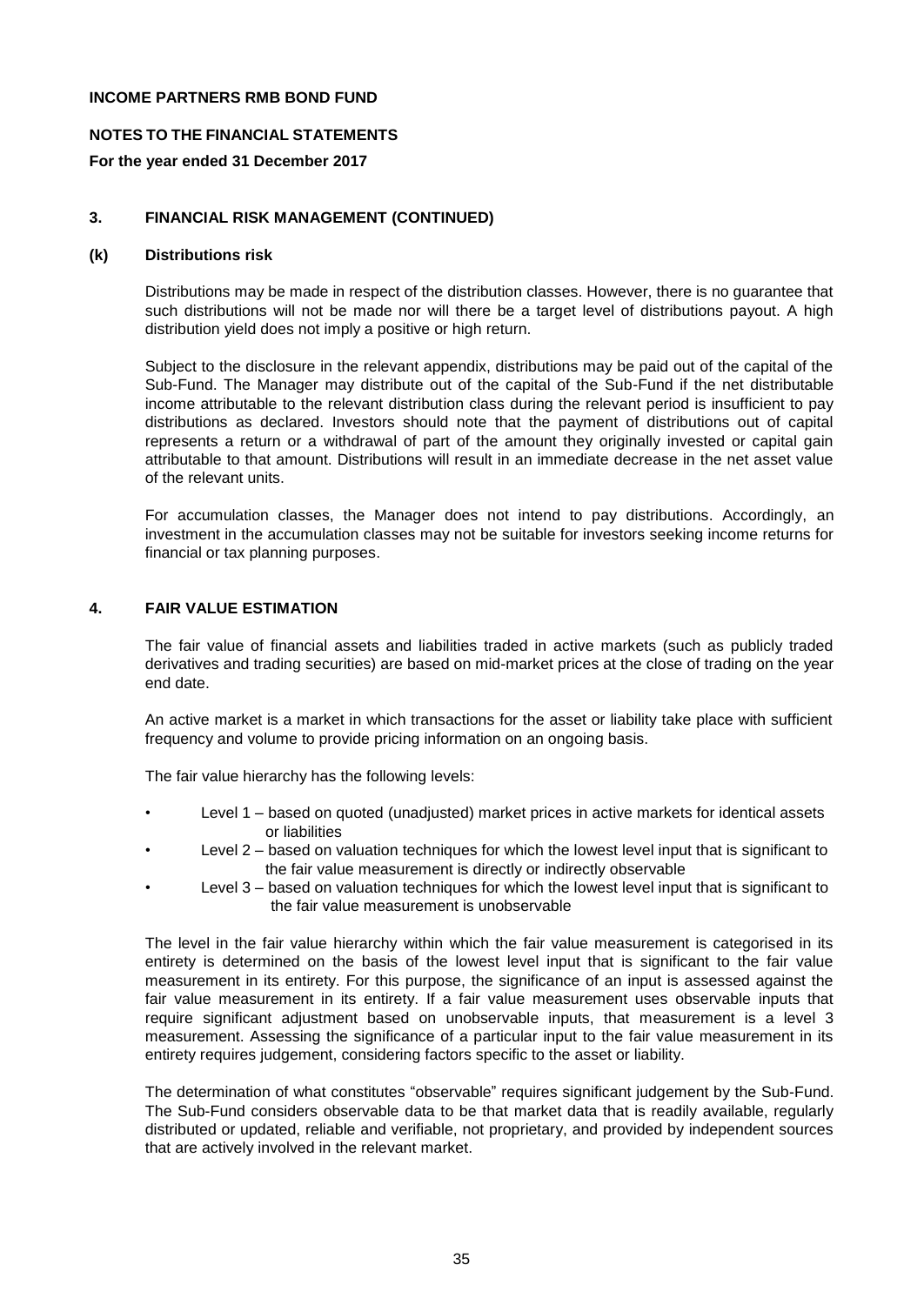#### **NOTES TO THE FINANCIAL STATEMENTS**

#### **For the year ended 31 December 2017**

#### **4. FAIR VALUE ESTIMATION (CONTINUED)**

The following table analyses within the fair value hierarchy the Sub-Fund's financial assets measured at fair value. Please refer to Note 3(a) for disclosure of the Sub-Fund's financial assets by class.

|                                                                               | Level 1<br><b>RMB</b> | Level 2<br><b>RMB</b>   | Level 3<br><b>RMB</b> | Total<br><b>RMB</b>     |
|-------------------------------------------------------------------------------|-----------------------|-------------------------|-----------------------|-------------------------|
| As at 31 December 2017                                                        |                       |                         |                       |                         |
| <b>Assets</b><br>Financial assets at fair<br>value through profit or<br>loss: |                       |                         |                       |                         |
| - Corporate bonds<br>- Government bonds                                       |                       | 25,634,105<br>6,589,955 |                       | 25,634,105<br>6,589,955 |
|                                                                               |                       | 32,224,060              |                       | 32,224,060              |

The following table analyses within the fair value hierarchy the Sub-Fund's financial assets measured at fair value. Please refer to Note 3(a) for disclosure of the Sub-Fund's financial assets by class. (continued)

|                                                              | Level 1<br><b>RMB</b> | Level 2<br><b>RMB</b> | Level 3<br><b>RMB</b> | Total<br>RMB |
|--------------------------------------------------------------|-----------------------|-----------------------|-----------------------|--------------|
| As at 31 December 2016                                       |                       |                       |                       |              |
| <b>Assets</b>                                                |                       |                       |                       |              |
| Financial assets at fair<br>value through profit or<br>loss: |                       |                       |                       |              |
| - Corporate bonds                                            |                       | 57,767,380            |                       | 57,767,380   |
| - Government bonds<br>- Private label asset                  |                       | 14,974,450            |                       | 14,974,450   |
| backed securities                                            |                       | 1,099,988             |                       | 1,099,988    |
|                                                              |                       | 73,841,818            |                       | 73,841,818   |

Financial instruments that trade in markets that are not considered to be active but are valued based on quoted/tradable market prices, dealer quotations or alternative pricing sources supported by observable inputs are classified within level 2. These include corporate bonds, government bonds and private label asset backed securities. As level 2 investments include positions that are not traded in active markets and/or are subject to transfer restrictions, valuations may be adjusted to reflect illiquidity and/or non-transferability, which are generally based on available market information.

Management considers the carrying value of the Sub-Fund's other financial assets and financial liabilities are a reasonable approximation of fair value.

There was no transfer between the levels of fair value hierarchy during the year ended 31 December 2017 and 31 December 2016.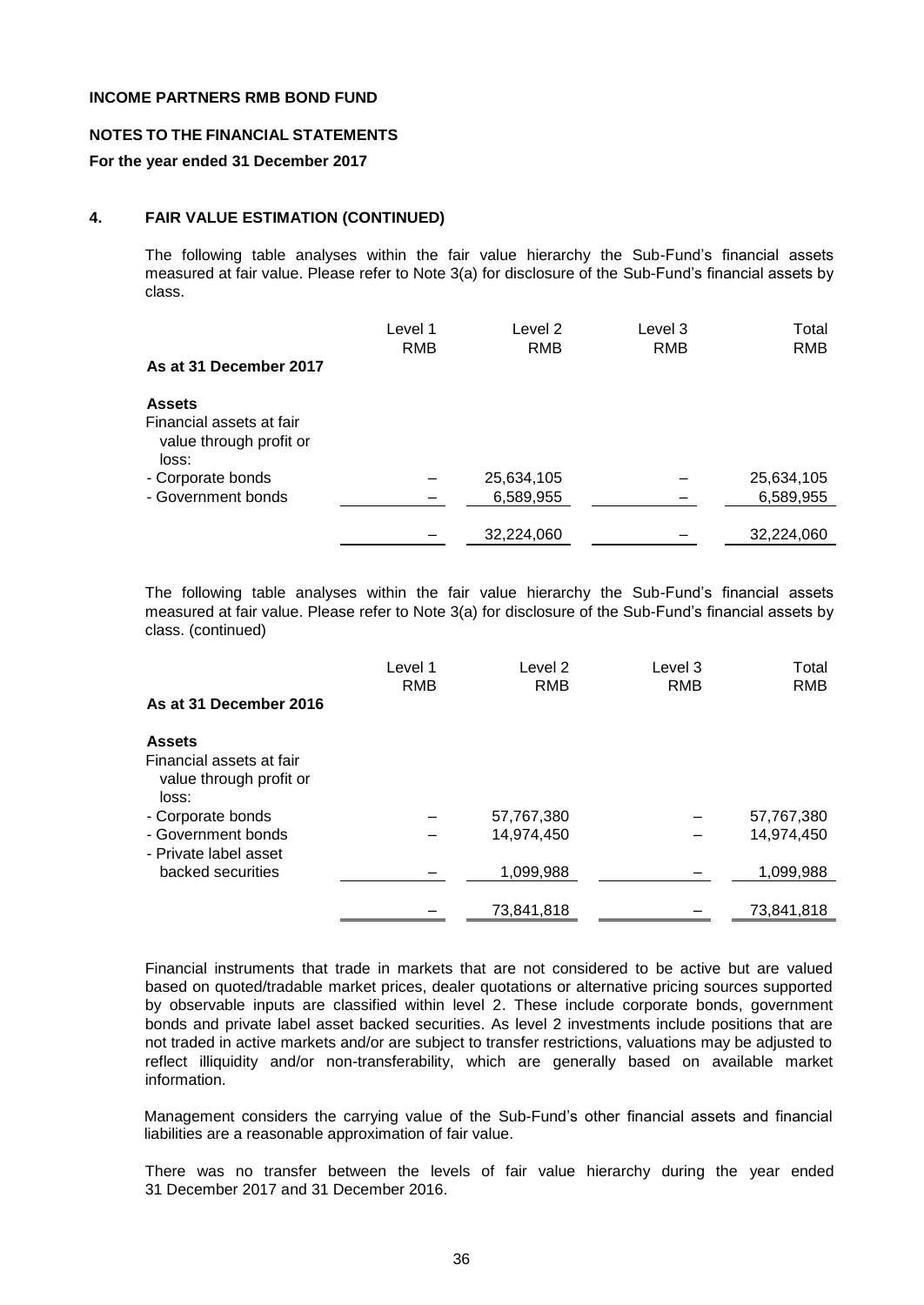## **NOTES TO THE FINANCIAL STATEMENTS**

## **For the year ended 31 December 2017**

## **5. CRITICAL ACCOUNT ESTIMATES AND JUDGMENTS**

#### **(a) Critical accounting estimates and assumptions**

Management makes estimates and assumptions concerning the future. The resulting accounting estimates will, by definition, seldom equal the related actual results.

The estimates and assumptions that have a significant risk of causing a material adjustment to the carrying amounts of assets and liabilities within the next financial year are outlined below.

#### **Fair value of financial instruments**

The Sub-Fund may, from time to time, hold financial instruments that are not quoted in active markets, whereby the arranging banks or placement banks would be the sole providers of mark to market prices. Fair values of such instruments are determined by using valuation techniques. The Sub-Fund uses a variety of methods and makes assumptions that are based on market conditions existing at each statement of financial position date.

Valuation techniques used include the use of comparable recent arm's length transactions, reference to other instruments that are substantially the same, discounted cash flow analysis and other valuation techniques commonly used by market participants making the maximum use of market inputs and relying as little as possible on entity-specific inputs. Where valuation techniques (for example, models) are used to determine fair values, they are validated and periodically reviewed by experienced personnel at the Manager. The Manager also closely monitors the coupon and principal payment of these fixed income and debt instruments.

In certain cases, the Manager may determine the prices or make adjustments to the market values of investments at their discretion if they believe that an adjustment is required to arrive at the fair value of the investment.

Models use observable data, to the extent practicable. However, areas such as credit risk (both own and counterparty), volatilities and correlations require management to make estimates. Changes in assumptions about these factors could affect the reported fair value of financial instruments.

The Sub-Fund holds financial instruments that are not actively traded on an exchange such as unlisted bonds which may not trade in an active market and whose fair value has been determined by reference to quotations provided by the relevant brokers. Their quotations may be indicative quotes only and may not necessarily represent actual transactions price nor may represent a binding offer price. The directors consider that the above valuation approach as the best estimate of the fair value of the investments. Actual transacted prices may differ from the quotes provided by the relevant brokers.

#### **(b) Critical judgments**

#### Functional currency

The Manager considers RMB the currency that most faithfully represents the economic effect of the underlying transactions, events and conditions. RMB is the currency in which the Sub-Fund measures its performance and reports its results.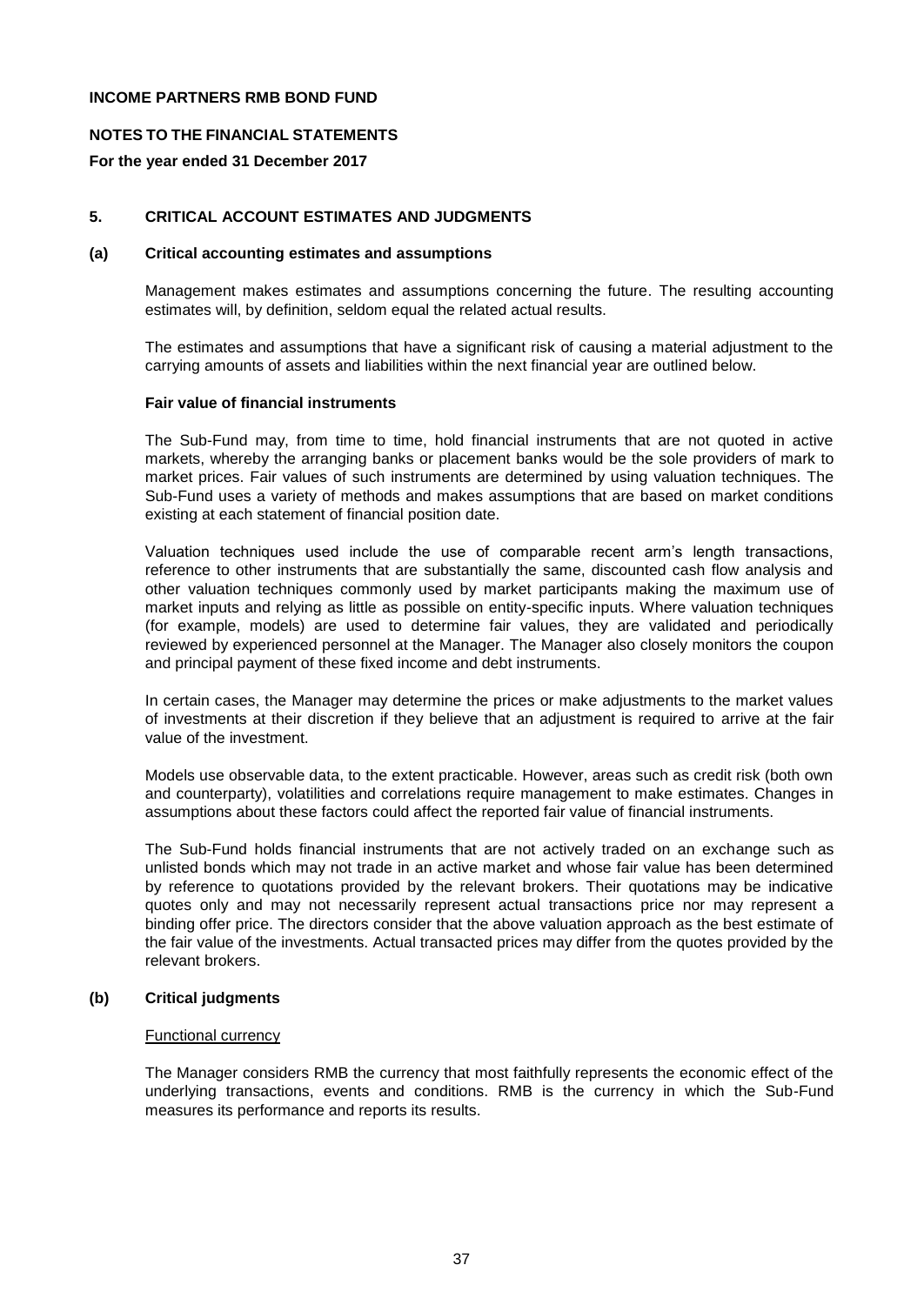## **NOTES TO THE FINANCIAL STATEMENTS**

#### **For the year ended 31 December 2017**

## **5. CRITICAL ACCOUNT ESTIMATES AND JUDGMENTS (CONTINUED)**

#### **(b) Critical judgments (continued)**

#### **Taxation**

In preparing these financial statements, the Manager has made certain assumptions and used various estimates concerning the tax exposure which is dependent on what might happen in the future. The resulting accounting estimates may not equal the related actual results.

## **Capital gains tax**

The Sub-Fund invests primarily in debt securities through the RQFII quota. The PRC taxation of gains on debt securities is presently unclear as to:

- a) whether the PRC will enforce tax on RQFII gains on debt securities; and
- b) if the PRC were to enforce the tax on gains on debt securities, it is uncertain from which date the tax would be calculated and payable.

#### **Value-added tax (the "VAT")**

For the year ended 31 December 2016, the Manager had exercised their own judgment without accruing the PRC VAT detailed at the Note 2(n)(iv) to the financial statements due to the lack of clarification on the Circular 140 and Circular Caishui [2017] 2. With the clarification of tax treatments from the PRC tax authorities in 2017, the Manager accrued all applicable PRC VAT and surcharges since 1 May 2016 which the VAT and surcharges provisions are include in "value-added tax" in the statements of profit or loss and other comprehensive income of the Fund for the year ended 31 December 2017.

## **6. FINANCIAL INSTRUMENTS BY CATEGORY**

The following tables disclose the financial assets and liabilities of the Sub-Fund by category:

|                                                             | Loans and<br>receivables<br><b>RMB</b> | Assets at fair<br>value through<br>profit or loss<br><b>RMB</b> | Other<br>financial<br>assets<br>RMB | Total<br><b>RMB</b> |
|-------------------------------------------------------------|----------------------------------------|-----------------------------------------------------------------|-------------------------------------|---------------------|
| As at 31 December 2017                                      |                                        |                                                                 |                                     |                     |
| <b>Financial assets</b><br>Cash and cash<br>equivalents     | 3,216,853                              |                                                                 |                                     | 3,216,853           |
| Financial assets at fair<br>value through profit or<br>loss |                                        | 32,224,060                                                      |                                     | 32,224,060          |
| Interest receivable                                         | 743,507                                |                                                                 |                                     | 743.507             |
| Total financial assets                                      | 3,960,360                              | 32.224.060                                                      |                                     | 36.184.420          |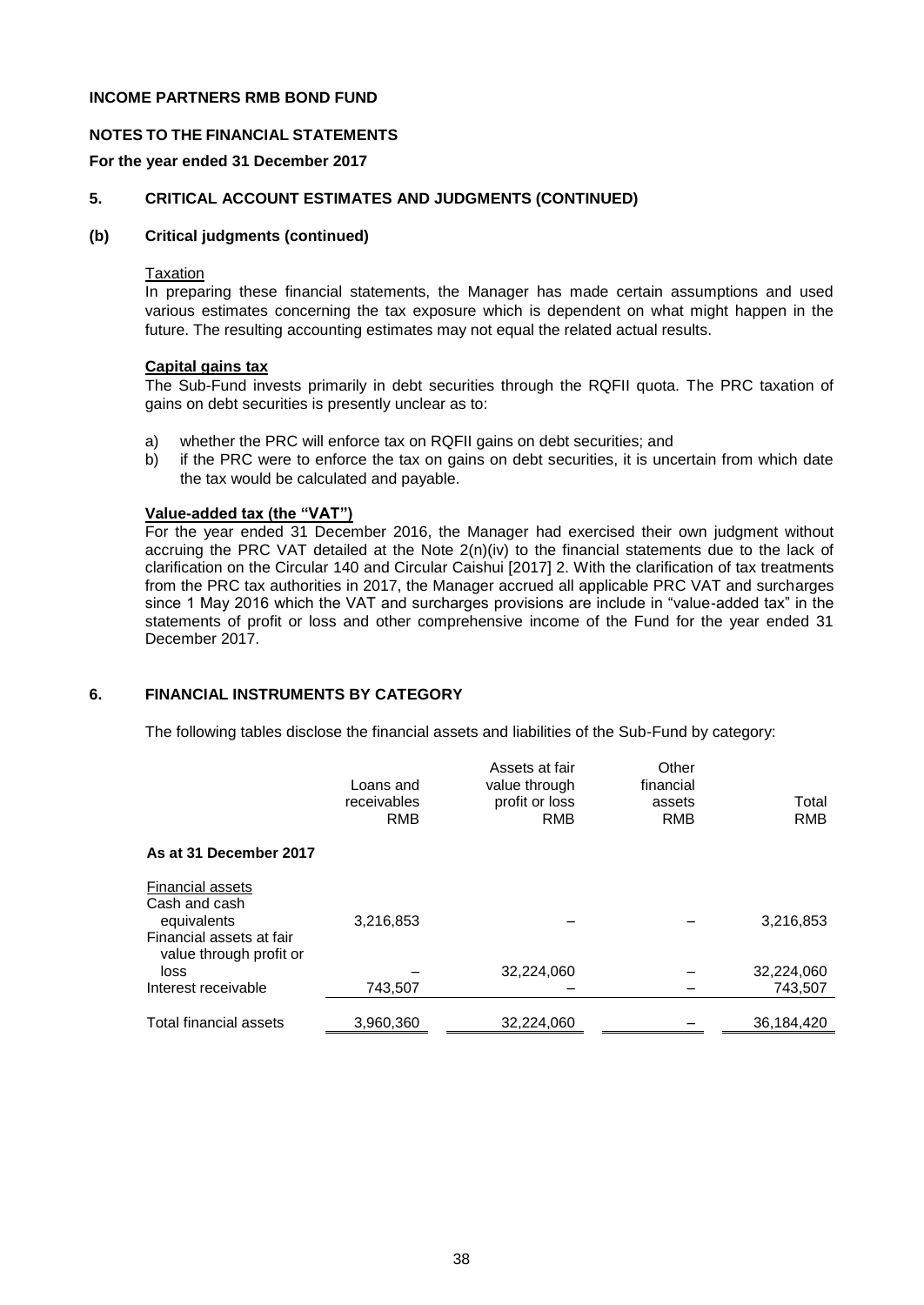# **NOTES TO THE FINANCIAL STATEMENTS**

## **For the year ended 31 December 2017**

## **6. FINANCIAL INSTRUMENTS BY CATEGORY (CONTINUED)**

The following tables disclose the financial assets and liabilities of the Sub-Fund by category: (continued)

|                                                                                                                                  | Loans and<br>receivables<br><b>RMB</b> | Liabilities at fair<br>value through<br>profit or loss<br><b>RMB</b> | Other<br>financial<br>liabilities<br><b>RMB</b> | Total<br><b>RMB</b>                     |
|----------------------------------------------------------------------------------------------------------------------------------|----------------------------------------|----------------------------------------------------------------------|-------------------------------------------------|-----------------------------------------|
| As at 31 December 2017                                                                                                           |                                        |                                                                      |                                                 |                                         |
| <b>Financial liabilities</b><br>Custodian fee payable<br>Management fee payable                                                  |                                        |                                                                      | 16,793<br>38,217                                | 16,793<br>38,217                        |
| Trustee fee payable<br>Accruals and other<br>payables                                                                            |                                        |                                                                      | 40,304<br>316,867                               | 40,304<br>316,867                       |
| Net assets attributable to<br>unitholders                                                                                        |                                        | 35,665,798                                                           |                                                 | 35,665,798                              |
| <b>Total financial liabilities</b>                                                                                               |                                        | 35,665,798                                                           | 412,181                                         | 36,077,979                              |
|                                                                                                                                  | Loans and<br>receivables<br><b>RMB</b> | Assets fair value<br>through profit or<br>loss<br><b>RMB</b>         | Other<br>financial<br>assets<br><b>RMB</b>      | Total<br><b>RMB</b>                     |
| As at 31 December 2016                                                                                                           |                                        |                                                                      |                                                 |                                         |
| <b>Financial assets</b><br>Cash and cash<br>equivalents<br>Financial assets at fair                                              | 13,092,500                             |                                                                      |                                                 | 13,092,500                              |
| value through profit or<br>loss<br>Interest receivable                                                                           | 2,115,181                              | 73,841,818                                                           |                                                 | 73,841,818<br>2,115,181                 |
| Amounts due from<br>brokers                                                                                                      | 3,142,545                              |                                                                      |                                                 | 3,142,545                               |
| <b>Total financial assets</b>                                                                                                    | 18,350,226                             | 73,841,818                                                           |                                                 | 92,192,044                              |
|                                                                                                                                  | Loans and<br>receivables<br><b>RMB</b> | Liabilities at fair<br>value through<br>profit or loss<br><b>RMB</b> | Other<br>financial<br>liabilities<br><b>RMB</b> | Total<br><b>RMB</b>                     |
| As at 31 December 2016                                                                                                           |                                        |                                                                      |                                                 |                                         |
| <b>Financial liabilities</b><br>Custodian fee payable<br>Management fee payable<br>Trustee fee payable<br>Amounts due to brokers |                                        |                                                                      | 17,616<br>99,719<br>42,279<br>2,048,786         | 17,616<br>99,719<br>42,279<br>2,048,786 |
| Accruals and other<br>payables<br>Net assets attributable to                                                                     |                                        |                                                                      | 237,066                                         | 237,066                                 |
| unitholders                                                                                                                      |                                        | 87,782,505                                                           |                                                 | 87,782,505                              |
| <b>Total financial liabilities</b>                                                                                               |                                        | 87,782,505                                                           | 2,445,466                                       | 90,227,971                              |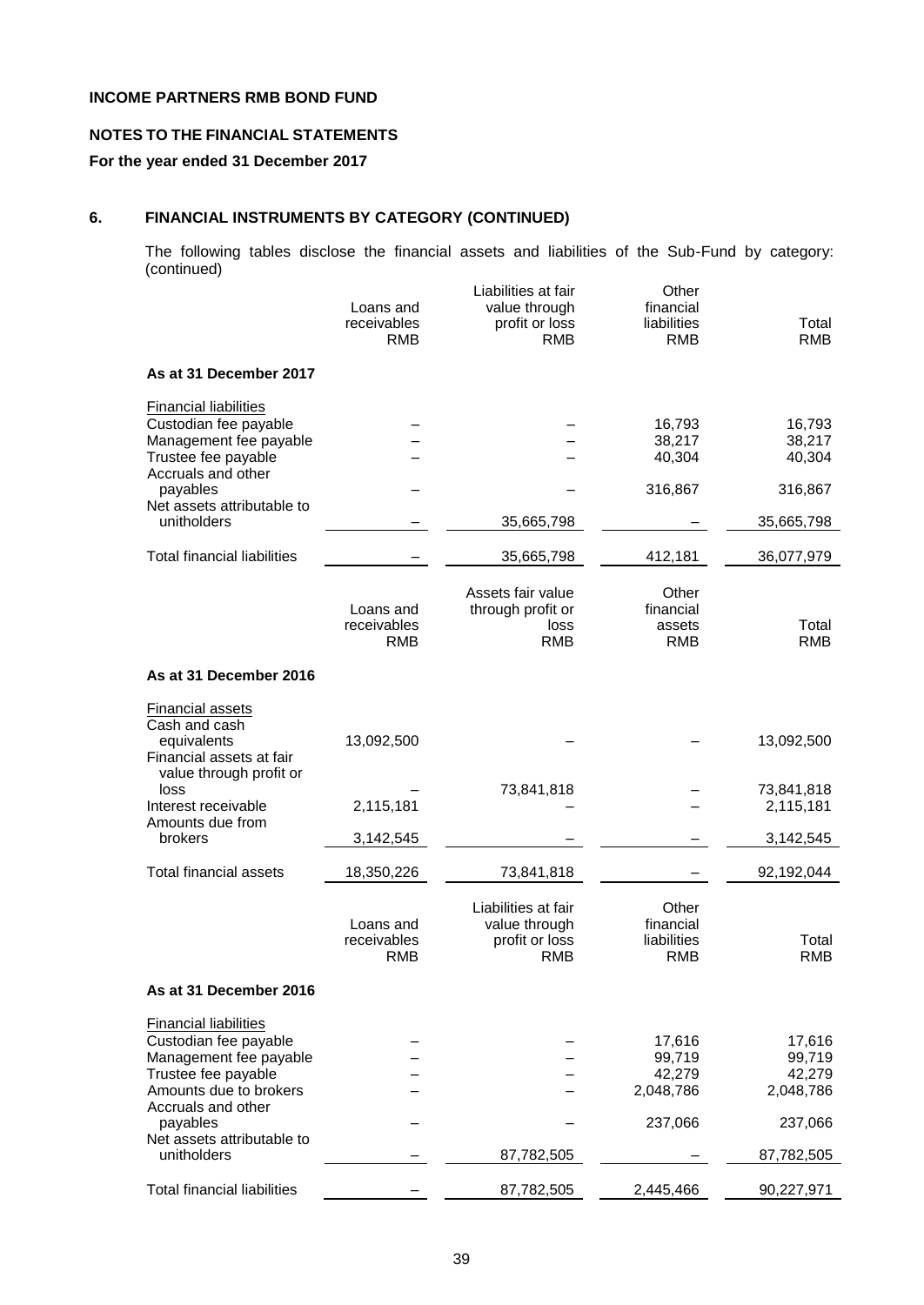## **NOTES TO THE FINANCIAL STATEMENTS**

## **For the year ended 31 December 2017**

# **7. FINANCIAL ASSETS AT FAIR VALUE THROUGH PROFIT OR LOSS**

|                                                                                                                                                  | 2017<br><b>RMB</b>        | 2016<br><b>RMB</b>       |
|--------------------------------------------------------------------------------------------------------------------------------------------------|---------------------------|--------------------------|
| Held for trading<br>- Debt securities                                                                                                            | 32,224,060                | 73,841,818               |
| Total financial assets at fair value through profit or loss                                                                                      | 32,224,060                | 73,841,818               |
| Losses recognised in relation to financial assets at<br>fair value through profit or loss:<br>- realised losses<br>- change in unrealised losses | (252, 133)<br>(1,472,504) | (168,900)<br>(2,505,938) |
| Net losses                                                                                                                                       | (1,724,637)               | (2,674,838)              |
| <b>CASH AND CASH EQUIVALENTS</b><br>8.                                                                                                           |                           |                          |

|              | 2017<br>RMB | 2016<br>RMB |
|--------------|-------------|-------------|
| Bank balance | 3,216,853   | 13,092,500  |
|              |             |             |

The cash at bank of the Sub-Fund is being held in an interest bearing account with Citibank, N.A. (Hong Kong) and Industrial and Commercial Bank of China ("ICBC"). Citibank, N.A. (Hong Kong) is an affiliate company of the Trustee.

## **9. AMOUNTS DUE FROM/TO BROKERS**

|                                                                                 | 2017<br>RMB | 2016<br>RMB |
|---------------------------------------------------------------------------------|-------------|-------------|
| Amounts due from brokers:<br>Receivables for securities sold but not yet settle |             | 3,142,545   |
| Amounts due to brokers:                                                         |             |             |
| Payables for securities purchased but not yet settled                           |             | 2,048,786   |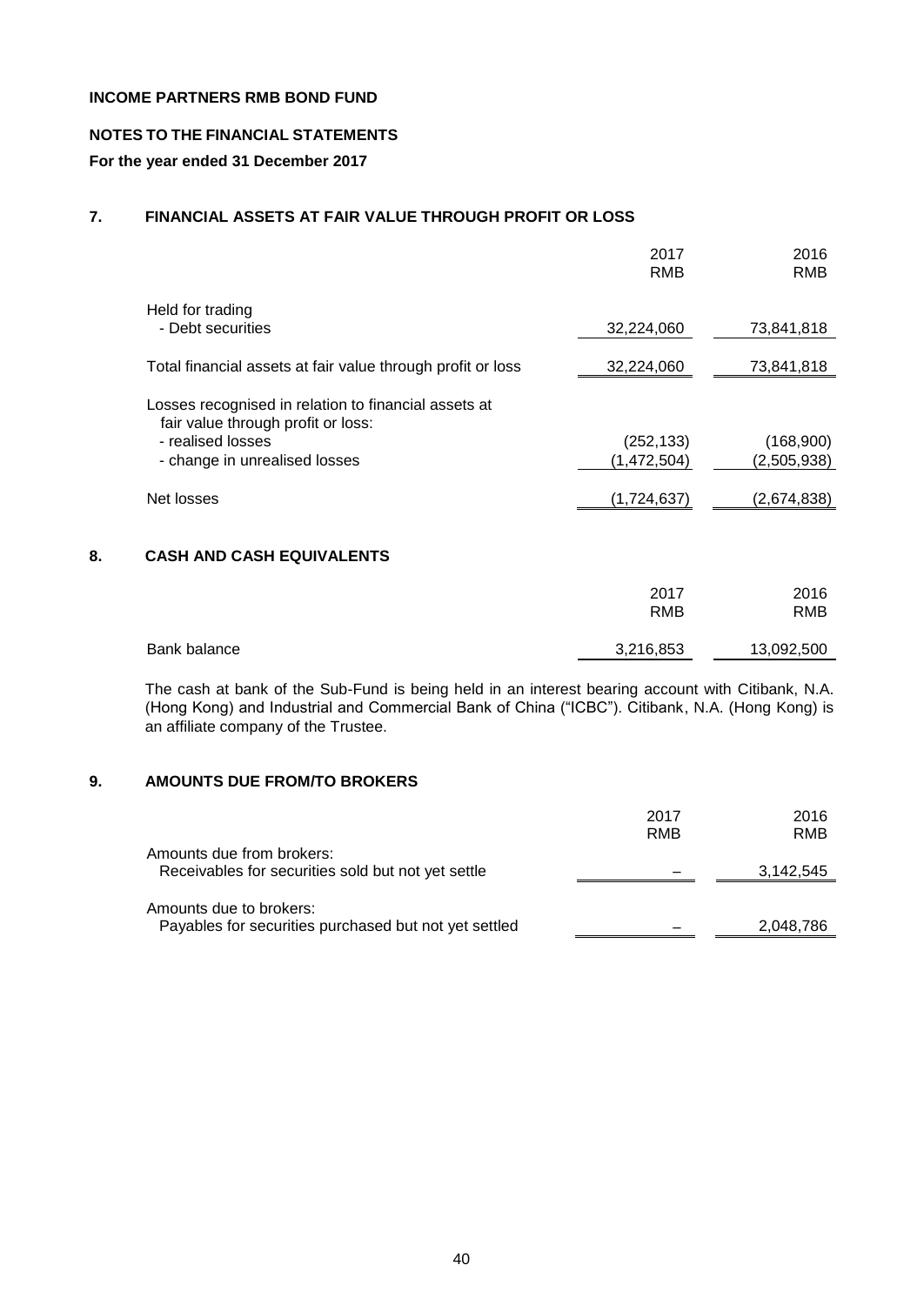## **NOTES TO THE FINANCIAL STATEMENTS**

**For the year ended 31 December 2017**

# **10. NUMBER OF UNITS IN ISSUE**

The following is the subscription/(redemption) of units of the Sub-Fund during the year ended 31 December 2017:

|                                    | Class 1A USD <sup>1</sup><br>(Accumulation)<br>units<br>Number of<br>units | Class 1B RMB<br>(Accumulation)<br>units<br>Number of<br>units | Class 2A USD<br>(Distribution)<br>units<br>Number of<br>units | Class 2A USD<br>(Accumulation)<br>units<br>Number of<br>units | Class 2B RMB<br>(Distribution)<br>units<br>Number of<br>units | Class 2B RMB<br>(Accumulation)<br>units<br>Number of<br>units | Class 2D $EUR2$<br>(Distribution)<br>units<br>Number of<br>units | Class 2D $EUR3$<br>(Accumulation)<br>units<br>Number of<br>units | Total<br>Number<br>of units |
|------------------------------------|----------------------------------------------------------------------------|---------------------------------------------------------------|---------------------------------------------------------------|---------------------------------------------------------------|---------------------------------------------------------------|---------------------------------------------------------------|------------------------------------------------------------------|------------------------------------------------------------------|-----------------------------|
| At the<br>beginning of<br>the year |                                                                            | 2,000.000                                                     | 2,173.425                                                     | 6,612.806                                                     | 31,885.359                                                    | 722,523.811                                                   | 1,500.000                                                        |                                                                  | 766,695.401                 |
| Subscription of<br>units           |                                                                            |                                                               | 1,063.201                                                     |                                                               |                                                               | 234,815.743                                                   |                                                                  |                                                                  | 235,878.944                 |
| Redemption<br>of units             |                                                                            |                                                               | (97.427)                                                      | (3,374.099)                                                   | (5,067.091)                                                   | (678, 312.136)                                                | (1,500.000)                                                      |                                                                  | (688, 350.753)              |
| At the end of<br>the year          |                                                                            | 2,000.000                                                     | 3,139.199                                                     | 3,238.707                                                     | 26,818.268                                                    | 279,027.418                                                   |                                                                  |                                                                  | 314,223.592                 |
| <b>NAV/Share</b>                   |                                                                            | 100.11                                                        | 597.32                                                        | 645.40                                                        | 92.66                                                         | 103.99                                                        |                                                                  |                                                                  |                             |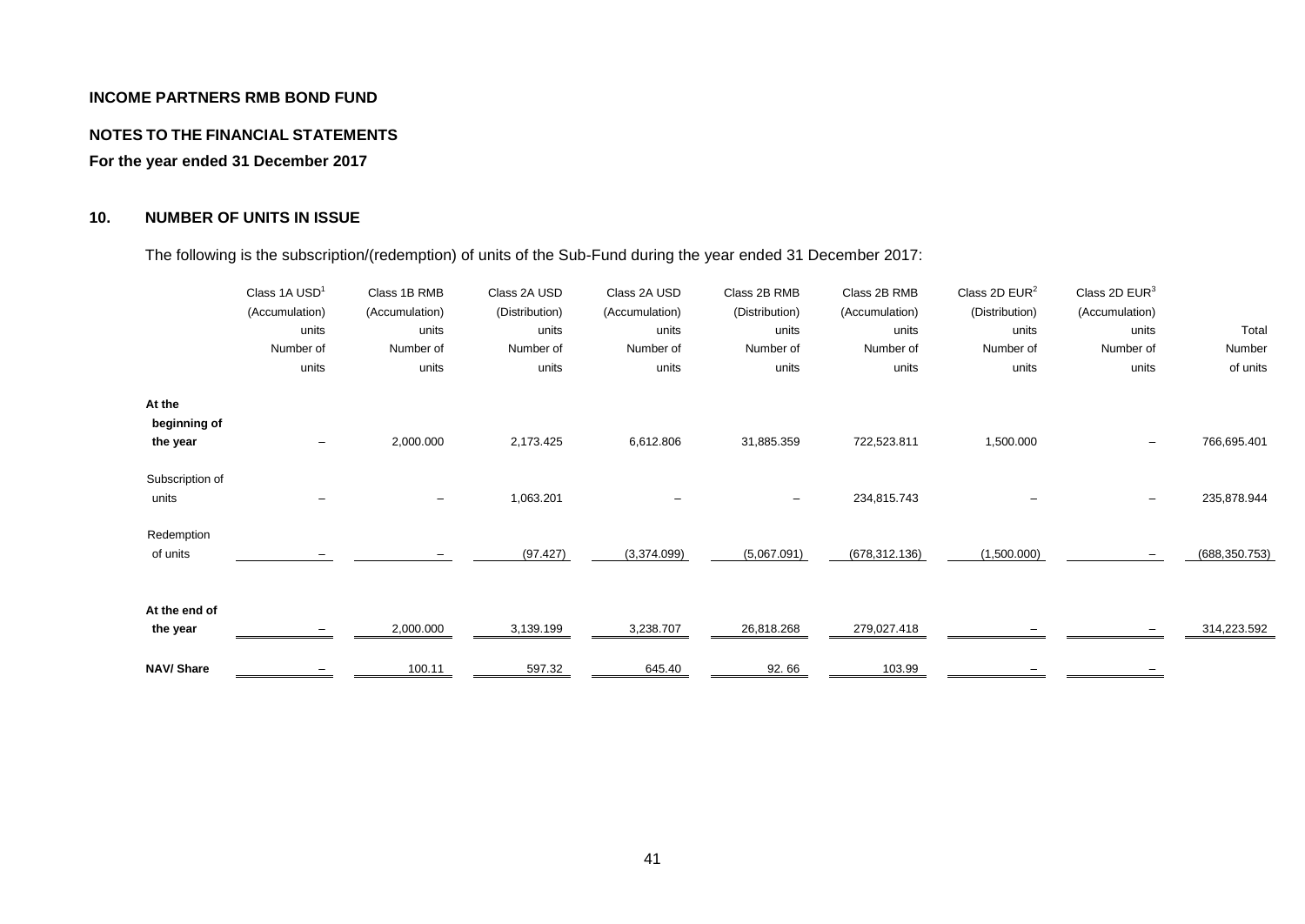#### **NOTES TO THE FINANCIAL STATEMENTS**

**For the year ended 31 December 2017**

## **10. NUMBER OF UNITS IN ISSUE (CONTINUED)**

The following is the subscription/(redemption) of units of the Sub-Fund during the year ended 31 December 2016:

|                                    | Class 1A USD <sup>1</sup><br>(Accumulation)<br>units<br>Number of<br>units | Class 1B RMB<br>(Accumulation)<br>units<br>Number of<br>units | Class 2A USD<br>(Distribution)<br>units<br>Number of<br>units | Class 2A USD<br>(Accumulation)<br>units<br>Number of<br>units | Class 2B RMB<br>(Distribution)<br>units<br>Number of<br>units | Class 2B RMB<br>(Accumulation)<br>units<br>Number of<br>units | Class 2D $EUR2$<br>(Distribution)<br>units<br>Number of<br>units | Class 2D $EUR3$<br>(Accumulation)<br>units<br>Number of<br>units | Total<br>Number<br>of units |
|------------------------------------|----------------------------------------------------------------------------|---------------------------------------------------------------|---------------------------------------------------------------|---------------------------------------------------------------|---------------------------------------------------------------|---------------------------------------------------------------|------------------------------------------------------------------|------------------------------------------------------------------|-----------------------------|
| At the<br>beginning of<br>the year | 16,089.322                                                                 | 2,000.000                                                     | 16,027.925                                                    | 7,997.920                                                     | 35,234.146                                                    | 859,523.986                                                   | 1,500.000                                                        | 580.000                                                          | 938,953.299                 |
| Subscription of<br>units           |                                                                            |                                                               |                                                               | -                                                             | 9,707.624                                                     | 27,107.611                                                    |                                                                  |                                                                  | 36,815.235                  |
| Redemption<br>of units             | (16,089.322)                                                               |                                                               | (13,854.500)                                                  | (1,385.114)                                                   | (13,056.411)                                                  | (164, 107.786)                                                |                                                                  | (580.000)                                                        | (209, 073.133)              |
| At the end of<br>the year          |                                                                            | 2,000.000                                                     | 2,173.425                                                     | 6,612.806                                                     | 31,885.359                                                    | 722,523.811                                                   | 1,500.000                                                        |                                                                  | 766,695.401                 |
| <b>NAV/Share</b>                   |                                                                            | 102.69                                                        | 621.95                                                        | 665.36                                                        | 98.52                                                         | 107.20                                                        | 820.52                                                           |                                                                  |                             |

<sup>1</sup>Class 1A USD (Accumulation) units were fully redeemed on 3 February 2016. Hence, there will be no net asset value available after such date until subscription in such share class. <sup>2</sup>Class 2D EUR (Distribution) units were fully redeemed on 6 April 2017. Hence, there will be no net asset value available after such date until subscription in such share class.

<sup>3</sup>Class 2D EUR (Accumulation) units were fully redeemed on 11 November 2016. Hence, there will be no net asset value available after such date until subscription in such share class.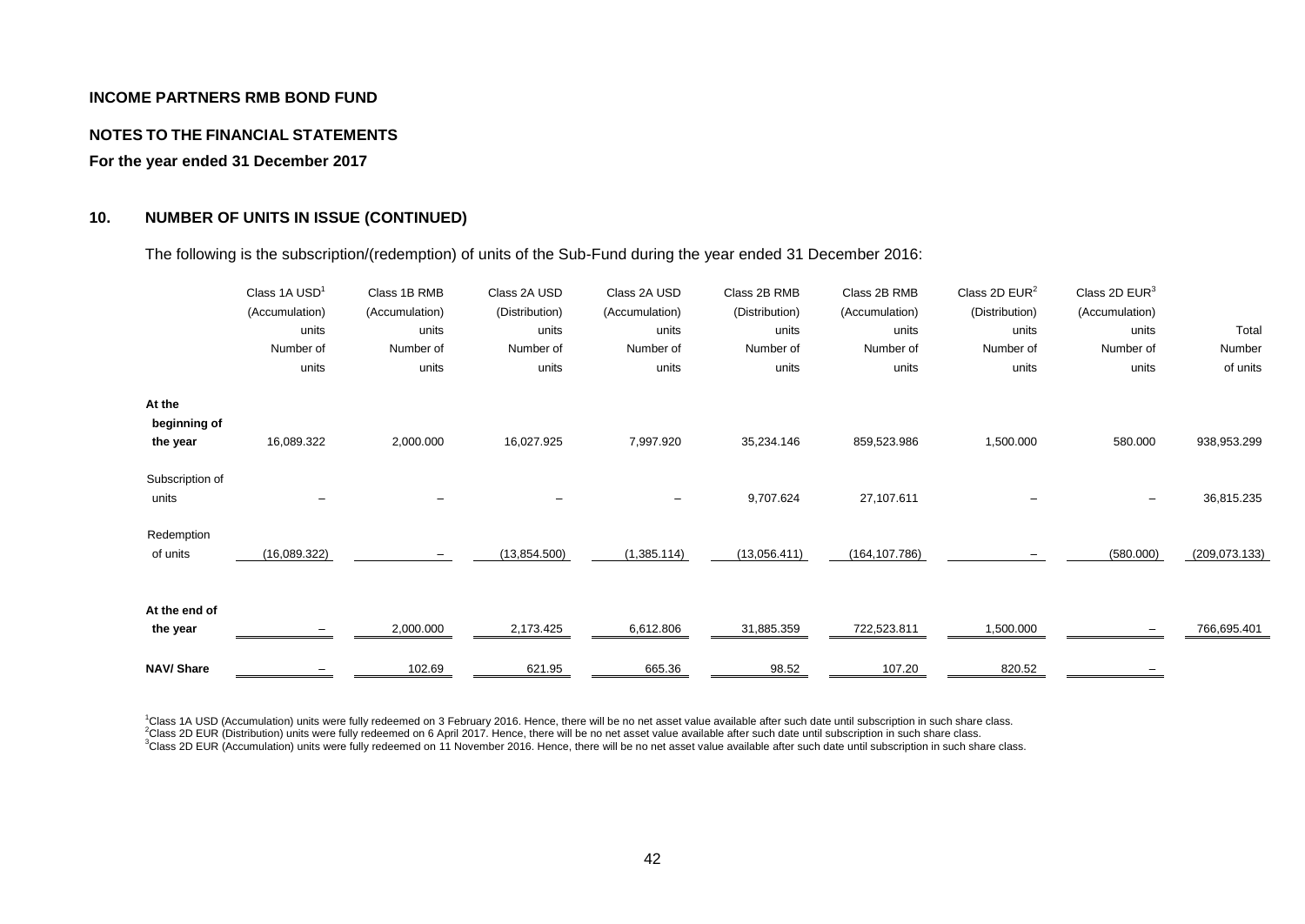## **NOTES TO THE FINANCIAL STATEMENTS**

## **For the year ended 31 December 2017**

## **10. NUMBER OF UNITS IN ISSUE (CONTINUED)**

Units can be issued and redeemed on each valuation day. A valuation day is each business day on which the net asset value of a unit or a class of unit falls to be calculated and in relation to each subscription day or redemption day (as the case may be) of any class or classes of units means either such subscription day or redemption day (as the case may be) or such other business day or day as the Trustee and the Manager may from time to time determine, either generally or in relation to a class of units. The unitholders may redeem the units on any valuation day by no later than the redemption deadline. Redemption requests received after such time will be deemed to have been received on the next business day.

As stated in the explanatory memorandum, redemption deadline refers to 5:00 p.m. (Hong Kong time) on the business day immediately preceding the relevant redemption day by which a redemption request in respect of the Sub-Fund or a class of units must be received or such other time or on such other business day or day as the Manager may from time to time determine generally or in relation to any particular jurisdiction in which units of the Sub-Fund or the relevant class may from time to time be sold.

Applications for redemption of units may be made to the processing agent by completing the redemption form and sent by post or by facsimile to the processing agent at the business address or facsimile number on the redemption form. The redemption form is available from the processing agent and/or the authorised distributors.

A redemption form received by the processing agent by the redemption deadline of a redemption day will be dealt with on that redemption day. If an application for redemption of units is received after the redemption deadline in respect of a redemption day then the application will be held over until the next redemption day provided that the Manager may in the event of system failure which is beyond the reasonable control of the Manager or events of natural disaster and with the approval of the Trustee (or the registrar on its behalf) after taking into account the interest of other unitholders of the Sub-Fund, exercise its discretion to accept a redemption request in respect of a redemption day which is received after the redemption deadline if it is received prior to the valuation point relating to that redemption day. Notwithstanding the aforesaid, where in the reasonable opinion of the Trustee (or the registrar on its behalf), the Trustee's or the registrar's operational requirements cannot support accepting any such redemption request, the Manager shall not exercise its discretion to accept any redemption request.

A request for redemption once given cannot be revoked without the consent of the Manager.

The Manager may suspend the redemption or delay the payment of redemption proceeds during any periods in which the determination of the net asset value of the Sub-Fund is suspended under certain conditions as set out in the explanatory memorandum of the Sub-Fund.

With a view to protecting the interests of unitholders, the Manager is entitled, with the approval of the Trustee, to limit the number of units of the Sub-Fund redeemed on any dealing day to 10% of the total number of units of the Sub-Fund in issue. In this event, the limitation will apply pro rata so that all unitholders of the Sub-Fund who have validly requested to redeem units of the Sub-Fund on that dealing day will redeem the same proportion of such units of the Sub-Fund.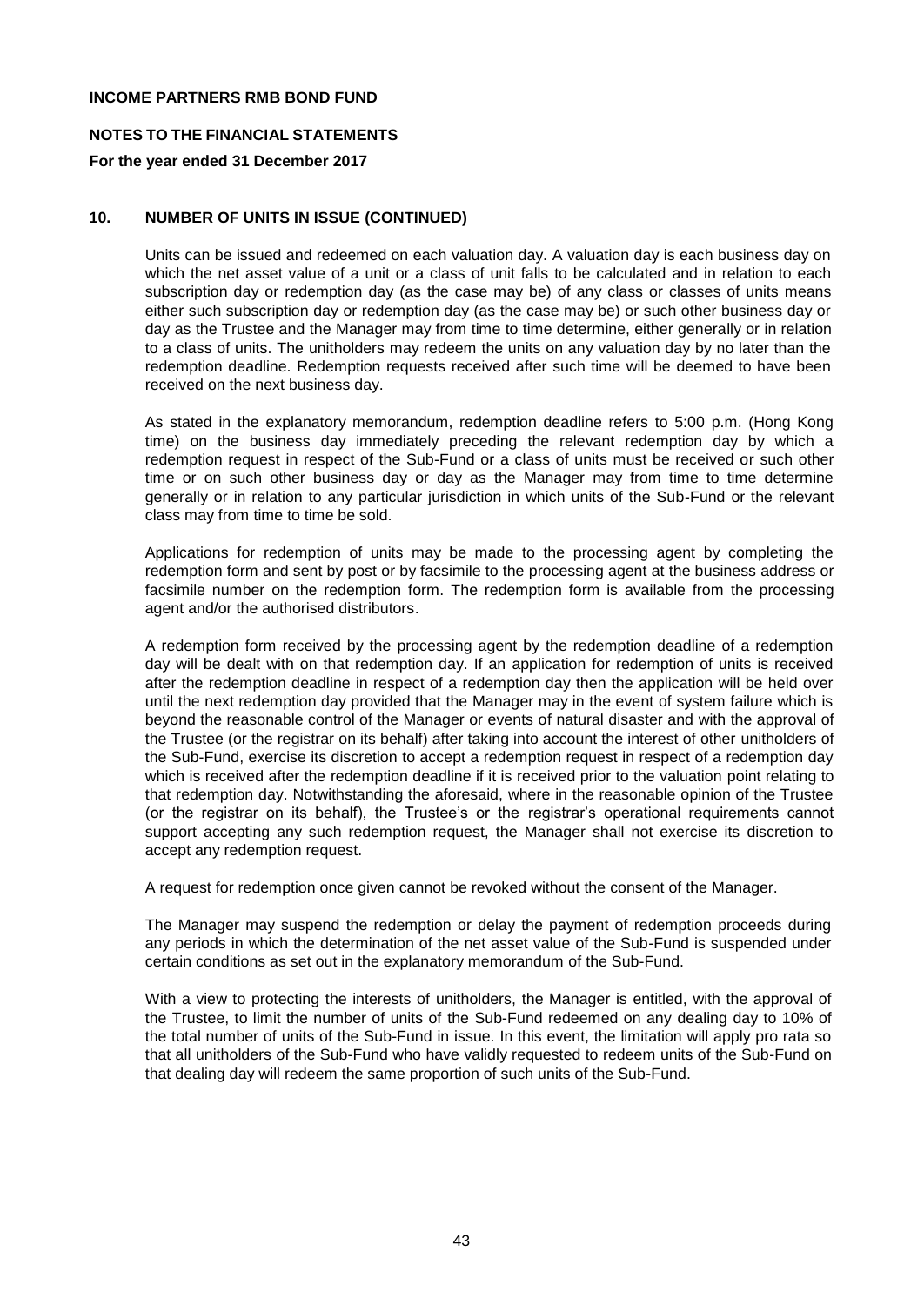#### **NOTES TO THE FINANCIAL STATEMENTS**

#### **For the year ended 31 December 2017**

## **11. NET ASSETS ATTRIBUTABLE TO UNITHOLDERS**

The published net asset value per unit issued is calculated in accordance with the explanatory memorandum while the net asset value per unit as reported in the statement of financial position included the following adjustments:

- a) Adjustment for recognition of all establishment cost incurred by the Sub-Fund in profit or loss
- b) Reclassification to PnL and off-set establisment cost payable
- c) Adjustment for derecognition of withholding tax expense recorded on interest from PRC government bonds
- d) Adjustment for recognition of various fees incurred by the Sub-Fund in profit or loss

A reconciliation of the net assets attributable to unitholders as reported in the statement of financial position to the net assets attributable to unitholders as determined for the purposes of processing unit subscriptions and redemptions is provided below:

|                                                  | 2017       | 2016       |
|--------------------------------------------------|------------|------------|
|                                                  | RMB        | <b>RMB</b> |
| Published net assets attributable to unitholders | 35,977,298 | 88,179,518 |
| a) Adjustment on establishment costs             | (200, 977) | (389, 991) |
| b) Adjustments on withholding tax expense        | 3.426      | 5.519      |
| c) Adjustments on various fees                   | (113, 949) | (12,541)   |
|                                                  |            |            |

Net assets attributable to unitholders as per audited financial statements 35,665,798 87,782,505

|            | 2017                          |                         | 2016                          |
|------------|-------------------------------|-------------------------|-------------------------------|
| Unit price |                               | Unit price              |                               |
|            |                               |                         | Published                     |
|            |                               |                         | unit price                    |
| <b>RMB</b> | RMB                           | RMB                     | <b>RMB</b>                    |
|            |                               |                         |                               |
|            |                               |                         |                               |
|            |                               |                         |                               |
| 100.11     | 100.98                        | 102.69                  | 103.15                        |
| 597.32     | 602.54                        | 621.95                  | 624.77                        |
|            |                               |                         |                               |
| 645.40     | 651.04                        | 665.36                  | 668.37                        |
| 92.66      | 93.47                         | 98.52                   | 98.96                         |
|            |                               |                         |                               |
| 103.99     | 104.90                        | 107.20                  | 107.68                        |
|            |                               |                         |                               |
|            |                               | 820.52                  | 824.24                        |
|            |                               |                         |                               |
|            |                               |                         |                               |
|            | (per financial<br>statements) | Published<br>unit price | (per financial<br>statements) |

<sup>1</sup>Class 1A USD (Accumulation) units were fully redeemed on 3 February 2016. Hence, there will be no net asset value available after such date \_until subscription in such share class.<br><sup>2</sup>Class 2D EUR (Distribution) units were fully redeemed on 6 April 2017. Hence, there will be no net asset value available after such date until

subscription in such share class.

3Class 2D EUR (Accumulation) units were fully redeemed on 11 November 2016. Hence, there will be no net asset value available after such date until subscription in such share class.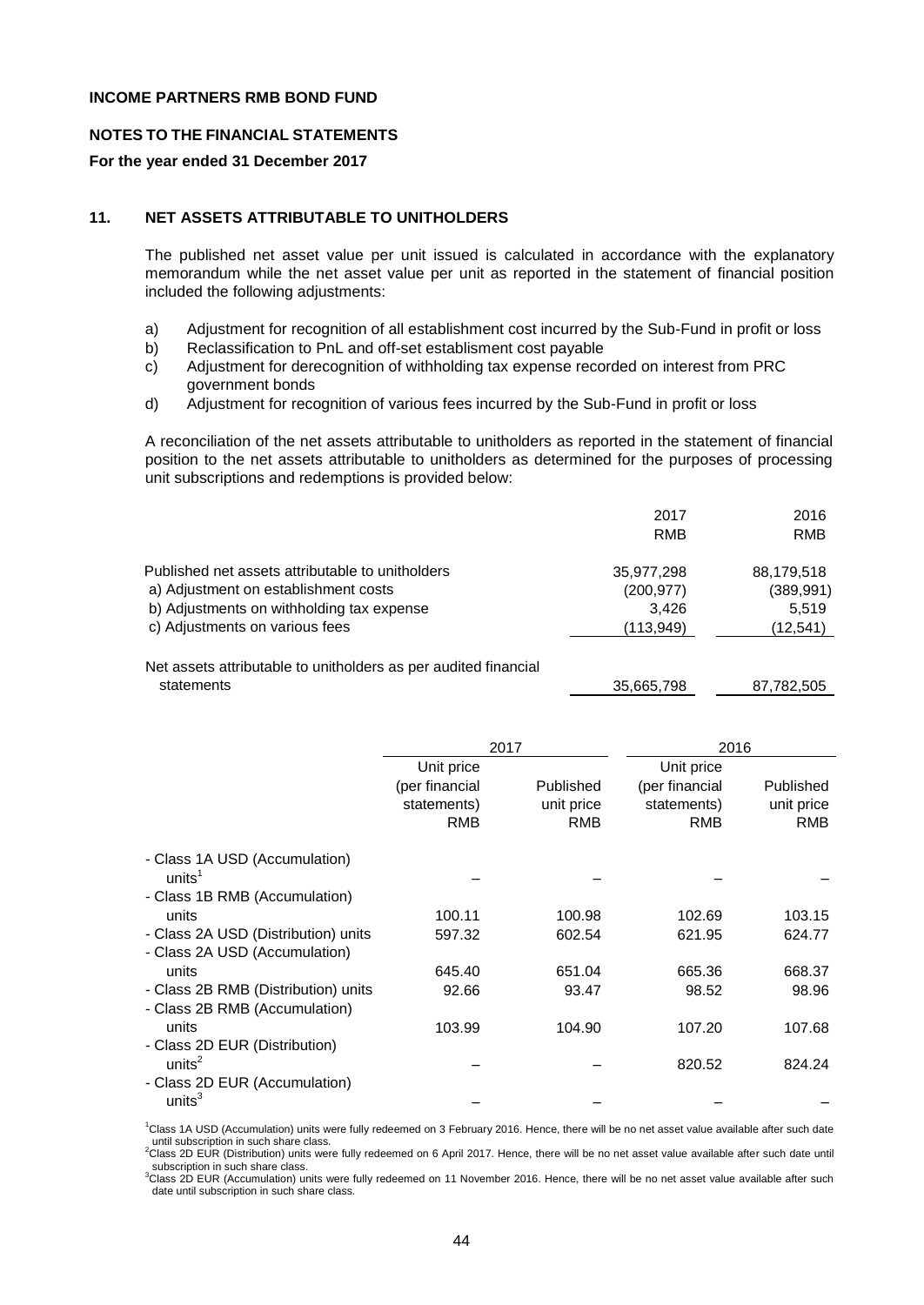#### **NOTES TO THE FINANCIAL STATEMENTS**

#### **For the year ended 31 December 2017**

#### **11. NET ASSETS ATTRIBUTABLE TO UNITHOLDERS (CONTINUED)**

The net asset value is calculated by determining the value of the assets attributable to the Sub-Fund, including accrued income, and deducting all its liabilities as at 31 December 2017 and 31 December 2016. The resultant sum is divided by the total number of units in issue as at 31 December 2017 and 31 December 2016 to give the net asset value per unit and adjusting the resultant sum to the nearest 2 decimal places.

#### **12. FEES**

#### Management fee

For the year ended 31 December 2017 and 2016, the Manager is entitled to receive a management fee from the Sub-Fund, 0.75% per annum (with maximum of 1.5%) for Class 1 units, and at a rate of 1.25% per annum (with maximum of 1.5%) for Class 2 and 3 units with respect to the net asset value of the Sub-Fund calculated and accrued and payable monthly in arrears.

Total management fee for the year ended 31 December 2017 amounted to RMB665,277 (31 December 2016: RMB1,351,123), with RMB38,217 (31 December 2016: RMB99,719) outstanding as at 31 December 2017.

#### Trustee fee

For the year ended 31 December 2017 and 2016, the Trustee is entitled to receive a trustee fee from the Sub-Fund based on a percentage of the net asset value of the Sub-Fund. For first US\$250 million of the net asset value of the Sub-fund, 0.10% per annum will be payable, and for the remaining balance of the net asset value of the Sub-Fund, 0.08% per annum will be payable, subject to a minimum monthly fee of US\$6,000. The fees are accrued and payable monthly in arrears.

Administration fee for the above fund administration services form part of the trustee fee mentioned above.

Total trustee fee/administration fee for the year ended 31 December 2017 amounted to RMB483,814 (31 December 2016: RMB483,338), with RMB40,304 (31 December 2016: RMB42,279) outstanding as at 31 December 2017.

#### Custodian fee

Pursuant to the Fund Administration Services Agreement between the Manager, the Trustee and Citibank, N.A. (the "Custodian"), the Trustee separately acting as a fund administrator has agreed to procure financial, accounting, administrative and other services to the Sub-Fund and has appointed the Custodian to provide these services.

Under the Trust Deed, Citicorp Financial Services Limited is the transfer agent of the Fund.

The Trustee has appointed Citibank, N.A. ("Citibank"), acting through its Hong Kong Branch, to act as custodian of the Sub-Fund's assets.

The Custodian and registrar fee are also entitled to fees payable out of the assets of the Sub-Fund, such fees being at rates agreed between the Manager, the Trustee and the Custodian, or the Registrar (as the case may be) from time to time. The Custodian's and the Registrar fees will be accrued daily and payable on a monthly basis.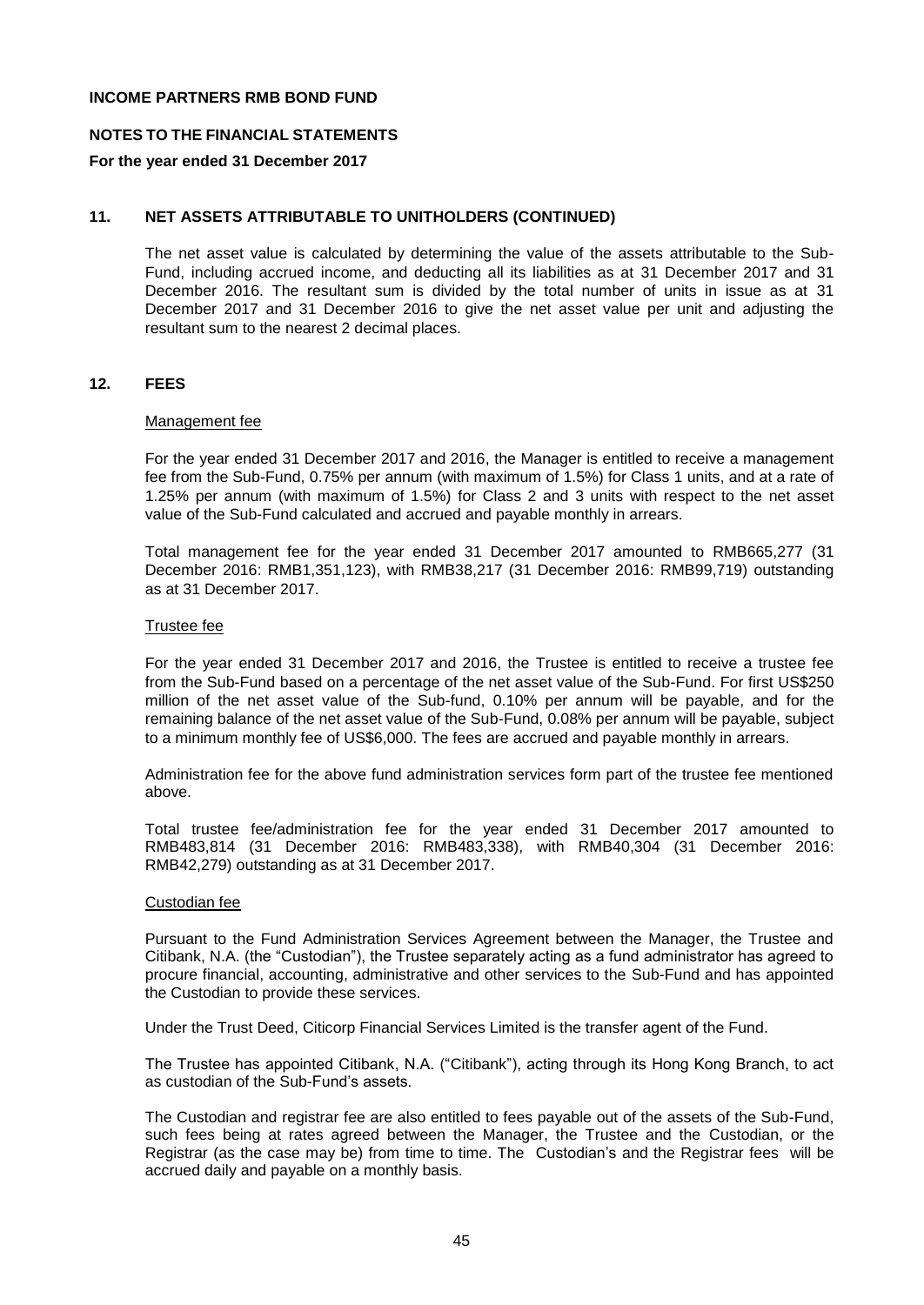#### **NOTES TO THE FINANCIAL STATEMENTS**

#### **For the year ended 31 December 2017**

## **12. FEES (CONTINUED)**

## Custodian fee (continued)

Total custodian fee and registrar fee for the year ended 31 December 2017 amount to RMB201,589 (31 December 2016: RMB210,341) with RMB16,793 (31 December 2016: RMB17,616) outstanding as at 31 December 2017.

Total registrar fee for the year ended 31 December 2017 amount to RMB40,318 (2016 RMB40,277) with RMB3,359 (2016 RMB3,523) outstanding as at 31 December 2017

Total financial statement preparation fee for the year ended 31 December 2017 amount to 67,271 (2016: RMB69,486) with RMB67,509 (2016: RMB33,996) outstanding as at 31 December 2017.

## **13. DISTRIBUTION TO UNITHOLDERS**

|                                                                                 | <b>RMB</b>    |
|---------------------------------------------------------------------------------|---------------|
| Undistributed income at 1 January 2016                                          | 14,492,872    |
| Decrease in net assets attributable to unitholders during the year              | (1, 274, 863) |
| Add: Distribution to unitholders                                                | 234,232       |
| Add: Unrealised losses on financial assets at fair value through profit or loss | 2,505,938     |
| Undistributed income before distribution                                        | 15,958,179    |
| Monthly distribution USD for Class 2A declared on 4 January 2016                | (38, 232)     |
| Monthly distribution RMB for Class 2B declared on 4 January 2016                | (12, 684)     |
| Monthly distribution EUR for Class 2D declared on 4 January 2016                | (4,336)       |
| Monthly distribution USD for Class 2A declared on 1 February 2016               | (7, 448)      |
| Monthly distribution RMB for Class 2B declared on 1 February 2016               | (9, 108)      |
| Monthly distribution EUR for Class 2D declared on 1 February 2016               | (3,228)       |
| Monthly distribution USD for Class 2A declared on 1 March 2016                  | (6,866)       |
| Monthly distribution RMB for Class 2B declared on 1 March 2016                  | (8, 472)      |
| Monthly distribution EUR for Class 2D declared on 1 March 2016                  | (3,204)       |
| Monthly distribution USD for Class 2A declared on 1 April 2016                  | (3,611)       |
| Monthly distribution RMB for Class 2B declared on 1 April 2016                  | (9,699)       |
| Monthly distribution EUR for Class 2D declared on 1 April 2016                  | (3, 324)      |
| Monthly distribution USD for Class 2A declared on 3 May 2016                    | (3,620)       |
| Monthly distribution RMB for Class 2B declared on 3 May 2016                    | (9,702)       |
| Monthly distribution EUR for Class 2D declared on 3 May 2016                    | (3, 383)      |
| Monthly distribution USD for Class 2A declared on 1 June 2016                   | (3,675)       |
| Monthly distribution RMB for Class 2B declared on 1 June 2016                   | (8, 402)      |
| Monthly distribution EUR for Class 2D declared on 1 June 2016                   | (3,308)       |
| Monthly distribution USD for Class 2A declared on 4 July 2016                   | (3,721)       |
| Monthly distribution RMB for Class 2B declared on 4 July 2016                   | (8, 253)      |
| Monthly distribution EUR for Class 2D declared on 4 July 2016                   | (3,339)       |
| Monthly distribution USD for Class 2A declared on 1 August 2016                 | (3,708)       |
| Monthly distribution RMB for Class 2B declared on 1 August 2016                 | (8,257)       |
| Monthly distribution EUR for Class 2D declared on 1 August 2016                 | (3, 339)      |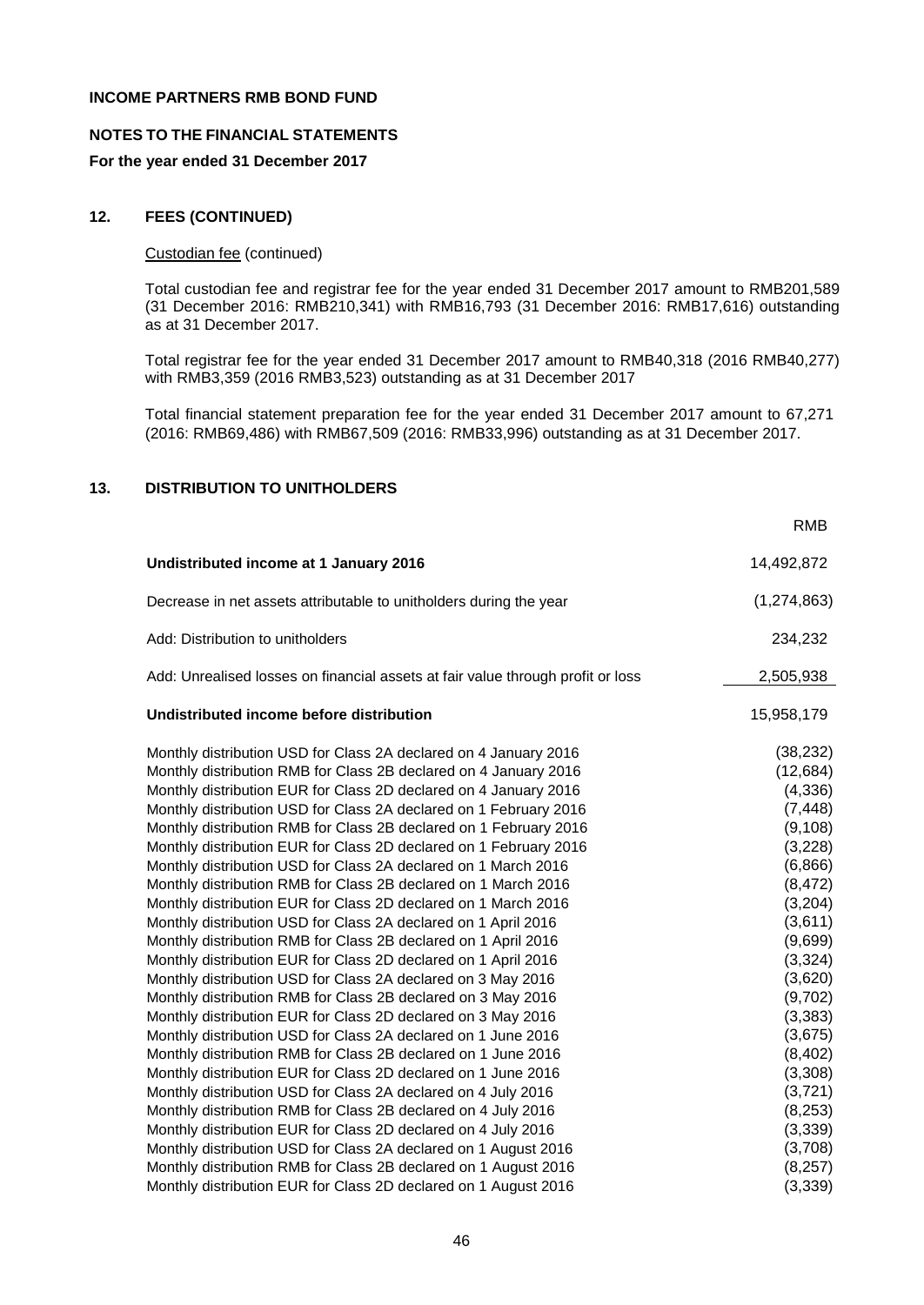## **NOTES TO THE FINANCIAL STATEMENTS**

## **For the year ended 31 December 2017**

# **13. DISTRIBUTION TO UNITHOLDERS (CONTINUED)**

|                                                                                 | RMB         |
|---------------------------------------------------------------------------------|-------------|
| Monthly distribution USD for Class 2A declared on 1 September 2016              | (3,733)     |
| Monthly distribution RMB for Class 2B declared on 1 September 2016              | (9,532)     |
| Monthly distribution EUR for Class 2D declared on 1 September 2016              | (3,358)     |
| Monthly distribution USD for Class 2A declared on 11 October 2016               | (3,752)     |
| Monthly distribution RMB for Class 2B declared on 11 October 2016               | (9,536)     |
| Monthly distribution EUR for Class 2D declared on 11 October 2016               | (3, 355)    |
| Monthly distribution USD for Class 2A declared on 1 November 2016               | (3,782)     |
| Monthly distribution RMB for Class 2B declared on 1 November 2016               | (8, 290)    |
| Monthly distribution EUR for Class 2D declared on 1 November 2016               | (3, 357)    |
| Monthly distribution USD for Class 2A declared on 1 December 2016               | (1, 350)    |
| Monthly distribution RMB for Class 2B declared on 1 December 2016               | (7, 971)    |
| Monthly distribution EUR for Class 2D declared on 1 December 2016               | (3,297)     |
| Transfer to capital                                                             |             |
| Undistributed income at 31 December 2016 and 1 January 2017                     | 15,723,947  |
| Decrease in net assets attributable to unitholders during the year              | (1,421,688) |
| Add: Distribution to unitholders                                                | 116,821     |
| Add: Unrealised losses on financial assets at fair value through profit or loss | 1,472,504   |
| Undistributed income before distribution                                        | 15,891,584  |
| Monthly distribution USD for Class 2A declared on 3 January 2017                | (1, 363)    |
| Monthly distribution RMB for Class 2B declared on 3 January 2017                | (7, 971)    |
| Monthly distribution EUR for Class 2D declared on 3 January 2017                | (3,370)     |
| Monthly distribution USD for Class 2A declared on 3 February 2017               | (1,037)     |
| Monthly distribution RMB for Class 2B declared on 3 February 2017               | (7,652)     |
| Monthly distribution EUR for Class 2D declared on 3 February 2017               | (3,077)     |
| Monthly distribution USD for Class 2A declared on 1 March 2017                  | (1,045)     |
| Monthly distribution RMB for Class 2B declared on 1 March 2017                  | (7,652)     |
| Monthly distribution EUR for Class 2D declared on 1 March 2017                  | (3,043)     |
| Monthly distribution USD for Class 2A declared on 5 April 2017                  | (1, 556)    |
| Monthly distribution RMB for Class 2B declared on 5 April 2017                  | (7, 971)    |
| Monthly distribution EUR for Class 2D declared on 5 April 2017                  | (3,085)     |
| Monthly distribution USD for Class 2A declared on 2 May 2017                    | (1,558)     |
| Monthly distribution RMB for Class 2B declared on 2 May 2017                    | (7, 971)    |
| Monthly distribution USD for Class 2A declared on 1 June 2017                   | (1,529)     |
| Monthly distribution RMB for Class 2B declared on 1 June 2017                   | (6, 705)    |
| Monthly distribution USD for Class 2A declared on 3 July 2017                   | (1,537)     |
| Monthly distribution RMB for Class 2B declared on 3 July 2017                   | (6, 705)    |
| Monthly distribution USD for Class 2A declared on 1 August 2017                 | (1,739)     |
| Monthly distribution RMB for Class 2B declared on 1 August 2017                 | (6, 705)    |
| Monthly distribution USD for Class 2A declared on 1 September 2017              | (1,699)     |
| Monthly distribution RMB for Class 2B declared on 1 September 2017              | (6, 705)    |

#### **13. DISTRIBUTION TO UNITHOLDERS (CONTINUED)**

Monthly distribution USD for Class 2A declared on 9 October 2017 (1,713) Monthly distribution RMB for Class 2B declared on 9 October 2017 (6,705)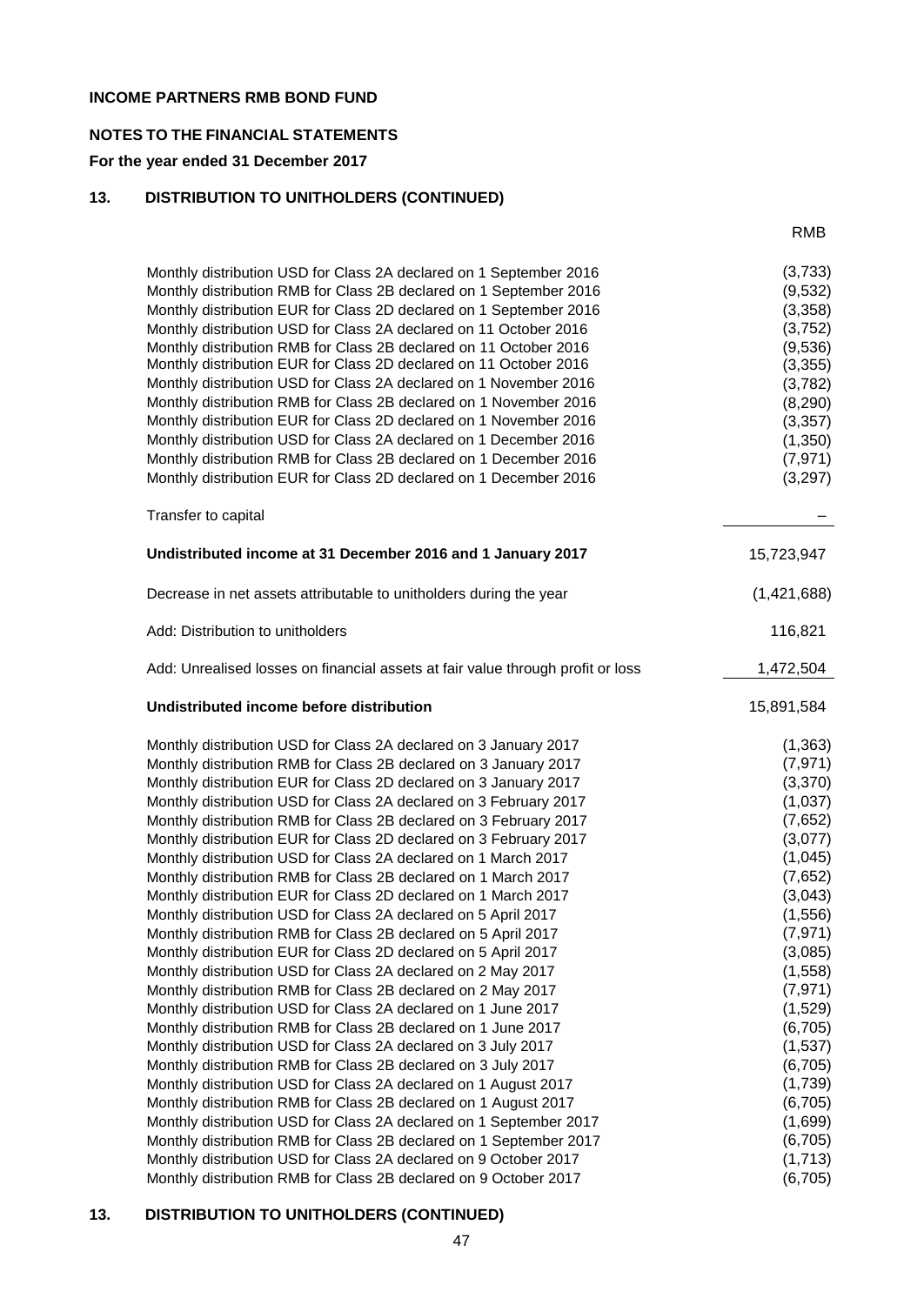# **NOTES TO THE FINANCIAL STATEMENTS**

## **For the year ended 31 December 2017**

| Monthly distribution USD for Class 2A declared on 1 November 2017 | (1,659) |
|-------------------------------------------------------------------|---------|
| Monthly distribution RMB for Class 2B declared on 1 November 2017 | (6,705) |
| Monthly distribution USD for Class 2A declared on 1 December 2017 | (1,659) |
| Monthly distribution RMB for Class 2B declared on 1 December 2017 | (6,705) |
| Transfer to capital                                               |         |
|                                                                   |         |

## Undistributed income at 31 December 2017 15,774,763

The amount available for distribution is the total net amount receivable by the Sub-Fund in respect of the relevant year ("Total Income") minus any expenses chargeable against income, subject to adjustments made in accordance with the Trust Deed. Total Income would include amount receivable by way of interests (e.g. generated from bank deposits and debt securities), or other receipts as determined by the Manager to be in the nature of income. Unrealised capital gains or losses do not form part of Total Income and therefore would not impact on the amounts available for distribution.

| Distribution declared on 3 January 2017:                                                                                                                                                              | 2017<br>RMB             |
|-------------------------------------------------------------------------------------------------------------------------------------------------------------------------------------------------------|-------------------------|
| - Class 2A USD (Distribution) at USD0.09 per unit<br>- Class 2B RMB (Distribution) at RMB0.25 per unit<br>- Class 2D EUR (Distribution) at EUR0.31 per unit                                           | 1,363<br>7,971<br>3,370 |
| Distribution declared on 3 February :<br>- Class 2A USD (Distribution) at USD0.07 per unit<br>- Class 2B RMB (Distribution) at RMB0.24 per unit<br>- Class 2D EUR (Distribution) at EUR0.28 per unit  | 1,037<br>7,652<br>3,077 |
| Distribution declared on 1 March 2017:<br>- Class 2A USD (Distribution) at USD0.07 per unit<br>- Class 2B RMB (Distribution) at RMB0.24 per unit<br>- Class 2D EUR (Distribution) at EUR0.28 per unit | 1,045<br>7,652<br>3,043 |
| Distribution declared on 5 April 2017:<br>- Class 2A USD (Distribution) at USD0.07 per unit<br>- Class 2B RMB (Distribution) at RMB0.25 per unit<br>- Class 2D EUR (Distribution) at EUR0.28 per unit | 1,556<br>7,971<br>3,085 |
| Distribution declared on 2 May 2017:<br>- Class 2A USD (Distribution) at USD0.07 per unit<br>- Class 2B RMB (Distribution) at RMB0.25 per unit                                                        | 1,558<br>7,971          |
| Distribution declared on 1 June 2017:<br>- Class 2A USD (Distribution) at USD0.07 per unit<br>- Class 2B RMB (Distribution) at RMB0.25 per unit                                                       | 1,529<br>6,705          |

RMB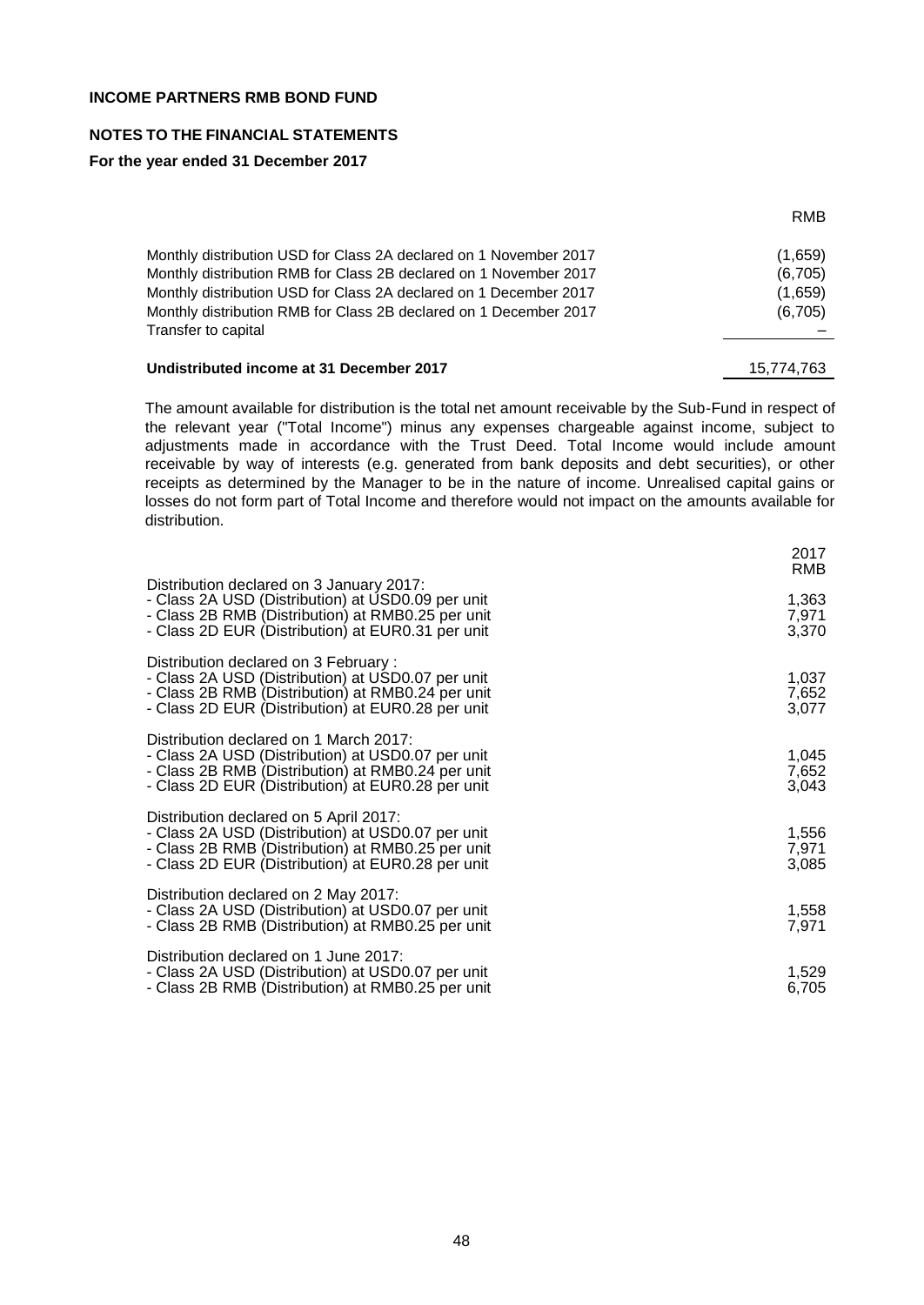# **NOTES TO THE FINANCIAL STATEMENTS**

# **For the year ended 31 December 2017**

# **13. DISTRIBUTION TO UNITHOLDERS (CONTINUED)**

|                                                                                                                                                                                                          | 2017<br>RMB               |
|----------------------------------------------------------------------------------------------------------------------------------------------------------------------------------------------------------|---------------------------|
| Distribution declared on 3 July 2017:<br>- Class 2A USD (Distribution) at USD0.07 per unit<br>- Class 2B RMB (Distribution) at RMB0.25 per unit                                                          | 1,537<br>6,705            |
| Distribution declared on 1 August 2017:<br>- Class 2A USD (Distribution) at USD0.08 per unit<br>- Class 2B RMB (Distribution) at RMB0.25 per unit                                                        | 1,739<br>6,705            |
| Distribution declared on 1 September 2017:<br>- Class 2A USD (Distribution) at USD0.08 per unit<br>- Class 2B RMB (Distribution) at RMB0.25 per unit                                                     | 1,699<br>6,705            |
| Distribution declared on 9 October 2017:<br>- Class 2A USD (Distribution) at USD0.08 per unit<br>- Class 2B RMB (Distribution) at RMB0.25 per unit                                                       | 1,713<br>6,705            |
| Distribution declared on 1 November 2017:<br>- Class 2A USD (Distribution) at USD0.08 per unit<br>- Class 2B RMB (Distribution) at RMB0.25 per unit                                                      | 1,659<br>6,705            |
| Distribution declared on 1 December 2017:<br>- Class 2A USD (Distribution) at USD0.08 per unit<br>- Class 2B RMB (Distribution) at RMB0.25 per unit                                                      | 1,659<br>6,705            |
|                                                                                                                                                                                                          | 116,821                   |
|                                                                                                                                                                                                          | 2016<br><b>RMB</b>        |
| Distribution declared on 4 January 2016:<br>- Class 2A USD (Distribution) at USD0.36 per unit<br>- Class 2B RMB (Distribution) at RMB0.36 per unit<br>- Class 2D EUR (Distribution) at EUR0.40 per unit  | 38,232<br>12,684<br>4,336 |
| Distribution declared on 1 February 2016:<br>- Class 2A USD (Distribution) at USD0.08 per unit<br>- Class 2B RMB (Distribution) at RMB0.26 per unit<br>- Class 2D EUR (Distribution) at EUR0.30 per unit | 7,448<br>9,108<br>3,228   |
| Distribution declared on 1 March 2016:<br>- Class 2A USD (Distribution) at USD0.08 per unit<br>- Class 2B RMB (Distribution) at RMB0.26 per unit<br>- Class 2D EUR (Distribution) at EUR0.30 per unit    | 6,866<br>8,472<br>3,204   |
| Distribution declared on 1 April 2016:<br>- Class 2A USD (Distribution) at USD0.08 per unit<br>- Class 2B RMB (Distribution) at RMB0.26 per unit<br>- Class 2D EUR (Distribution) at EUR0.30 per unit    | 3,611<br>9,699<br>3,324   |
| Distribution declared on 3 May 2016:<br>- Class 2A USD (Distribution) at USD0.08 per unit<br>- Class 2B RMB (Distribution) at RMB0.26 per unit<br>- Class 2D EUR (Distribution) at EUR0.30 per unit      | 3,620<br>9,702<br>3,383   |
| Distribution declared on 1 June 2016:<br>- Class 2A USD (Distribution) at USD0.08 per unit<br>- Class 2B RMB (Distribution) at RMB0.26 per unit<br>- Class 2D EUR (Distribution) at EUR0.30 per unit     | 3,675<br>8,402<br>3,308   |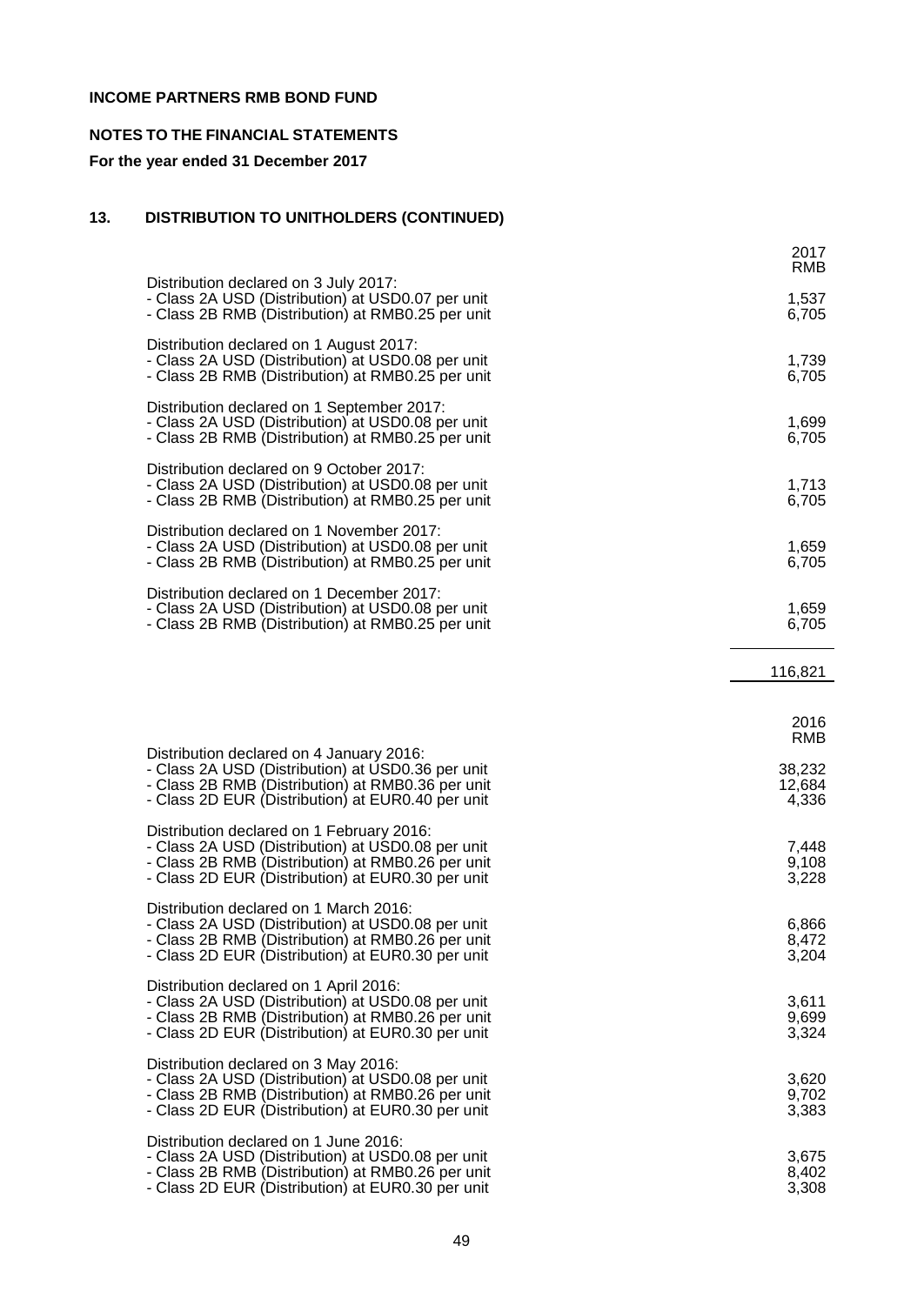## **NOTES TO THE FINANCIAL STATEMENTS**

## **For the year ended 31 December 2017**

## **13. DISTRIBUTION TO UNITHOLDERS (CONTINUED)**

| Distribution declared on 4 July 2016:                                                                                                                                                                     | 2016<br><b>RMB</b>      |
|-----------------------------------------------------------------------------------------------------------------------------------------------------------------------------------------------------------|-------------------------|
| - Class 2A USD (Distribution) at USD0.08 per unit<br>- Class 2B RMB (Distribution) at RMB0.26 per unit<br>- Class 2D EUR (Distribution) at EUR0.30 per unit                                               | 3,721<br>8,253<br>3,339 |
| Distribution declared on 1 August 2016:<br>- Class 2A USD (Distribution) at USD0.08 per unit<br>- Class 2B RMB (Distribution) at RMB0.26 per unit<br>- Class 2D EUR (Distribution) at EUR0.30 per unit    | 3,708<br>8,257<br>3,339 |
| Distribution declared on 1 September 2016:<br>- Class 2A USD (Distribution) at USD0.08 per unit<br>- Class 2B RMB (Distribution) at RMB0.26 per unit<br>- Class 2D EUR (Distribution) at EUR0.30 per unit | 3,733<br>9,532<br>3,358 |
| Distribution declared on 11 October 2016:<br>- Class 2A USD (Distribution) at USD0.08 per unit<br>- Class 2B RMB (Distribution) at RMB0.26 per unit<br>- Class 2D EUR (Distribution) at EUR0.30 per unit  | 3,752<br>9,536<br>3,355 |
| Distribution declared on 1 November 2016:<br>- Class 2A USD (Distribution) at USD0.08 per unit<br>- Class 2B RMB (Distribution) at RMB0.26 per unit<br>- Class 2D EUR (Distribution) at EUR0.30 per unit  | 3,782<br>8,290<br>3,357 |
| Distribution declared on 1 December 2016:<br>- Class 2A USD (Distribution) at USD0.09 per unit<br>- Class 2B RMB (Distribution) at RMB0.25 per unit<br>- Class 2D EUR (Distribution) at EUR0.30 per unit  | 1,350<br>7,971<br>3,297 |
|                                                                                                                                                                                                           | 234,232                 |

# **14. CHANGES IN LIABILITIES ARISING FROM FINANCING ACTIVITIES**

|                                           | 1 January<br>2017<br>RMB | Cash flows<br>RMB | Other<br><b>RMB</b> | 31 December<br>2017<br><b>RMB</b> |
|-------------------------------------------|--------------------------|-------------------|---------------------|-----------------------------------|
| Net assets attributable to<br>unitholders | 87,782,505               | (50,695,019)      | (1,421,688)         | 35,665,798                        |
|                                           | 1 January<br>2016<br>RMB | Cash flows<br>RMB | Other<br>RMB        | 31 December<br>2016<br><b>RMB</b> |
| Net assets attributable to<br>unitholders | 124,853,010              | (35, 795, 642)    | (1,274,863)         | 87,782,505                        |

The 'Other' column includes the net decrease in net assets attributable to holders of redeemable participating shares from operations for the year.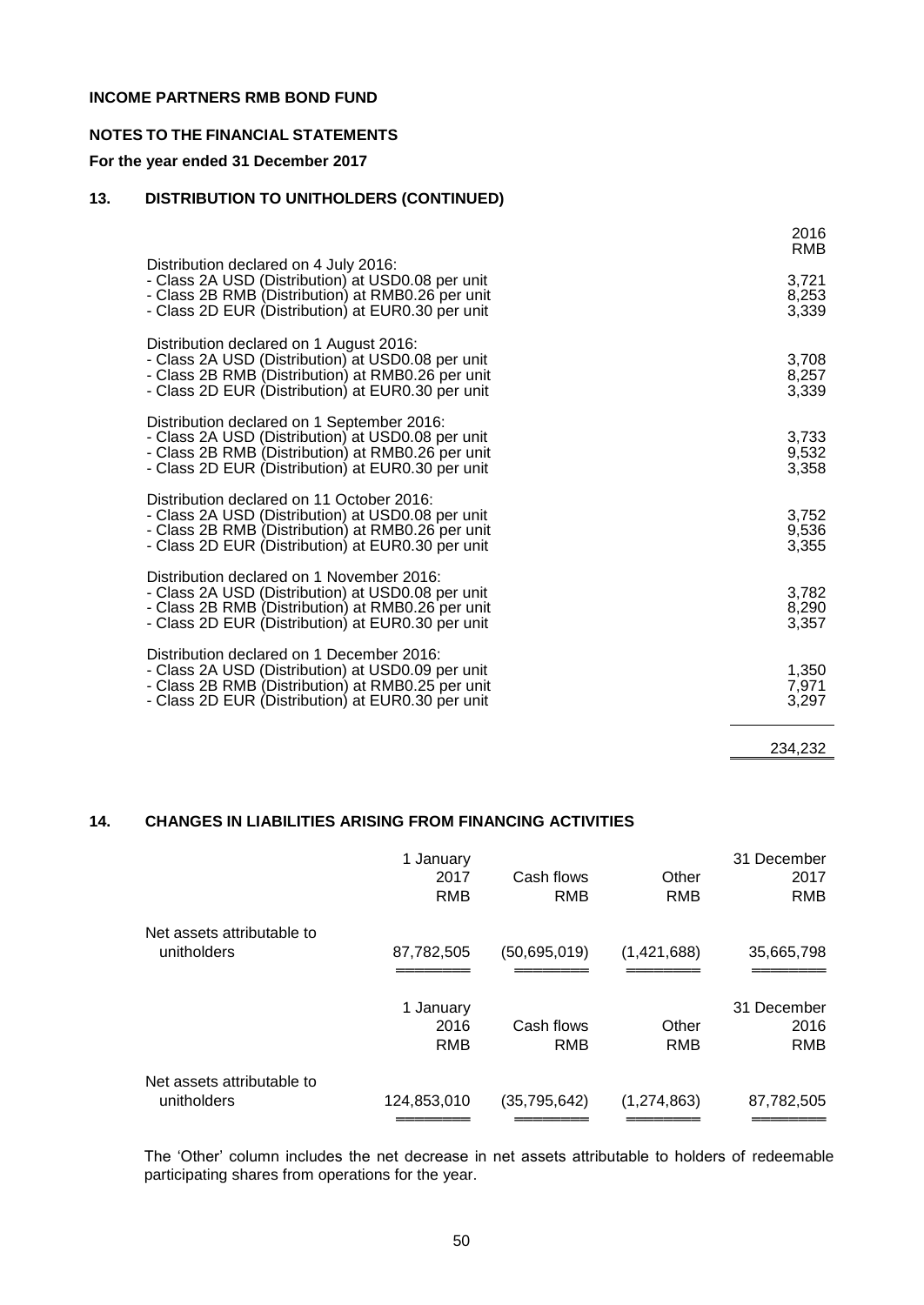## **NOTES TO THE FINANCIAL STATEMENTS**

#### **For the year ended 31 December 2017**

## **15. TRANSACTIONS WITH THE MANAGER AND ITS CONNECTED PERSONS**

Connected persons of the Manager are those as defined in the SFC Code. All transactions entered into during the year between the Sub-Fund and the Manager and its connected persons were carried out in the normal course of business and on normal commercial terms. To the best of the Manager's knowledge, the Sub-Fund does not have any other transactions with connected persons except for what is disclosed in Note 12 to the financial statements and below.

## **(a) Bank deposits held by the Trustee's affiliates**

The Sub-Fund's bank deposits were held by Citibank. Further details of the balances held are described in Note 8 to the financial statements. During the year, interest income on these bank balances was RMB6,177 (31 December 2016: RMB1,229).

#### **(b) Holdings in the Sub-Fund**

The Sub-Fund allows the Manager, its connected persons and other funds managed by the Manager to subscribe for, and redeem, units in the Sub-Fund. The holdings in the Sub-Fund by the Manager and its connected persons as at 31 December 2017 and 31 December 2016 were as follows:

Units held by Income Partners Renminbi Investment Grade Fund, a fund managed by the Manager:

#### **As at 31 December 2017**

|                                | As at<br>1 January<br>2017<br>Units | Subscribed<br>during the<br>year<br>Units | Redeemed<br>during the<br>year<br>Units | Outstanding<br>as at<br>31 December<br>2017<br>Units |
|--------------------------------|-------------------------------------|-------------------------------------------|-----------------------------------------|------------------------------------------------------|
| Class 2B RMB<br>(Accumulation) | 636,521                             |                                           | (636, 521)                              |                                                      |

#### **As at 31 December 2016**

|                |           |            |            | Outstanding |
|----------------|-----------|------------|------------|-------------|
|                | As at     | Subscribed | Redeemed   | as at       |
|                | 1 January | during the | during the | 31 December |
|                | 2016      | year       | year       | 2016        |
|                | Units     | Units      | Units      | Units       |
| Class 2B RMB   |           |            |            |             |
| (Accumulation) | 729,501   |            | (92,980)   | 636,521     |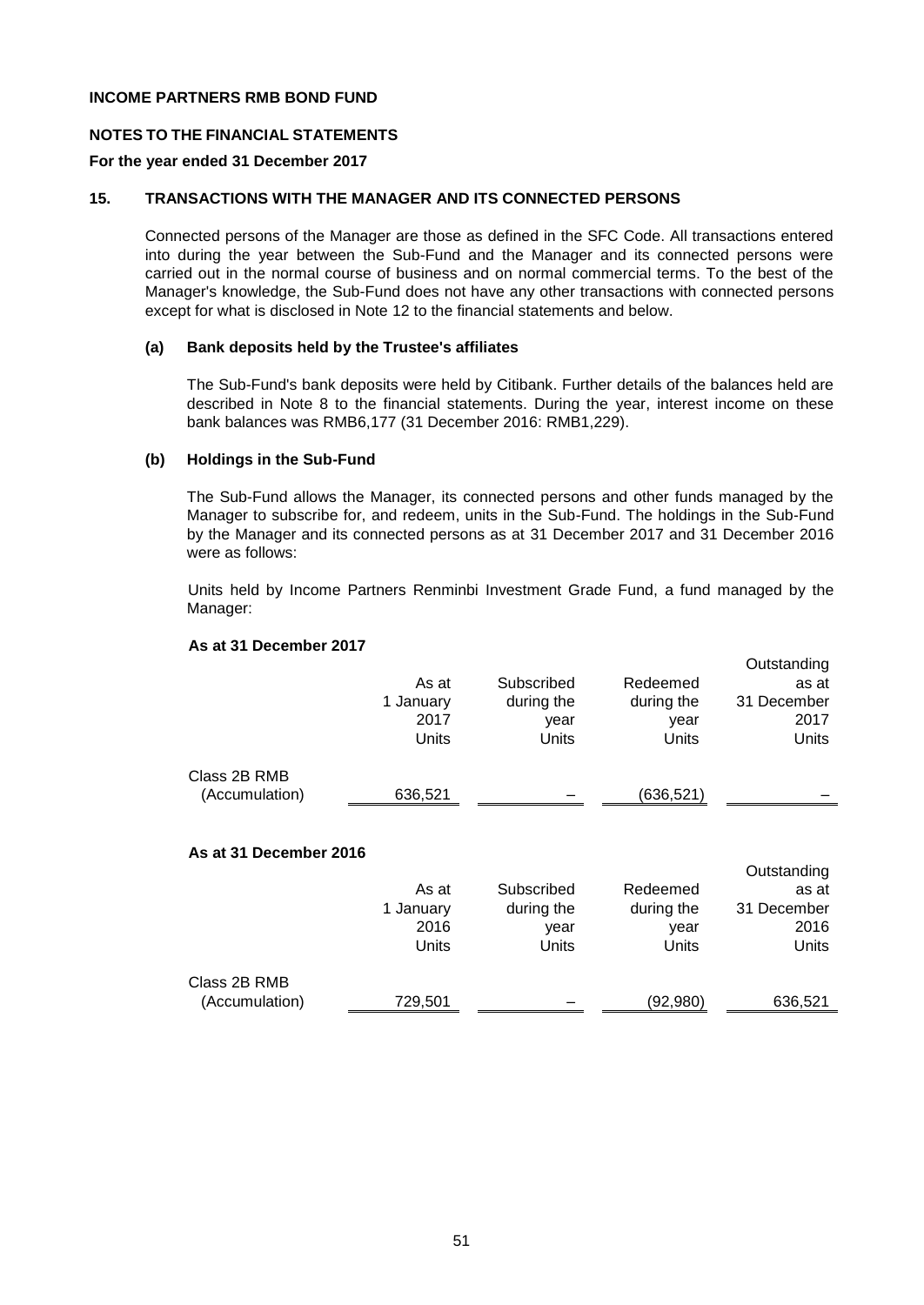## **NOTES TO THE FINANCIAL STATEMENTS**

## **For the year ended 31 December 2017**

## **15. TRANSACTIONS WITH THE MANAGER AND ITS CONNECTED PERSONS (CONTINUED)**

## **(b) Holdings in the Sub-Fund (continued)**

Units held by Income Partners Managed Volatility High Yield Bond Fund, a fund managed by the Manager:

## **As at 31 December 2017**

|                                | As at<br>1 January<br>2017<br>Units | Subscribed<br>during the<br>year<br>Units | Redeemed<br>during the<br>year<br>Units | Outstanding<br>as at<br>31 December<br>2017<br>Units |
|--------------------------------|-------------------------------------|-------------------------------------------|-----------------------------------------|------------------------------------------------------|
| Class 2B RMB<br>(Accumulation) |                                     | 234,816                                   |                                         | 234,816                                              |

All transactions entered into during the year between the Sub-Fund and the Manager and its connected persons were carried out in the normal course of business and on normal commercial terms.

## **(c) Cross trade**

During the year ended 31 December 2017 and 2016, there was no investment holdings which were bought from other funds also managed by the Manager of the Sub-fund.

During the year ended 31 December 2017 and 2016, there was no investment holdings which were sold to other funds also managed by the Manager of the Sub-funds.

## **16. SOFT COMMISSION ARRANGEMENTS**

The Manager and/or any of its connected person reserves the right to effect transactions by or through the agency of another person with whom the Manager and/or any of its connected person has an arrangement under which that party will from time to time provide to or procure for the Manager and/or any of its connected person goods or services for which no direct payment is made but instead the Manager and/or any of its connected person undertakes to place business with that party. The Manager shall procure that no such arrangements are entered into unless the goods and services to be provided pursuant thereto are of demonstrable benefit to the unitholders (taken as a body and in their capacity as such) whether by assisting the Manager in its ability to manage the relevant Sub-Fund or otherwise and the transaction execution is consistent with best execution standards and brokerage rates are not in excess of customary institutional full-service brokerage rates. Such goods and services may include research and advisory services, economic and political analysis, portfolio analysis including valuation and performance measurement, market analysis, data and quotation services, computer hardware and software incidental to the above goods and services, clearing and custodian services and investment-related publications. For the avoidance of doubt, such goods and services do not include travel, accommodation, entertainment, general administrative goods or services, general office equipment or premises, membership fees, employee salaries or direct money payments.

Since the inception of the Sub-Fund, the Manager had not participated in any soft dollar arrangements in respect of any transactions for the accounts of the Sub-Fund.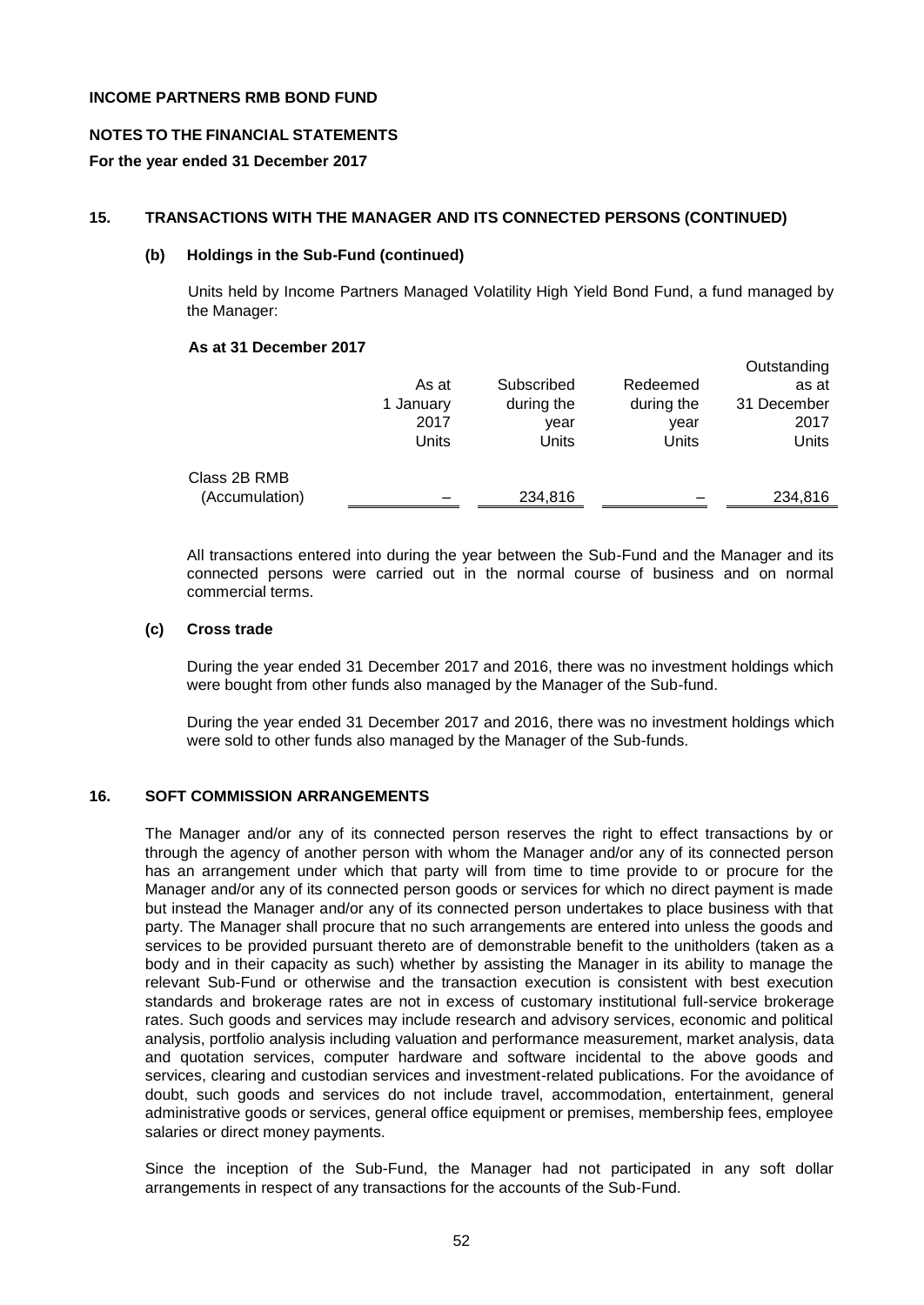## **NOTES TO THE FINANCIAL STATEMENTS**

## **For the year ended 31 December 2017**

# **17. CAPITAL MANAGEMENT**

As a result of the ability to issue, repurchase and resell shares, the capital of the Sub-fund can vary depending on the demand for redemptions and subscriptions to the Sub-Fund. The Sub-Fund is not subject to externally imposed capital requirements and has no legal restrictions on the issue, repurchase or resale of redeemable shares beyond those included in the Sub-Fund's constitution.

The Sub-Fund's objectives for managing capital are:

- To invest the capital in investments meeting the description, risk exposure and expected return indicated in its prospectus
- To achieve consistent returns while safeguarding capital by investing in diversified portfolio, by participating in derivative and other capital markets and by using various investment strategies and hedging techniques
- To maintain sufficient liquidity to meet the expenses of the Sub-Fund, and to meet redemption requests as they arise
- To maintain sufficient size to make the operation of the Sub-Fund cost-efficient

Risks arising from holding financial instruments are inherent in the Sub-Fund's activities, and are managed through a process of ongoing, measurement and monitoring.

## **18. COMMITMENTS AND CONTINGENT LIABILITIES**

The Sub-Fund has no commitments and contingent liabilities as at 31 December 2017 and 31 December 2016.

#### **19. SUBSEQUENT EVENTS**

There were no significant events occurred since the end of the reporting year which would impact on the financial position of the Sub-Fund disclosed in the statement of financial position as at 31 December 2017.

## **20. APPROVAL OF THE FINANCIAL STATEMENTS**

The financial statements were approved by the Trustee and the Manager and on 12 April 2018.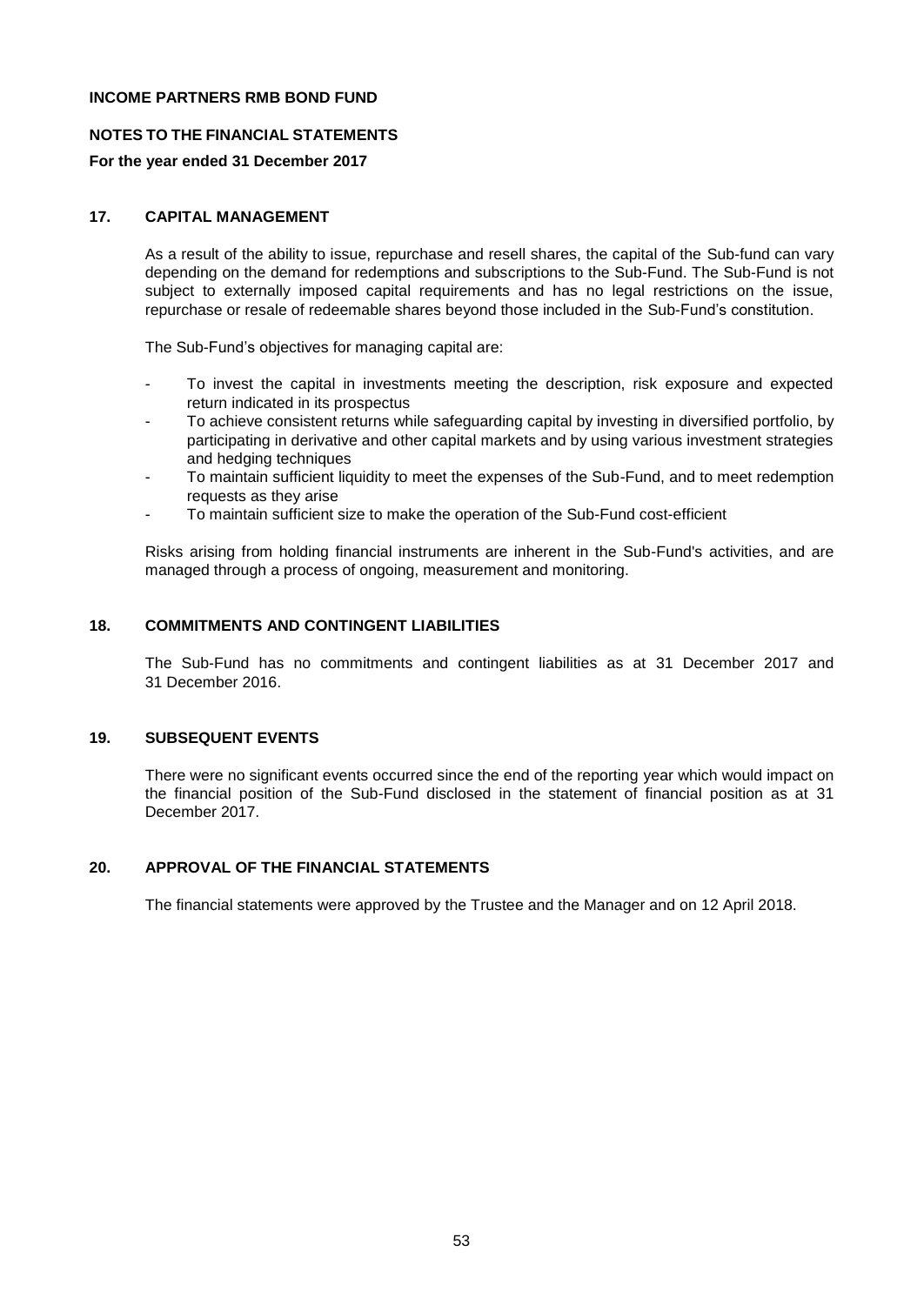# **INVESTMENT PORTFOLIO (UNAUDITED)**

**As at 31 December 2017**

| DEBT SECURITIES (90.35%)                     |               |            |          |
|----------------------------------------------|---------------|------------|----------|
|                                              | Holding/      | Fair value | % of net |
|                                              | nominal value | <b>RMB</b> | assets   |
| Denominated in RMB (90.35%)                  |               |            |          |
| China (90.35%)                               |               |            |          |
| Asian Dev Bank Asia 4.20 12/08/19            | 10,000,000    | 9,837,940  | 27.58%   |
| China Govt Bond Cgb 2.78 02/09/18            | 1,800,000     | 1,797,455  | 5.04%    |
| China Govt Bond Cgb 3.40 04/17/23            | 5,000,000     | 4,792,500  | 13.44%   |
| China Natl Petro Cnpcch 5.00 02/22/27        | 8,330,000     | 8,146,090  | 22.84%   |
| China Power Cons Chpwcn 5.70 04/23/19        | 1,066,000     | 1,071,896  | 3.01%    |
| Cn Merchants Sec Mersec 4.45 03/05/18        | 2,000,000     | 1,995,070  | 5.59%    |
| Csr Corp Ltd Csloco 4.70 04/22/18            | 995,000       | 993,166    | 2.78%    |
| Evergrande Evercn 5.48 06/19/20              | 300,000       | 299,670    | 0.84%    |
| Huaneng Pow Huanen 5.20 05/08/18             | 1,000,000     | 1,000,348  | 2.81%    |
| Maoye Building Shemao 4.50 01/05/21          | 300,000       | 277,530    | 0.78%    |
| Shg Electric Grp Secgrp 4.90 02/27/18        | 1,000,000     | 999,000    | 2.80%    |
| Sinochem Intl Sinint 4.99 03/05/19           | 10,000        | 9,993      | 0.03%    |
| Zhejiang Geely Geelz 6.40 06/21/18           | 1,000,000     | 1,003,402  | 2.81%    |
| Total quoted debt securities                 |               | 32,224,060 | 90.35%   |
| <b>TOTAL NET ASSETS</b>                      |               |            |          |
| Total debt securities (Cost: RMB 32,544,851) |               | 32,224,060 | 90.35%   |
| Cash and cash equivalents                    |               | 3,216,853  | 9.02%    |
|                                              |               | 35,440,913 | 99.37%   |
| Other net assets                             |               | 224,885    | 0.63%    |
| Total net assets                             |               | 35,665,798 | 100.00%  |
| Total investment cost                        |               | 32,544,851 |          |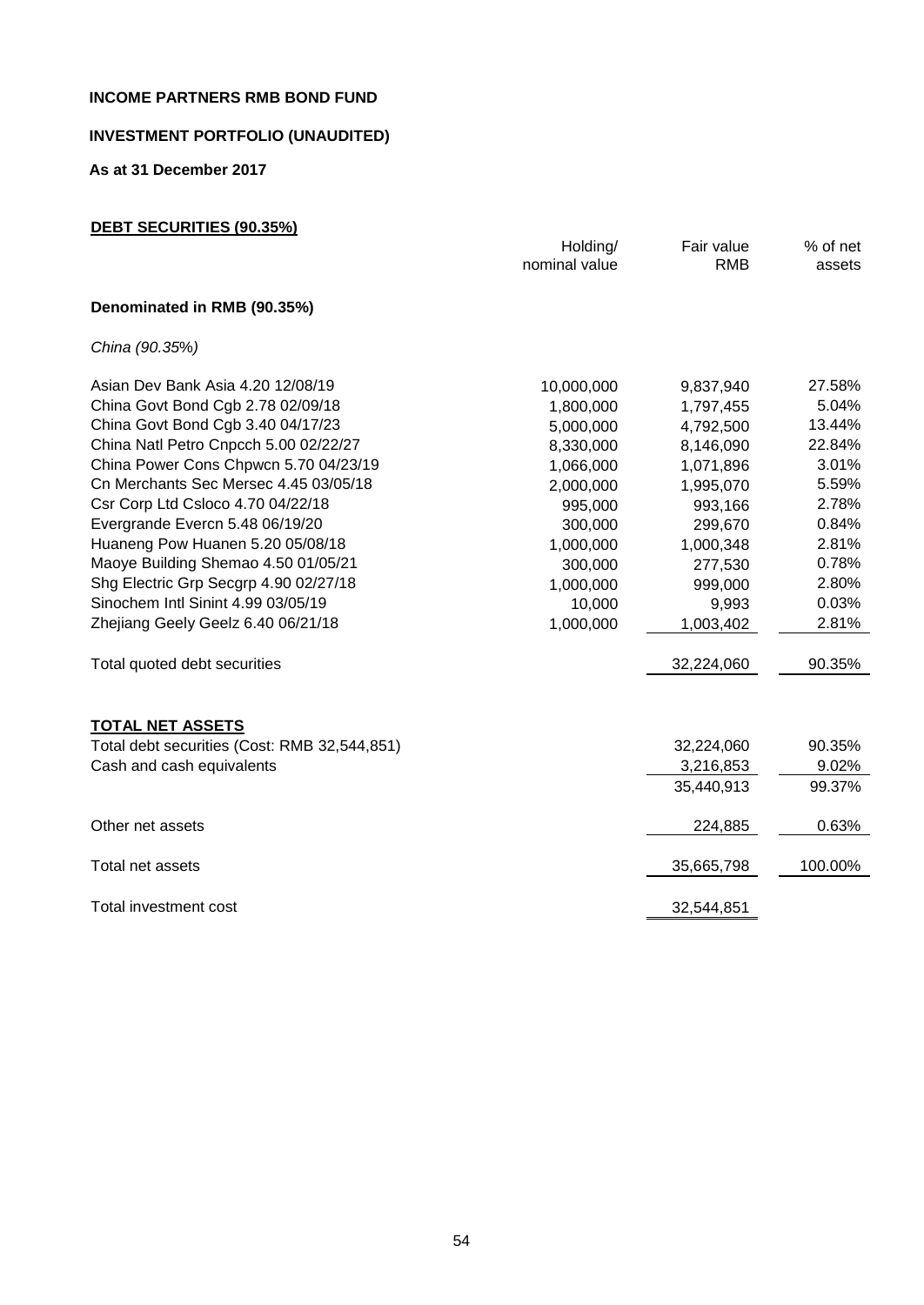# **STATEMENT OF MOVEMENTS IN PORTFOLIO HOLDINGS (UNAUDITED)**

# **For the year ended 31 December 2017**

|                                          |                 | Movement in holdings |            |                   |
|------------------------------------------|-----------------|----------------------|------------|-------------------|
|                                          | At<br>1 January |                      |            | At<br>31 December |
| <b>QUOTED DEBT SECURITIES</b>            | 2017            | Additions            | Disposals  | 2017              |
| <b>Denominated in RMB</b>                |                 |                      |            |                   |
| China                                    |                 |                      |            |                   |
| Asian Dev Bank Asia 4.20 12/08/19        | 10,000,000      |                      |            | 10,000,000        |
| China Dev Bank Sdbc 3.05 08/25/26        |                 | 10,000,000           | 10,000,000 |                   |
| China Dev Bank Sdbc 5.69 01/14/17        | 10,000,000      |                      | 10,000,000 |                   |
| China Govt Bond Cgb 2.22 02/18/17        | 2,826,000       |                      | 2,826,000  |                   |
| China Govt Bond Cgb 2.78 02/09/18        |                 | 1,800,000            |            | 1,800,000         |
| China Govt Bond Cgb 3.40 04/17/23        | 2,100,000       | 4,400,000            | 1,500,000  | 5,000,000         |
| China Govt Bond Cgb 3.52 05/04/27        |                 | 2,000,000            | 2,000,000  |                   |
| China Natl Petro Cnpcch 5.00 02/22/27    | 8,330,000       |                      |            | 8,330,000         |
| China Power Cons Chpwcn 5.70             |                 |                      |            |                   |
| 04/23/19                                 | 2,066,000       |                      | 1,000,000  | 1,066,000         |
| China T-Bill Cgtb 0.00 06/05/17          |                 | 10,000,000           | 10,000,000 |                   |
| Chongqing Changa Chqcha 5.30             |                 |                      |            |                   |
| 04/23/17                                 | 1,000,000       |                      | 1,000,000  |                   |
| Cn Merchants Sec Mersec 4.45 03/05/18    |                 | 2,000,000            |            | 2,000,000         |
| Csr Corp Ltd Csloco 4.70 04/22/18        | 5,000,000       |                      | 4,005,000  | 995,000           |
| Dazhong Public Shdazh 0 01/06/18         | 4,000,000       |                      | 4,000,000  |                   |
| Evergrande Evercn 5.48 06/19/20          |                 | 300,000              |            | 300,000           |
| Gd Power Develop Guopow 4.35<br>06/15/17 | 3,000,000       |                      | 3,000,000  |                   |
| Guangzhou Metro Co Guamet 6.00           |                 |                      |            |                   |
| 08/11/24                                 | 5,000,000       |                      | 5,000,000  |                   |
| Huaneng Pow Huanen 5.20 05/08/18         | 3,957,000       |                      | 2,957,000  | 1,000,000         |
| Huayu 2015-1 B 5.20 05/26/22             | 1,101,000       |                      | 1,101,000  |                   |
| Maoye Building Shemao 4.50 01/05/21      |                 | 300,000              |            | 300,000           |
| Shg Electric Grp Secgrp 4.90 02/27/18    | 4,000,000       |                      | 3,000,000  | 1,000,000         |
| Sinochem Intl Sinint 4.99 03/05/19       | 10,000          |                      |            | 10,000            |
| Wangfujing Store Wangfu 4.94 10/24/17    | 5,000,000       |                      | 5,000,000  |                   |
| Zhejiang Geely Geelz 6.40 06/21/18       | 5,000,000       |                      | 4,000,000  | 1,000,000         |
|                                          |                 |                      |            |                   |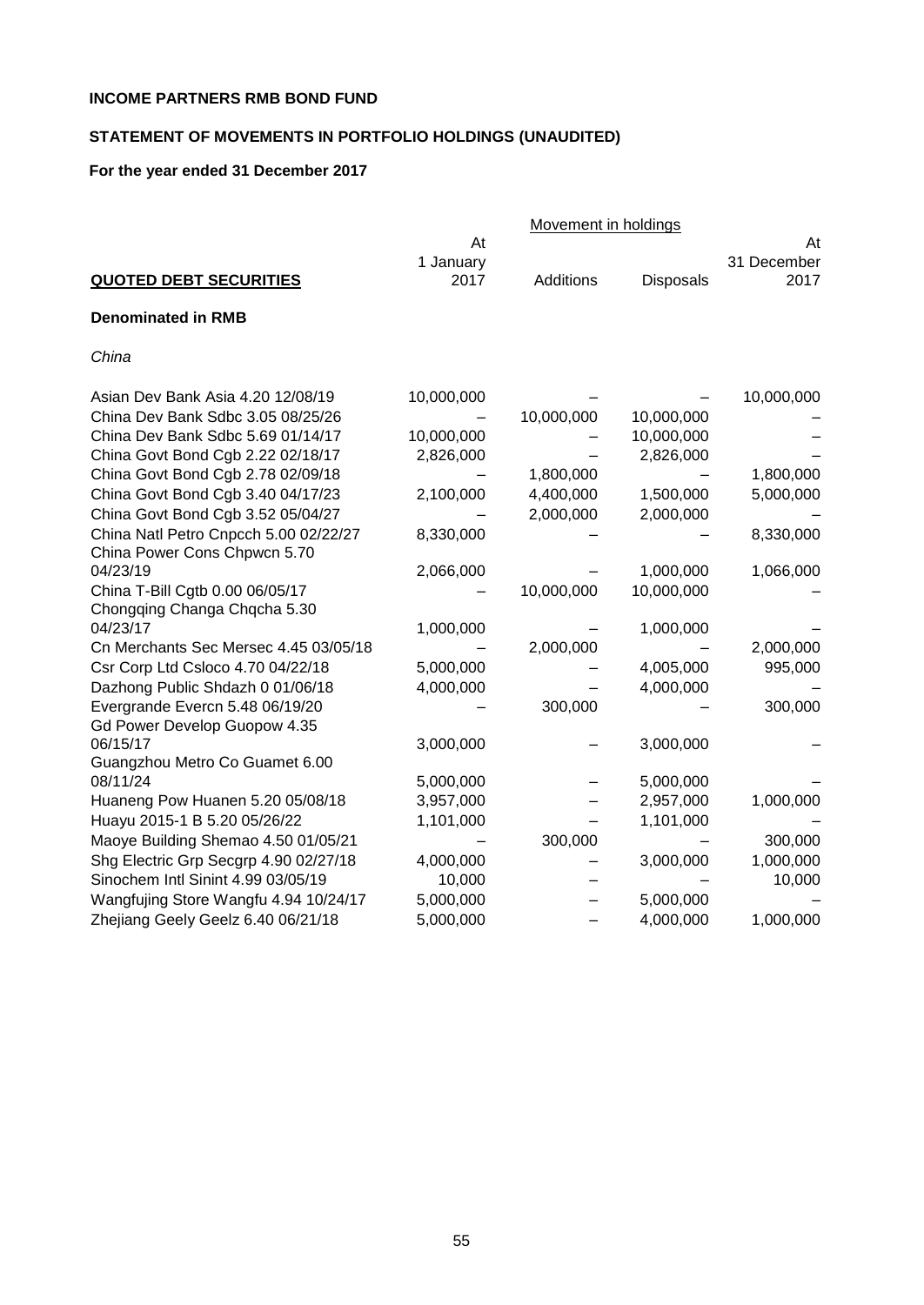# **PERFORMANCE TABLE (UNAUDITED)**

# **Published net assets attributable to unitholders**

(Calculated in accordance with the Sub-Fund's Trust Deed)

|                                                  | As at 31 December 2017<br>Net assets<br>attributable |                | As at 31 December 2016<br>Net assets<br>attributable |                | As at 31 December 2015<br>Net assets<br>attributable |                |
|--------------------------------------------------|------------------------------------------------------|----------------|------------------------------------------------------|----------------|------------------------------------------------------|----------------|
|                                                  | to                                                   | Net assets     | to                                                   | Net assets     | to                                                   | Net assets     |
|                                                  | unitholders                                          | attributable   | unitholders                                          | attributable   | unitholders                                          | attributable   |
|                                                  | per unit<br>(share class)                            | to unitholders | per unit<br>(share class                             | to unitholders | per unit<br>(share class                             | to unitholders |
|                                                  | currency)                                            | (RMB)          | currency)                                            | (RMB)          | currency)                                            | (RMB)          |
| - Class 1A USD (Accumulation) units <sup>1</sup> |                                                      |                |                                                      |                | 98.30                                                | 10,327,214     |
| - Class 1B RMB (Accumulation) units              | 100.11                                               | 200,218        | 102.69                                               | 205,374        | 103.42                                               | 206,848        |
| - Class 2A USD (Distribution) units              | 91.68                                                | 1,875,104      | 89.23                                                | 1,351,769      | 97.07                                                | 10,221,743     |
| - Class 2A USD (Accumulation) units              | 99.06                                                | 2,090,274      | 95.46                                                | 4.399.890      | 102.51                                               | 5,386,549      |
| - Class 2B RMB (Distribution) units              | 92.66                                                | 2,484,980      | 98.52                                                | 3,141,271      | 102.90                                               | 3,625,725      |
| - Class 2B RMB (Accumulation) units              | 103.99                                               | 29,015,222     | 107.20                                               | 77,453,415     | 108.51                                               | 93,266,183     |
| - Class 2D EUR (Distribution) units <sup>2</sup> |                                                      |                | 111.62                                               | 1,230,786      | 119.63                                               | ,286,298       |
| - Class 2D EUR (Accumulation) units <sup>3</sup> |                                                      |                |                                                      |                | 128.07                                               | 532,450        |
|                                                  |                                                      |                |                                                      |                |                                                      |                |